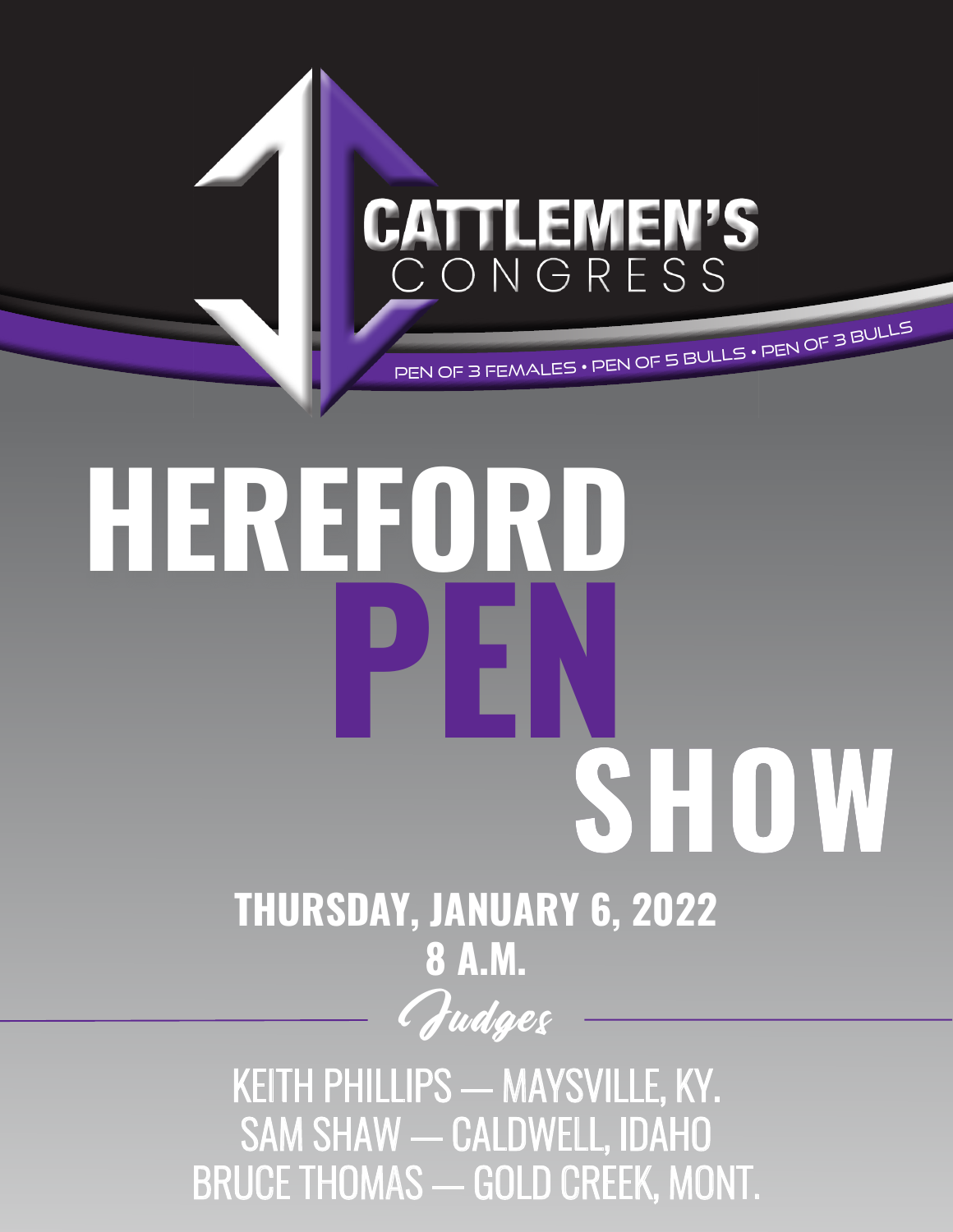|                             |                                                       | <b>JUDGE A</b> | <b>JUDGE B</b> | <b>REFEREE</b>                      | <b>FINAL</b> |
|-----------------------------|-------------------------------------------------------|----------------|----------------|-------------------------------------|--------------|
| <b>Spring Heifer Calves</b> |                                                       |                |                |                                     |              |
|                             | Class 01 - Pen of 3 - Spring Heifer Calves            |                |                | (Calved 3/23/2021 through 5/5/2021) |              |
| 103                         | Le Grand Hereford Ranch - Crockett, TX                |                |                |                                     |              |
| 107                         | Pitt Farms Broken Rock Farms - Nevada, IA             |                |                |                                     |              |
| 108                         | Werk Herefords - Herman, MN                           |                |                |                                     |              |
|                             | Class 02 - Pen of 3 - Spring Heifer Calves            |                |                | (Calved 3/4/2021 through 4/8/2021)  |              |
| 105                         | Ye Old McDonalds Farm - Grand Rapids, MI              |                |                |                                     |              |
| 104                         | Lorenzen Farms - Chrisman, IL                         |                |                |                                     |              |
| 101                         | Burns Farms - Pikeville, TN                           |                |                |                                     |              |
|                             | Pen of 3 Female Champion Spring Heifer Calves         |                |                |                                     |              |
|                             | Pen of 3 Female Reserve Champion Spring Heifer Calves |                |                |                                     |              |
|                             | <b>From classes:</b>                                  |                |                |                                     |              |
|                             |                                                       |                |                |                                     |              |

|     | Class 03 - Pen of 3 - Junior Heifer Calves            | (Calved 1/16/2021 through 3/8/2021) |
|-----|-------------------------------------------------------|-------------------------------------|
| 109 | Roy Barnes - Marietta, GA                             |                                     |
| 115 | Delaney Herefords - Lake Benton, MN                   |                                     |
| 111 | Matheny Herefords - Mayslick, KY                      |                                     |
| 110 | <b>GKB Cattle - Waxahachie, TX</b>                    |                                     |
|     | Pen of 3 Female Champion Junior Heifer Calves         |                                     |
|     | Pen of 3 Female Reserve Champion Junior Heifer Calves |                                     |

**From classes:** 

#### **Senior Heifer Calves (Oct-**

#### **Class 04 — Pen of 3 - Senior Heifer Calves (Oct-Dec) (Calved 11/20/2020 through 11/30/2020)** 117 Vermillion Oaks Ranch & Trent & Dolores Fogleman - Abbeville, LA ٦  $\overline{\phantom{a}}$  , and the set of the set of the set of the set of the set of the set of the set of the set of the set of the set of the set of the set of the set of the set of the set of the set of the set of the set of the s  $\overline{\phantom{a}}$  , and the set of the set of the set of the set of the set of the set of the set of the set of the set of the set of the set of the set of the set of the set of the set of the set of the set of the set of the s **Pen of 3 Female Reserve Champion Senior Heifer Calves (Oct-Dec) Pen of 3 Female Champion Senior Heifer Calves (Oct-Dec)**

**From classes:** 

#### **Spring Yearling Heifers**

#### **Class 05 — Pen of 3 - Spring Yearling Heifers (Calved 3/31/2020 through 4/8/2020)**

114 Pitt Farms Broken Rock Farms - Nevada, IA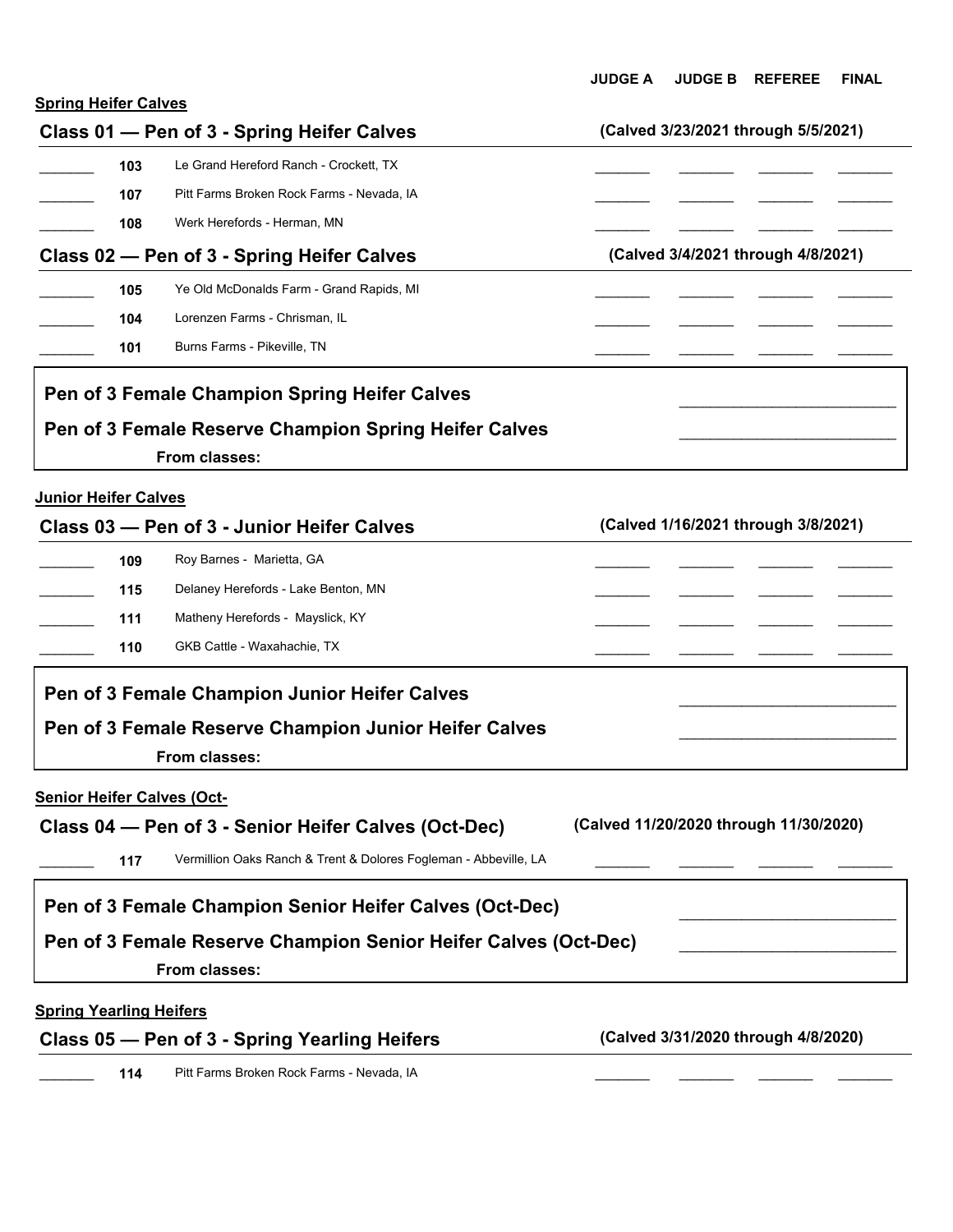|                                |     | Pen of 3 Female Champion Spring Yearling Heifers                          |                                      |
|--------------------------------|-----|---------------------------------------------------------------------------|--------------------------------------|
|                                |     | Pen of 3 Female Reserve Champion Spring Yearling Heifers<br>From classes: |                                      |
| <b>Junior Yearling Heifers</b> |     |                                                                           |                                      |
|                                |     | Class 06 – Pen of 3 - Junior Yearling Heifers                             | (Calved 2/25/2020 through 3/16/2020) |
|                                | 116 | Perez Cattle Co - Nara Visa, NM                                           |                                      |
|                                |     | Pen of 3 Female Champion Junior Yearling Heifers                          |                                      |
|                                |     | Pen of 3 Female Reserve Champion Junior Yearling Heifers                  |                                      |
|                                |     | From classes:                                                             |                                      |
|                                |     | Pen of 3 Female Champion                                                  |                                      |
|                                |     | Pen of 3 Female Reserve Champion                                          |                                      |
|                                |     |                                                                           |                                      |
| <b>Junior Bull Calves</b>      |     |                                                                           |                                      |
|                                |     | Class 07 - Pen of 5 - Junior Bull Calves                                  | (Calved 2/4/2021 through 3/21/2021)  |
|                                | 200 | Bar Star Cattle - Musselshell, MT                                         |                                      |
|                                | 206 | Perks Ranch - Rockford, IL                                                |                                      |
|                                | 207 | White Hawk Ranch - Marietta, GA                                           |                                      |
|                                |     | Class 08 - Pen of 5 - Junior Bull Calves                                  | (Calved 1/2/2021 through 2/20/2021)  |
|                                | 202 | Delaney Herefords - Lake Benton, MN                                       |                                      |
|                                | 203 | Express Ranches - Yukon, OK                                               |                                      |
|                                | 205 | Jensen Bros - Courtland, KS                                               |                                      |
|                                | 201 | Barber Ranch - Channing, TX                                               |                                      |
|                                |     | Pen of 5 Bull Champion Junior Bull Calves                                 |                                      |
|                                |     | Pen of 5 Bull Reserve Champion Junior Bull Calves                         |                                      |
|                                |     | From classes:                                                             |                                      |
|                                |     |                                                                           |                                      |
|                                |     | <b>Pen of 5 Bull Champion</b>                                             |                                      |
|                                |     | Pen of 5 Bull Reserve Champion                                            |                                      |
| <b>Spring Bull Calves</b>      |     |                                                                           |                                      |
|                                |     | Class 09 - Pen of 3 - Spring Bull Calves                                  | (Calved 4/6/2021 through 5/10/2021)  |
|                                | 302 | Keene Murphy - Calhoun, GA                                                |                                      |
|                                | 300 | Burns Farms - Pikeville, TN                                               |                                      |
|                                |     |                                                                           |                                      |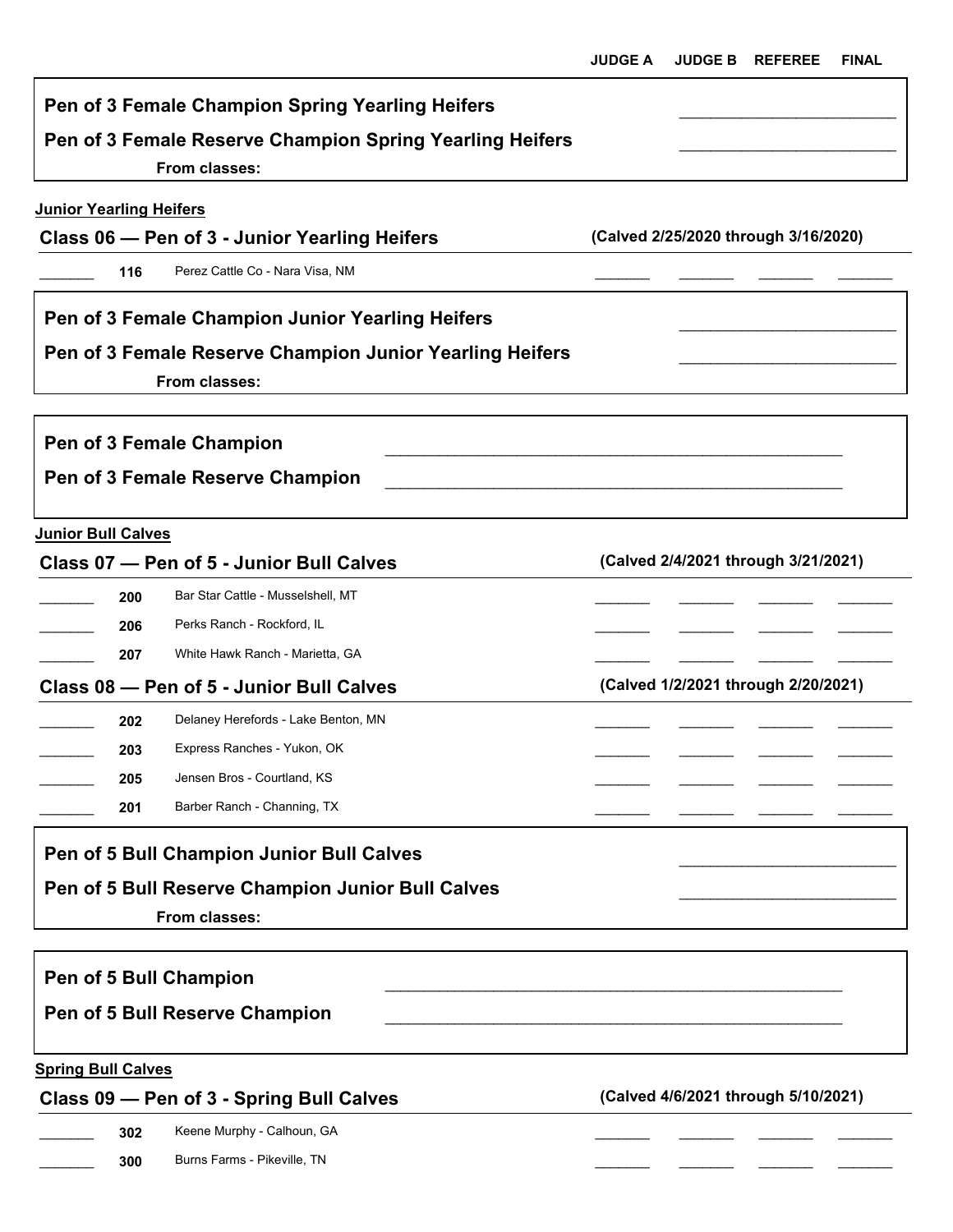**JUDGE A JUDGE B REFEREE FINAL**

|     | Class 10 - Pen of 3 - Spring Bull Calves          | (Calved 3/5/2021 through 4/9/2021) |  |
|-----|---------------------------------------------------|------------------------------------|--|
| 304 | Sidwell Herefords - Carr. CO                      |                                    |  |
| 314 | GKB Cattle - Waxahachie, TX                       |                                    |  |
| 301 | Lorenzen Farms - Chrisman, IL                     |                                    |  |
| 327 | Perks Ranch - Rockford, IL                        |                                    |  |
|     | Pen of 3 Bull Champion Spring Bull Calves         |                                    |  |
|     | Pen of 3 Bull Reserve Champion Spring Bull Calves |                                    |  |
|     | From classes:                                     |                                    |  |

#### **Junior Bull Calves**

|     | Class 11 - Pen of 3 - Junior Bull Calves          | (Calved 2/8/2021 through 3/21/2021) |
|-----|---------------------------------------------------|-------------------------------------|
| 305 | Bar Star Cattle - Musselshell, MT                 |                                     |
| 303 | Perks Ranch - Rockford, IL                        |                                     |
| 312 | Delaney Herefords - Lake Benton, MN               |                                     |
| 317 | Valley Creek Ranch - Fairbury, NE                 |                                     |
|     | Class 12 - Pen of 3 - Junior Bull Calves          | (Calved 1/2/2021 through 2/19/2021) |
| 315 | GKB Cattle - Waxahachie, TX                       |                                     |
| 328 | Delaney Herefords - Lake Benton, MN               |                                     |
| 316 | Jensen Bros - Courtland, KS                       |                                     |
|     | Pen of 3 Bull Champion Junior Bull Calves         |                                     |
|     | Pen of 3 Bull Reserve Champion Junior Bull Calves |                                     |
|     |                                                   |                                     |

|     | Class 13 – Pen of 3 - Senior Bull Calves (Oct-Dec)                                                                                  | (Calved 11/17/2020 through 1/16/2021) |  |
|-----|-------------------------------------------------------------------------------------------------------------------------------------|---------------------------------------|--|
| 320 | Double L Cattle - Caldwell, TX                                                                                                      |                                       |  |
| 322 | Roy Barnes - Marietta, GA                                                                                                           |                                       |  |
|     | Pen of 3 Bull Champion Senior Bull Calves (Oct-Dec)<br>Pen of 3 Bull Reserve Champion Senior Bull Calves (Oct-Dec)<br>From classes: |                                       |  |
|     |                                                                                                                                     |                                       |  |

### **Senior Bull Calves (Aug-Sep) Class 14 — Pen of 3 - Senior Bull Calves (Aug-Sep) (Calved 9/2/2020 through 11/9/2020)**

| 319 | Burns Farms - Pikeville, TN |  |  |
|-----|-----------------------------|--|--|
| 318 | Barber Ranch - Channing, TX |  |  |
| 323 | Buck Cattle Co - Madill, OK |  |  |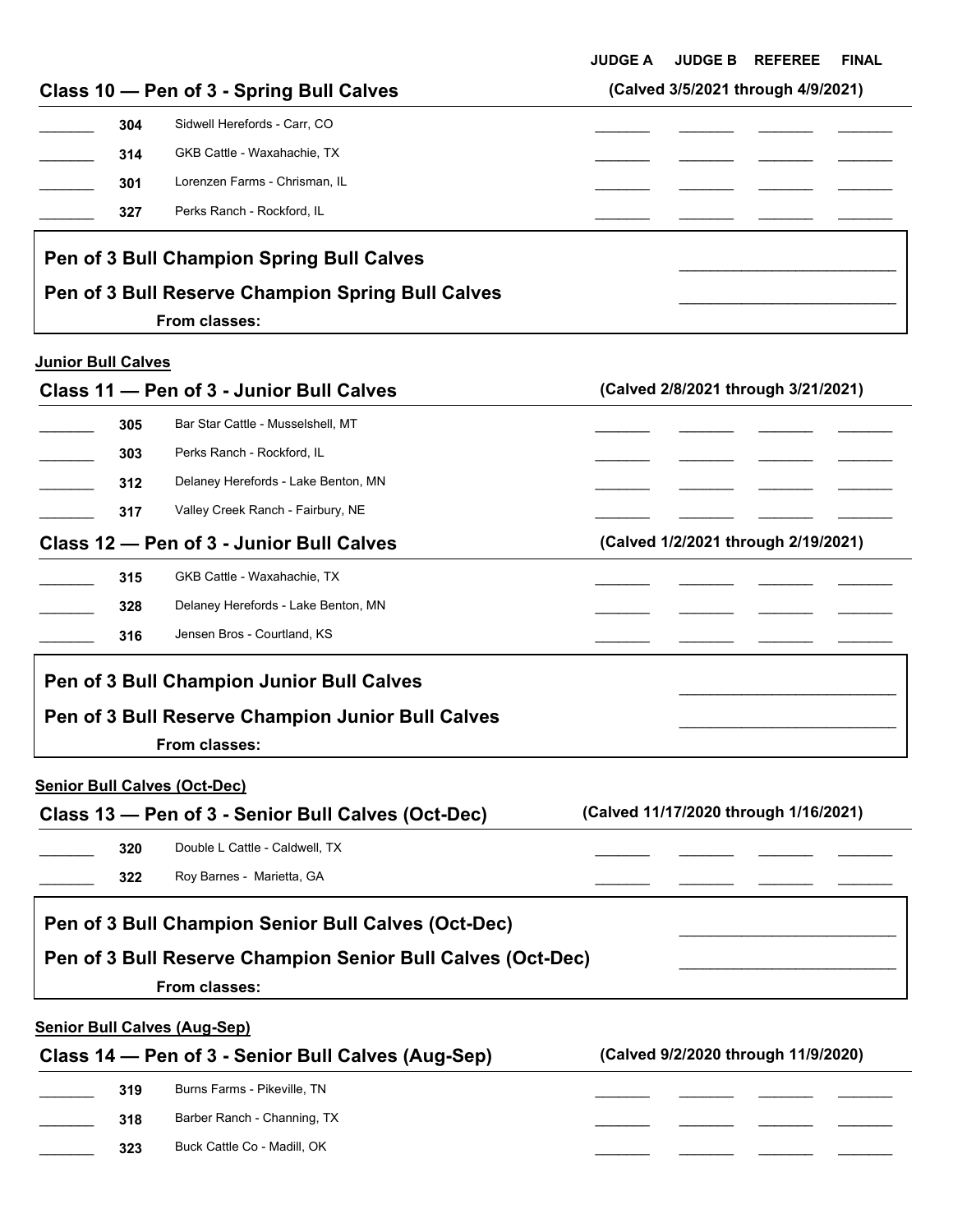| Pen of 3 Bull Champion Senior Bull Calves (Aug-Sep)         |                                     |
|-------------------------------------------------------------|-------------------------------------|
|                                                             |                                     |
| Pen of 3 Bull Reserve Champion Senior Bull Calves (Aug-Sep) |                                     |
| From classes:                                               |                                     |
| <b>Yearling Bulls</b>                                       |                                     |
| Class 15 – Pen of 3 - Yearling Bulls                        | (Calved 4/7/2020 through 4/17/2020) |
| Lowell Fisher - Spencer, NE<br>325                          |                                     |
| Pen of 3 Bull Champion Yearling Bulls                       |                                     |
| Pen of 3 Bull Reserve Champion Yearling Bulls               |                                     |
| From classes:                                               |                                     |
|                                                             |                                     |
| Pen of 3 Bull Champion                                      |                                     |
| Pen of 3 Bull Reserve Champion                              |                                     |
|                                                             |                                     |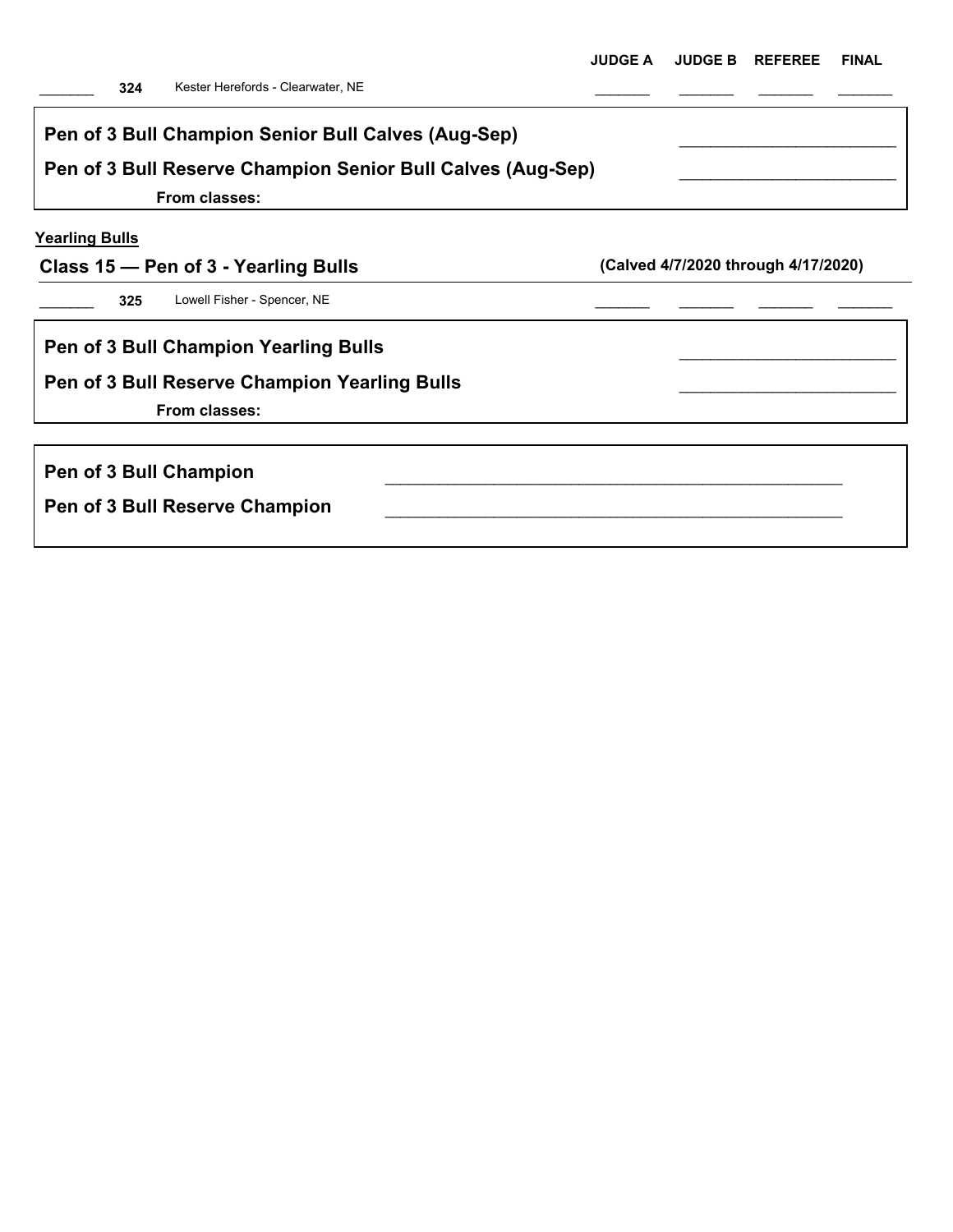|                 |          | Exhibitor: Le Grand Hereford Ranch - Crockett, TX    |                      | Σ<br>Class:<br>103<br>Pen / Load:                                                                                                                                                                                                           |
|-----------------|----------|------------------------------------------------------|----------------------|---------------------------------------------------------------------------------------------------------------------------------------------------------------------------------------------------------------------------------------------|
| Tattoo          | Regn     | Sire                                                 | $\delta$<br>⊔<br>BOG | <b>CHB</b><br>高<br><b>IINB</b><br>REA MARB<br>FAT<br>$\lesssim$<br>SCF MM MCE MCW UDDR TEAT<br>EPDs<br>ပ္တ<br><b>NI</b><br>$\geqslant$<br>$\geqslant$<br>$\geqslant$<br>Ψ<br>SC                                                             |
|                 |          |                                                      |                      |                                                                                                                                                                                                                                             |
| <b>BE 2118</b>  | 44296360 | CRR 109 ON POINT 559 ET                              | 246<br>5/5/2021      |                                                                                                                                                                                                                                             |
| <b>BE 2123B</b> | 44296370 | T/R BPF AMERICANCLASSIC 5                            | 246<br>5/5/2021      |                                                                                                                                                                                                                                             |
| <b>BE 2122</b>  | 44296367 | T/R BPF AMERICANCLASSIC 5                            | 247<br>5/4/2021      |                                                                                                                                                                                                                                             |
| BE 2121         | 44296363 | T/R BPF AMERICANCLASSIC 5                            | 267<br>4/14/2021     |                                                                                                                                                                                                                                             |
| Range in age:   | 21 days  |                                                      | 252<br>Averages:     |                                                                                                                                                                                                                                             |
|                 |          |                                                      |                      | WDA:<br>İ                                                                                                                                                                                                                                   |
|                 |          |                                                      |                      |                                                                                                                                                                                                                                             |
|                 |          | Exhibitor: Pitt Farms Broken Rock Farms - Nevada, IA |                      | Σ<br>Class:<br>Pen / Load: 107                                                                                                                                                                                                              |
|                 |          |                                                      |                      | EPDs                                                                                                                                                                                                                                        |
| Tattoo          | Regn     | Sire                                                 | DOA<br><b>BOD</b>    | <b>CHB</b><br>高<br>BMI<br>REA MARB<br>FAT<br>$\mathsf{S}$<br>TEAT<br>SCF MM MCE MCW UDDR<br>SC<br>$\overline{\mathbb{M}}$<br>$\geqslant$<br>$\sum_{i=1}^{n}$<br>$\geq$<br>巴<br>O<br>SC                                                      |
|                 |          |                                                      |                      |                                                                                                                                                                                                                                             |
| LE JOO1/RE BRF  | 44306243 | RMB PRIMETIME 341F                                   | 254<br>4/27/2021     | 133<br>545<br>461<br>0.07<br>0.03 0.50<br>$\mathbf{S}$<br>$\frac{5}{1}$<br>$\ddot{5}$<br>114<br>5.1<br>25<br>22.8<br>$\frac{4}{1}$<br>0.6<br>104<br>66<br>0.2<br>$\frac{8}{8}$                                                              |
| $LE$ J018/REPB  | 44289732 | WHITEHAWK WARRIOR 845C E                             | 274<br>4/7/2021      | 153<br>553<br>460<br>0.27<br>0.73<br>0.01<br>92<br>$\frac{4}{4}$<br>$\ddot{.}$<br>104<br>$\overline{3}$ .<br>$38\,$<br>21.5<br>$\frac{4}{1}$<br>$\overline{0}$ .<br>102<br>65<br>$\frac{0}{1}$<br>3.7                                       |
| LE JOO2/RE PB   | 44300381 | BG LCC 11B PERFECTO 84F                              | 289<br>3/23/2021     | $\overline{21}$<br>495<br>413<br>0.06<br>0.03 0.65<br>79<br>$\frac{5}{1}$<br>$\frac{4}{1}$<br>84<br>$\frac{1}{4}$<br>$\overline{\widetilde{\mathcal{E}}}$<br>20.3<br>$\frac{2}{1}$<br>$\overline{0.7}$<br>116<br>67<br>$\frac{0}{1}$<br>4.8 |
| Range in age:   | 35 days  |                                                      | 272<br>Averages:     |                                                                                                                                                                                                                                             |
|                 |          |                                                      |                      | WDA:<br>ξ                                                                                                                                                                                                                                   |

2022 Cattlemen's Congress Hereford Pen Show

# $* = GE-EPDs$ \* = GE-EPDs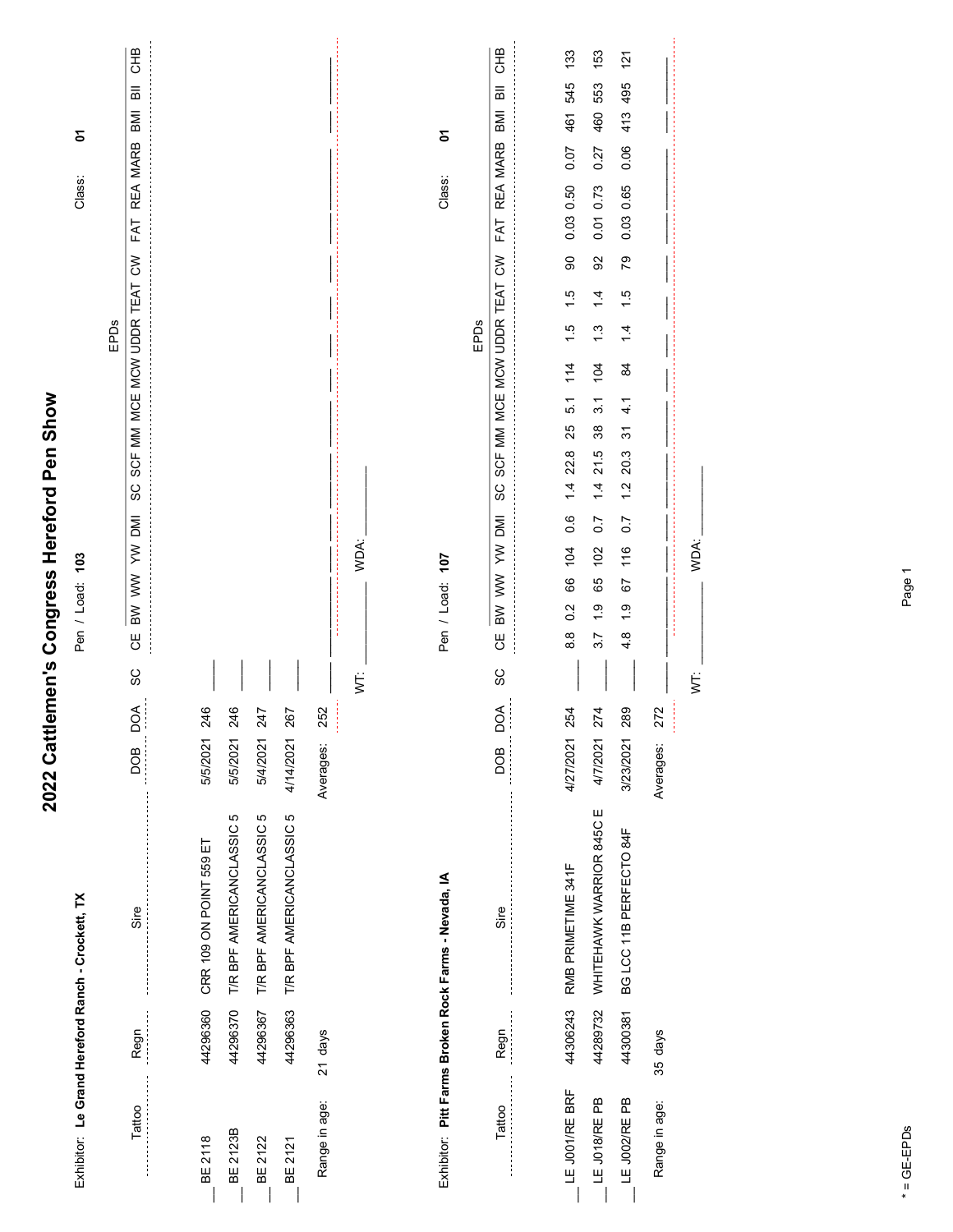| Exhibitor: Werk Herefords - Herman, MN |          |                                                     |                   |    | Σ<br>Class:<br>108<br>Pen / Load:                                                                                                                                                      |                 |
|----------------------------------------|----------|-----------------------------------------------------|-------------------|----|----------------------------------------------------------------------------------------------------------------------------------------------------------------------------------------|-----------------|
| Tattoo                                 | Regn     | Sire                                                | DОД<br><b>BOO</b> | SC | BMI<br>REA MARB<br>FAT<br>$\tilde{\varepsilon}$<br>SCF MM MCE MCW UDDR TEAT<br>EPDs<br>SC<br>BW WW YW DMI<br>Ψ                                                                         | <b>CHB</b><br>高 |
|                                        |          |                                                     |                   |    |                                                                                                                                                                                        |                 |
| BE 149                                 |          | 44294100 UPS SENSATION 2296 ET                      | 267<br>4/14/2021  |    | 326<br>0.03<br>0.02 0.64<br>69<br>$\frac{3}{2}$<br>$\frac{3}{1}$<br>83<br>2.4<br>$\overline{3}$<br>14.5<br>$\frac{0}{2}$<br>0.2<br>95<br>6<br>$\overline{2.1}$<br>5.0                  | 109<br>396      |
| BE 148                                 | 44294093 | UPS SENSATION 2296 ET                               | 273<br>4/8/2021   |    | 326<br>0.03<br>0.64<br>0.02<br>69<br>$\frac{3}{2}$<br>$\frac{3}{1}$<br>83<br>2.4<br>5<br>14.5<br>0.9<br>0.2<br>95<br>67<br>$\overline{21}$<br>5.0                                      | 109<br>396      |
| BE 147                                 | 44294090 | UPS SENSATION 2296 ET                               | 281<br>3/31/2021  |    | 326<br>0.03<br>0.64<br>0.02<br>69<br>$\frac{3}{2}$<br>$\frac{3}{2}$<br>83<br>2.4<br>91<br>14.5<br>0.9<br>0.2<br>95<br>67<br>$\overline{2.1}$<br>5.0                                    | 109<br>396      |
| Range in age:                          | 14 days  |                                                     | 274<br>Averages:  |    |                                                                                                                                                                                        |                 |
|                                        |          |                                                     |                   | İ  | WDA:                                                                                                                                                                                   |                 |
|                                        |          |                                                     |                   |    |                                                                                                                                                                                        |                 |
|                                        |          | Exhibitor: Ye Old McDonalds Farm - Grand Rapids, MI |                   |    | 20<br>Class:<br>105<br>Pen / Load:                                                                                                                                                     |                 |
|                                        |          |                                                     |                   |    | EPDs                                                                                                                                                                                   |                 |
| Tattoo                                 | Regn     | Sire                                                | DOA<br><b>BOD</b> | SC | ВMI<br>REA MARB<br>FAT<br>$\mathsf{S}$<br>MCE MCW UDDR TEAT<br>SCF MM<br>SC<br>ΜŪ<br>$\geqslant$<br><b>NW</b><br>$\geq$<br><b>UD</b>                                                   | <b>CHB</b><br>高 |
|                                        |          |                                                     |                   |    |                                                                                                                                                                                        |                 |
| <b>BE4J</b>                            | 44277301 | HAROLDSON'S UNITED 33D 36                           | 275<br>4/6/2021   |    | 332<br>0.00<br>0.62<br>0.01<br>78<br>$\frac{4}{4}$<br>$\ddot{.}$<br>115<br>$-3.4$<br>30<br>14.5<br>$\ddot{.}3$<br>0.5<br>103<br>65<br>6.1<br>$-4.6$                                    | 113<br>403      |
| BE <sub>2</sub> J                      | 44272094 | BOYD POWER SURGE 9024                               | 280<br>4/1/2021   |    | 286<br>$-0.06$<br>0.50<br>0.02<br>$\overline{7}$<br>$\frac{2}{1}$<br>$\frac{2}{1}$<br>114<br>$-1.3$<br>$\overline{24}$<br>12.5<br>ro.<br>0.6<br>114<br>$\overline{7}$<br>4.7<br>$-0.3$ | 88<br>359       |
| BE 3J                                  | 44273583 | BOYD POWER SURGE 9024                               | 280<br>4/1/2021   |    | 286<br>$-0.06$<br>0.02 0.50<br>71<br>$\frac{2}{1}$<br>$\frac{2}{1}$<br>114<br>$-1.3$<br>24<br>12.5<br>$\frac{1}{1}$<br>0.6<br>114<br>$\overline{z}$<br>4.7<br>$-0.3$                   | 88<br>359       |
| Range in age:                          | 5 days   |                                                     | 278<br>Averages:  |    |                                                                                                                                                                                        |                 |
|                                        |          |                                                     |                   | ţ  | WDA:                                                                                                                                                                                   |                 |
|                                        |          |                                                     |                   |    |                                                                                                                                                                                        |                 |

2022 Cattlemen's Congress Hereford Pen Show

 $* = GE-EPDs$ \* = GE-EPDs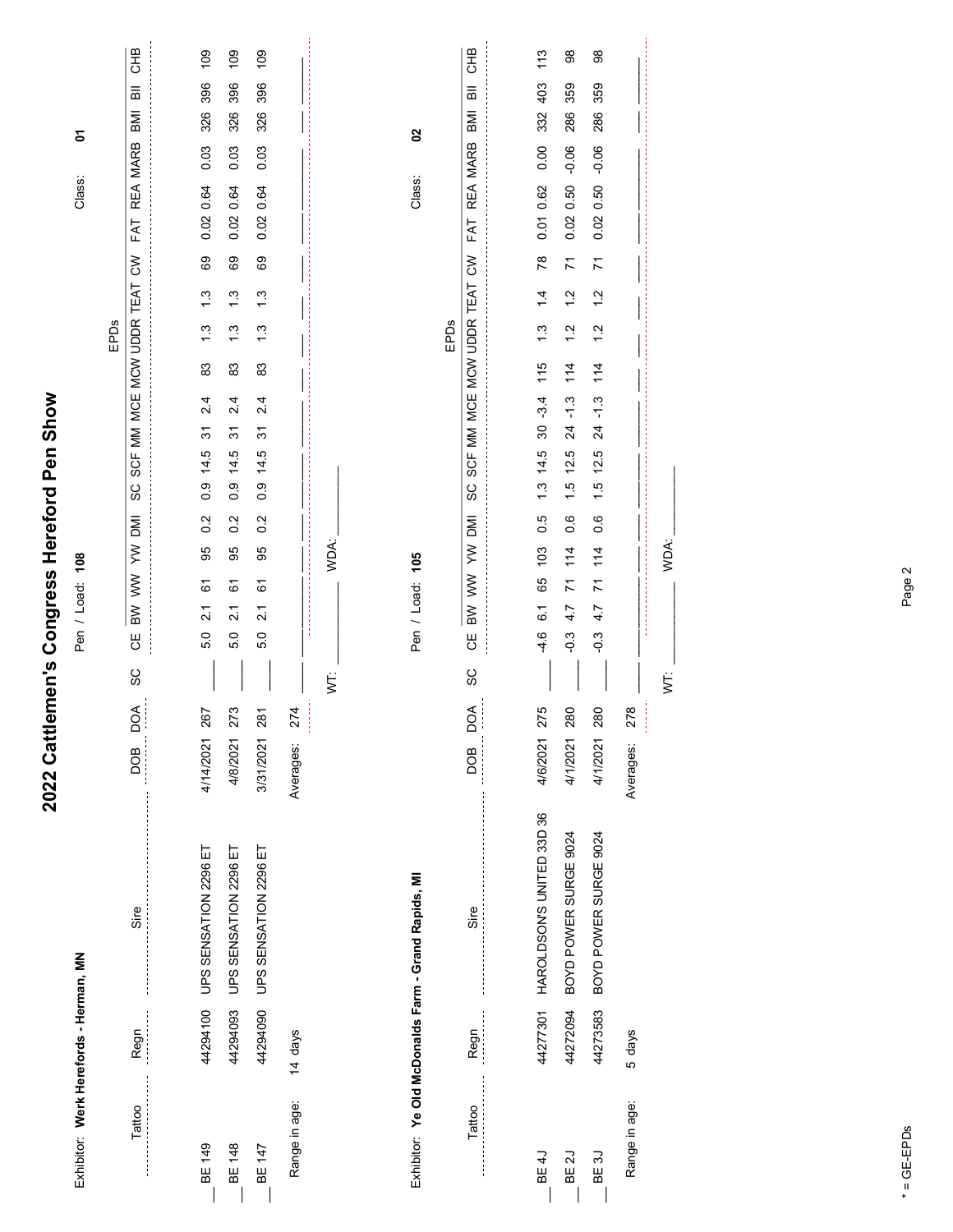| Exhibitor: Lorenzen Farms - Chrisman, IL |          |                                |                   | $\mathbf{S}$<br>Class:<br>104<br>Pen / Load:                                                                                                                                                 |            |
|------------------------------------------|----------|--------------------------------|-------------------|----------------------------------------------------------------------------------------------------------------------------------------------------------------------------------------------|------------|
| Tattoo                                   | Regn     | Sire                           | DOA<br><b>BOO</b> | 高<br>BMI<br>REA MARB<br>FAT<br>SCF MM MCE MCW UDDR TEAT CW<br>EPDs<br>SC<br><b>ING MA AM AM DRI</b><br>UU<br>SC                                                                              | CHB        |
| LE 1081                                  |          | 4426603 KJ BJ 309C LEADER 182F | 280<br>4/1/2021   | 607<br>516<br>0.06<br>0.74<br>0.04<br>96<br>$\frac{1}{\sqrt{2}}$<br>$\frac{2}{1}$<br>96<br>5.9<br>89<br>25.4<br>$\tilde{\cdot}$<br>0.4<br>112<br>$\overline{73}$<br>$\overline{1}$ .<br>10.7 | 146*       |
| $-E 1078$                                | 44266604 | KJ BJ 309C LEADER 182F         | 284<br>3/28/2021  | 480<br>396<br>0.04<br>0.92<br>0.07<br>34<br>$\tilde{L}$<br>$\tilde{L}$<br>102<br>3.8<br>29<br>18.2<br>$\frac{1}{1}$<br>$0.\overline{8}$<br>111<br>72<br>3.2<br>7.6                           | 129        |
| $-$ LE 1070                              | 44266605 | KJ BJ 309C LEADER 182F         | 287<br>3/25/2021  | 524<br>432<br>0.17<br>0.63<br>0.04<br>$\frac{8}{4}$<br>$\overline{4}$<br>$\frac{2}{1}$<br>$^{\rm 8}$<br>4.4<br>34<br>20.5<br>$\frac{6}{1}$<br>0.5<br>109<br>20<br>$\overline{2.1}$<br>9.0    | $138 *$    |
| Range in age:                            | 7 days   |                                | 284<br>Averages:  |                                                                                                                                                                                              |            |
|                                          |          |                                |                   | WDA:<br>İ.                                                                                                                                                                                   |            |
| Exhibitor: Burns Farms - Pikeville, TN   |          |                                |                   | 20<br>Class:<br>Pen / Load: 101                                                                                                                                                              |            |
| Tattoo                                   | Regn     | Sire                           | DOA<br>DOB        | 高<br><b>IMB</b><br>REA MARB<br>FAT<br>$\mathsf{S}$<br>SCF MM MCE MCW UDDR TEAT<br>EPDs<br>SC<br>ΜÜ<br>$\geqslant$<br><b>NN</b><br>$\geqslant$<br>Ψ<br>SC                                     | <b>CHB</b> |
|                                          |          |                                |                   |                                                                                                                                                                                              |            |
| <b>BE11</b>                              | 44275353 | BOYD 31Z BLUEPRINT 6153        | 273<br>4/8/2021   | 424<br>351<br>$-0.05$<br>0.02 0.90<br>93<br>$\frac{6}{1}$<br>$\frac{6}{1}$<br>104<br>2.3<br>32<br>$1.9$ 14.1<br>$\frac{3}{2}$<br>113<br>72<br>4.3<br>$\frac{6}{1}$                           | $137 *$    |
| <b>BE 9J</b>                             | 44275335 | BOYD 31Z BLUEPRINT 6153        | 274<br>4/7/2021   | 414<br>337<br>$\overline{0.11}$<br>0.45<br>0.02<br>20<br>$\overline{4}$<br>$\overline{4}$<br>104<br>4.6<br>27<br>15.1<br>$\frac{6}{1}$<br>$0.\overline{3}$<br>95<br>8<br>2.7<br>6.3          | $116 *$    |
| BE 3J                                    | 44266367 | KJ BJ 58Z CONTENDER D56 ET     | 308<br>3/4/2021   | 392<br>317<br>0.07<br>0.79<br>0.03<br>86<br>$\frac{1}{4}$<br>$\frac{3}{1}$<br>$\overline{101}$<br>2.2<br>29<br>12.5<br>$\frac{6}{1}$<br>0.5<br>108<br>65<br>ဖ<br>က<br>0.2                    | $135 *$    |
| Range in age:                            | 35 days  |                                | 285<br>Averages:  |                                                                                                                                                                                              |            |
|                                          |          |                                |                   | WDA:<br>İ.                                                                                                                                                                                   |            |

2022 Cattlemen's Congress Hereford Pen Show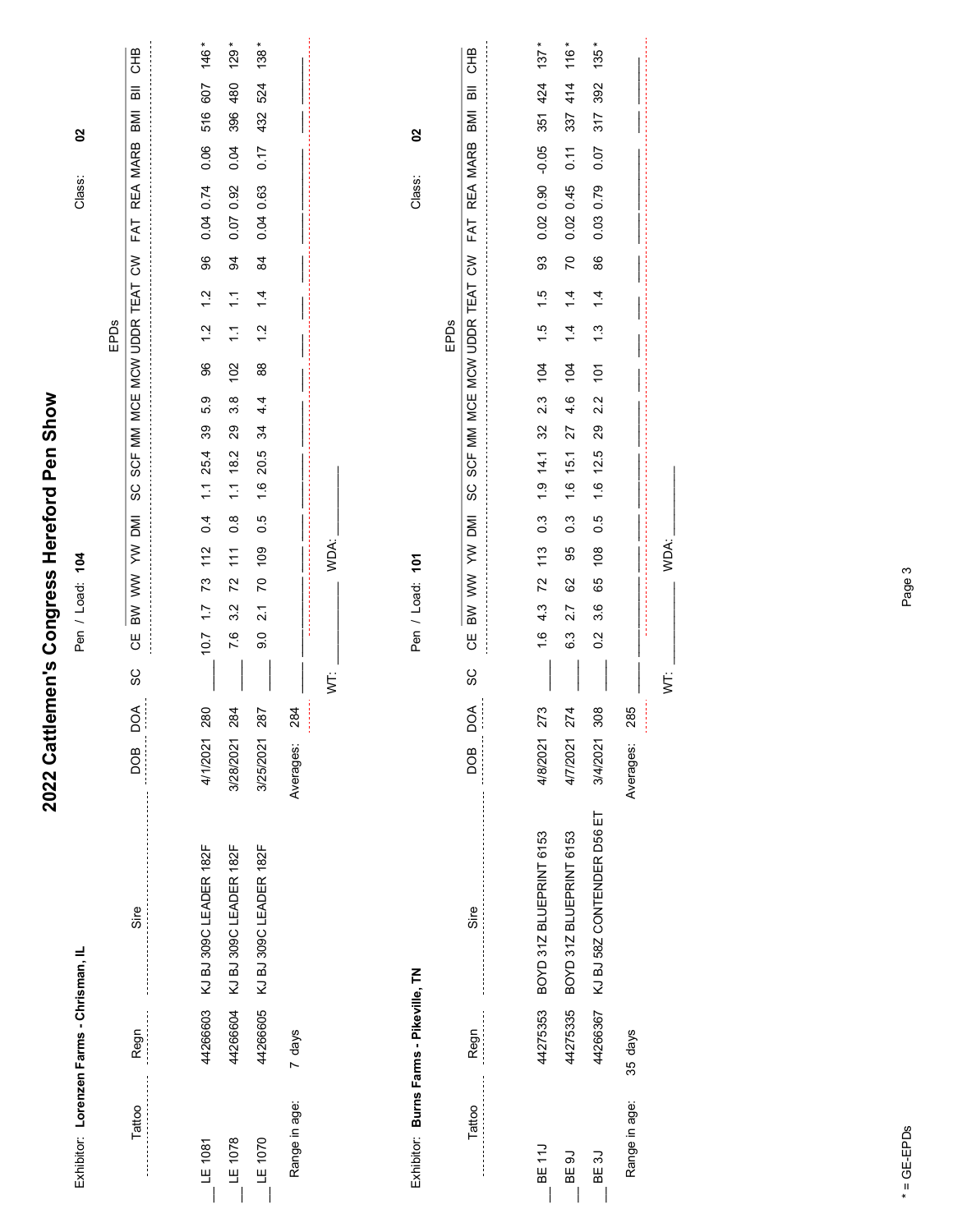| Exhibitor: Roy Barnes - Marietta, GA           |          |                                |                  |                         | $\boldsymbol{3}$<br>Class:<br>109<br>Pen / Load:                                                                                                                                          |                                                     |
|------------------------------------------------|----------|--------------------------------|------------------|-------------------------|-------------------------------------------------------------------------------------------------------------------------------------------------------------------------------------------|-----------------------------------------------------|
| Tattoo                                         | Regn     | Sire                           | DOA<br>BOO       | SC                      | REA MARB<br>FAT<br>$\lesssim$<br>SCF MM MCE MCW UDDR TEAT<br>EPDs<br>SC<br>IMO MA<br>BW WW<br>UU                                                                                          | CHB<br>$\overline{a}$<br>BMI                        |
|                                                |          |                                |                  |                         |                                                                                                                                                                                           |                                                     |
| <b>BE 981J</b>                                 |          | 44231358 LOEWEN GENESIS G16 ET | 304<br>3/8/2021  |                         | 0.49<br>0.03 0.77<br>$\overline{8}$<br>$\frac{2}{1}$<br>$\frac{2}{1}$<br>128<br>0.0<br>$\tilde{\bm{c}}$<br>24.5<br>$\ddot{6}$<br>0.6<br>115<br>73<br>2.4<br>$\overline{2.0}$              | 172<br>636<br>518                                   |
| <b>BE 977J</b>                                 | 44231360 | LOEWEN GENESIS G16 ET          | 305<br>3/7/2021  |                         | 0.27<br>0.61<br>0.02<br>$\rm 82$<br>$\ddot{.}$<br>$\ddot{.}$<br>128<br>$\frac{8}{1}$<br>91<br>18.2<br>$\frac{0}{1}$<br>0.6<br>123<br>75<br>3.7<br>56                                      | 148<br>510<br>407                                   |
| BE 963J                                        | 44292354 | KCF BENNETT ENCORE Z311 E      | 314<br>2/26/2021 |                         | 0.46<br>0.40<br>0.06<br>72<br>$\frac{3}{2}$<br>$\frac{3}{2}$<br>109<br>20 10.1<br>22.0<br>$\frac{8}{2}$<br>0.2<br>33<br>S<br>$-0.3$<br>14.3                                               | $\ast$<br>158<br>555<br>459                         |
| Range in age:                                  | 10 days  |                                | 308<br>Averages: |                         |                                                                                                                                                                                           |                                                     |
|                                                |          |                                |                  | İ.                      | WDA:                                                                                                                                                                                      |                                                     |
|                                                |          |                                |                  |                         |                                                                                                                                                                                           |                                                     |
| Exhibitor: Delaney Herefords - Lake Benton, MN |          |                                |                  |                         | 3<br>Class:<br>115<br>Pen / Load:                                                                                                                                                         |                                                     |
|                                                |          |                                |                  |                         | EPDs                                                                                                                                                                                      |                                                     |
| Tattoo                                         | Regn     | Sire                           | DOA<br>DOB       | SC                      | <b>MARB</b><br><b>REA</b><br>FAT<br>$\mathsf{S}^{\mathsf{S}}$<br>TEAT<br>MCE MCW UDDR<br>SCF MM<br>SC<br><b>NO</b><br>ξ<br><b>NW</b><br>$\geq$<br>ŰΘ                                      | 운<br>이<br>$\overline{\overline{\mathbf{a}}}$<br>IMB |
|                                                |          |                                |                  |                         |                                                                                                                                                                                           |                                                     |
| BE 80J                                         | 44242721 | UPS ENTICE 9365 ET             | 317<br>2/23/2021 |                         | 0.30<br>0.69<br>$-0.02$<br>8<br>$\dot{4}$<br>$\ddot{.}$<br>118<br>$\overline{2.1}$<br>34<br>15.2<br>$\frac{6}{1}$<br>$\frac{8}{2}$<br>$\frac{131}{2}$<br>$\overline{78}$<br>3.9<br>$-0.4$ | $164 *$<br>478<br>374                               |
| <b>BE77J</b>                                   | 44242718 | UPS ENTICE 9365 ET             | 318<br>2/22/2021 |                         | 0.33<br>0.71<br>0.03<br>$\frac{1}{\infty}$<br>$\ddot{.}$<br>$\frac{2}{1}$<br>118<br>4.1<br>33<br>20.9<br>$\ddot{ }$ :<br>$0.\overline{8}$<br>110<br>67<br>2.8<br>3.5                      | $147 *$<br>543<br>443                               |
| <b>BE 18J</b>                                  |          | 44260271 NJW LONG HAUL 36E ET  | 346<br>1/25/2021 |                         | 0.30<br>$-0.02$ 0.42<br>65<br>$\overline{4}$<br>$\frac{3}{2}$<br>33<br>4.2<br>38<br>21.2<br>$\frac{1}{1}$<br>0.2<br>100<br>64<br>$-0.3$<br>7.2                                            | 136*<br>533<br>439                                  |
| Range in age:                                  | 29 days  |                                | 327<br>Averages: |                         |                                                                                                                                                                                           |                                                     |
|                                                |          |                                |                  | $\overline{\mathsf{S}}$ | WDA:                                                                                                                                                                                      |                                                     |
|                                                |          |                                |                  |                         |                                                                                                                                                                                           |                                                     |

 $* = GE-EPDs$ \* = GE-EPDs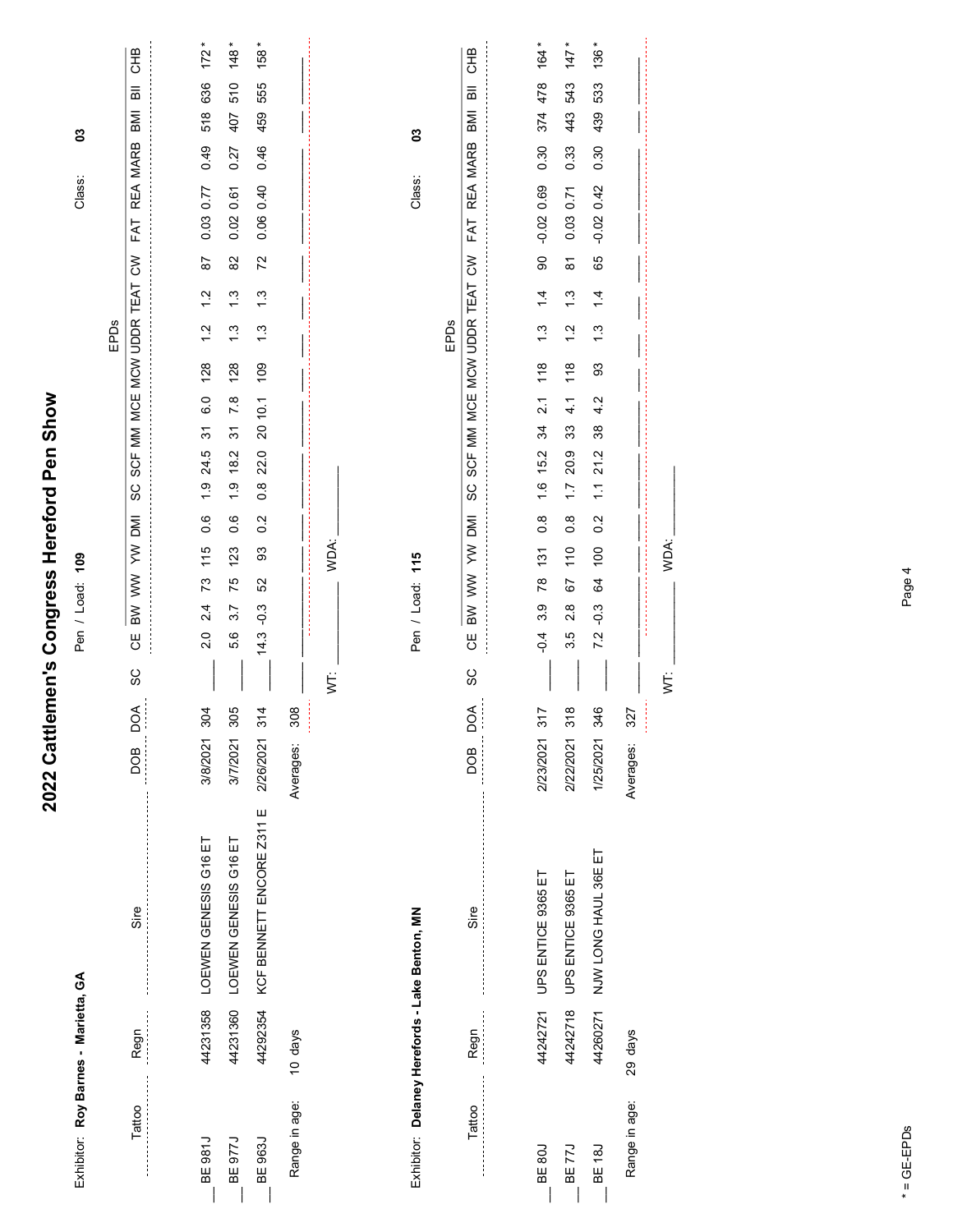| Exhibitor: Matheny Herefords - Mayslick, KY |          |                           |                   | 3<br>Class:<br>$\ddot{t}$<br>Pen / Load:                                                                                                                                                                        |               |
|---------------------------------------------|----------|---------------------------|-------------------|-----------------------------------------------------------------------------------------------------------------------------------------------------------------------------------------------------------------|---------------|
|                                             |          |                           |                   | EPDs                                                                                                                                                                                                            |               |
| Tattoo                                      | Regn     | Sire                      | DOA<br><b>BOD</b> | <b>CHB</b><br>$\overline{a}$<br><b>IMB</b><br><b>MARB</b><br><b>REA</b><br>FAT<br>$\mathsf{S}$<br>TEAT<br>SCF MM MCE MCW UDDR<br>SC<br><b>IMI</b><br>$\tilde{\ge}$<br>$\geqslant$<br>$\geq$<br>巴<br>C<br>SC     |               |
| BE 123J                                     | 44285396 | BR HUTTON 4030ET          | 333<br>2/7/2021   | 415<br>340<br>0.25<br>0.48<br>0.01<br>76<br>$\frac{2}{1}$<br>$\tilde{\cdot}$<br>103<br>5.5<br>$^{28}$<br>14.4<br>$\frac{2}{1}$<br>$0.\overline{3}$<br>89<br>5<br>2.3<br>$\overline{\mathbf{8}}$                 | $\frac{4}{1}$ |
| BE 118J                                     | 44285374 | BR HUTTON 4030ET          | 337<br>2/3/2021   | 424<br>352<br>0.19<br>0.59<br>$-0.01$<br>$\rm{8}$<br>$\frac{3}{2}$<br>$\frac{2}{1}$<br>103<br>5.4<br>$\boldsymbol{\mathcal{S}}$<br>14.9<br>$\frac{8}{2}$<br>$0.\overline{3}$<br>92<br>53<br>2.2<br>7.9          | 143           |
| BE 112J                                     | 44285368 | BR HUTTON 4030ET          | 338<br>2/2/2021   | 479<br>398<br>0.26<br>0.62<br>0.00<br>$\overline{7}$<br>$\frac{3}{2}$<br>$\frac{3}{1}$<br>103<br>7.3<br>$\mathcal{S}^{\circ}$<br>18.1<br>$\frac{1}{1}$<br>$0.\overline{3}$<br>3<br>55<br>$\overline{1}$<br>11.7 | 143           |
| BE 111J                                     | 44285366 | BR HUTTON 4030ET          | 339<br>2/1/2021   | 451<br>369<br>0.31<br>0.00 0.44<br>76<br>$\frac{2}{1}$<br>$\tilde{L}$<br>103<br>6.9<br>27<br>16.1<br>0.5<br>$0.\overline{3}$<br>3<br>53<br>$\frac{1}{1}$<br>10.9                                                | 150 *         |
| Range in age:                               | 6 days   |                           | 337<br>Averages:  |                                                                                                                                                                                                                 |               |
|                                             |          |                           |                   | WDA:<br>Ż                                                                                                                                                                                                       |               |
| Exhibitor: GKB Cattle - Waxahachie, TX      |          |                           |                   | 3<br>Class:<br>110<br>Pen / Load:                                                                                                                                                                               |               |
|                                             |          |                           |                   | EPDs                                                                                                                                                                                                            |               |
| Tattoo                                      | Regn     | Sire                      | DОД<br>DOB        | <b>CHB</b><br>IMB<br><b>MARB</b><br><b>REA</b><br>FAT<br>$\mathsf{S}$<br>TEAT<br>SCF MM MCE MCW UDDR<br>SC<br><b>IMI</b><br>⋛<br>$\geqslant$<br>$\geqslant$<br>Ψ<br>SC                                          |               |
| $-E$ J203                                   | 44229733 | CHEZ/PUGH/HARA LOGIC 8815 | 347<br>1/24/2021  | 127<br>374<br>309<br>0.03<br>$-0.02 0.67$<br>$\overline{7}$<br>$\frac{2}{1}$<br>$\frac{2}{1}$<br>5<br>$-2.6$<br>22<br>12.5<br>$\frac{8}{2}$<br>0.2<br>102<br>58<br>$4.\overline{8}$<br>$-3.9$                   |               |
| $-EJ114$                                    | 44224880 | JCS ROYAL BLEND 7210 ET   | 352<br>1/19/2021  | 285<br>223<br>0.06<br>$-0.01$ 0.53<br>75<br>$\frac{2}{1}$<br>$\frac{2}{1}$<br>103<br>$-3.3$<br>24<br>7.3<br>$\frac{3}{1}$<br>0.4<br>$^{\circ}_{\infty}$<br>SS<br>4.4<br>$-1.2$                                  | 116           |
| $-E$ J229                                   | 44229734 | CHEZ/PUGH/HARA LOGIC 8815 | 353<br>1/18/2021  | 407<br>340<br>0.00<br>0.60<br>$-0.02$<br>73<br>$\frac{2}{1}$<br>$\frac{2}{1}$<br>5<br>$0.\overline{8}$<br>32<br>14.8<br>$\overline{0}$ .7<br>0.2<br>102<br>67<br>4.0<br>3.1                                     | $121*$        |
| LE J233                                     | 44229735 | CHEZ/PUGH/HARA LOGIC 8815 | 355<br>1/16/2021  | 373<br>302<br>0.04<br>0.91<br>$-0.01$<br>$\overline{5}$<br>$\mathbb{Z}$<br>$\frac{2}{1}$<br>57<br>$-2.6$<br>$\overline{24}$<br>10.3<br>$\frac{1}{2}$<br>0.2<br>117<br>66<br>6.5<br>3.8                          | 154           |
| Range in age:                               | 8 days   |                           | 352<br>Averages:  |                                                                                                                                                                                                                 |               |
|                                             |          |                           |                   | WDA:<br>ţ                                                                                                                                                                                                       |               |
|                                             |          |                           |                   |                                                                                                                                                                                                                 |               |

2022 Cattlemen's Congress Hereford Pen Show

# $* = GE-EPDS$ \* = GE-EPDs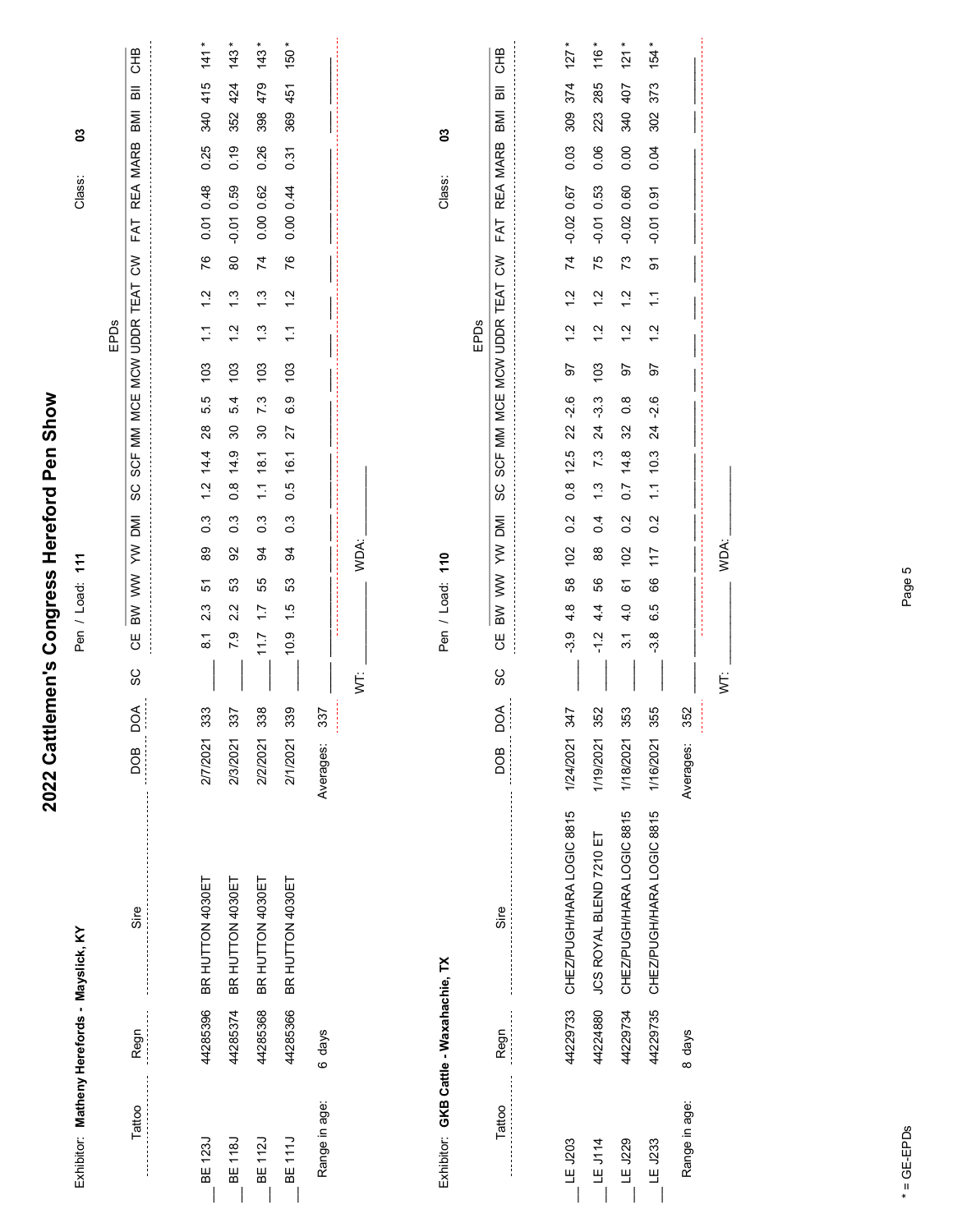|                    |          | Exhibitor: Vermillion Oaks Ranch & Trent & Dolores Fogleman - Abbeville, LA |                   |    | 117<br>Pen / Load:                                                                                                                                              | 2<br>Class:                                     |
|--------------------|----------|-----------------------------------------------------------------------------|-------------------|----|-----------------------------------------------------------------------------------------------------------------------------------------------------------------|-------------------------------------------------|
| Tattoo             | Regn     | Sire                                                                        | DOA<br>BOO        | SC | FAT<br>$\lesssim$<br>SCF MM MCE MCW UDDR TEAT<br>EPDs<br>ပ္တ<br>BW WW YW DMI<br>4O                                                                              | <b>CHB</b><br>$\overline{a}$<br>BMI<br>REA MARB |
|                    |          |                                                                             |                   |    |                                                                                                                                                                 |                                                 |
| LE 074J            | 44285425 | PCR X51 BENTLEY 454B                                                        | 402<br>11/30/2020 |    | $0.02$ 1.13<br>$^{\rm 8}$<br>$\frac{1}{1}$<br>$\frac{4}{1}$<br>114<br>5.0<br>$\tilde{\mathcal{E}}$<br>1.4 19.7<br>$\frac{8}{2}$<br>115<br>20<br>56<br>$-2.4$    | 137<br>512<br>429<br>0.10                       |
| LE 073J            | 44285426 | PCR X51 BENTLEY 454B                                                        | 408<br>11/24/2020 |    | 0.02<br>88<br>$\frac{5}{1}$<br>$\frac{1}{4}$<br>114<br>5.0<br>94<br>19.7<br>$\frac{1}{4}$<br>$\frac{8}{2}$<br>115<br>20<br>5.6<br>$-2.4$                        | 137<br>512<br>429<br>0.10<br>1.13               |
| LE <sub>72</sub> J | 44285430 | NJW 79Z Z311 ENDURE 173D E 11/22/2020                                       | 410               |    | 0.03<br>83<br>$\frac{1}{2}$<br>$\tilde{\cdot}$<br>100<br>3.4<br>57<br>22.3<br>$\ddot{.}3$<br>0.5<br>104<br>65<br>3.7<br>$-1.4$                                  | 135<br>549<br>463<br>0.15<br>0.85               |
| <b>LE 070J</b>     | 44285431 | NJW 79Z Z311 ENDURE 173D E                                                  | 412<br>11/20/2020 |    | 0.03<br>83<br>Ξ<br>$\tilde{\cdot}$<br>100<br>3.4<br>57<br>22.3<br>$\ddot{.}$<br>0.5<br>104<br>65<br>3.7<br>$-1.4$                                               | 135<br>549<br>463<br>0.15<br>0.85               |
| Range in age:      | 10 days  |                                                                             | 408<br>Averages:  |    |                                                                                                                                                                 |                                                 |
|                    |          |                                                                             |                   | İ  | WDA:                                                                                                                                                            |                                                 |
|                    |          |                                                                             |                   |    |                                                                                                                                                                 |                                                 |
|                    |          | Exhibitor: Pitt Farms Broken Rock Farms - Nevada, IA                        |                   |    | Pen / Load: 114                                                                                                                                                 | 8<br>Class:                                     |
|                    |          |                                                                             |                   |    | EPDs                                                                                                                                                            |                                                 |
| Tattoo             | Regn     | Sire                                                                        | DOA<br>DOB        | SC | FAT<br>$\zeta$<br>SCF MM MCE MCW UDDR TEAT<br>SC<br>BW WW YW DMI<br>Ψ                                                                                           | <b>CHB</b><br>BMI<br>REA MARB                   |
|                    |          |                                                                             |                   |    |                                                                                                                                                                 |                                                 |
| LE HO16/RE PB      | 44177021 | MOHICAN THM EXCEDE Z426                                                     | 638<br>4/8/2020   |    | 0.03 0.32<br>77<br>1.5<br>1.5<br>89<br>2.0<br>27<br>21.1<br>$\overline{C}$<br>0.5<br>99<br>63<br>$\frac{0}{1}$<br>7.5                                           | 128<br>515<br>424<br>0.21                       |
| LE H008/RE PB      | 44174378 | BEHM 100W CUDA 504C                                                         | 645<br>4/1/2020   |    | 0.06<br>$\overline{\infty}$<br>$\overline{4}$<br>$\frac{1}{1}$<br>92<br>$-0.8$<br>34<br>22.9<br>$\frac{0}{1}$<br>$0.\overline{3}$<br>100<br>64<br>$-0.3$<br>7.7 | 152<br>576<br>475<br>0.36<br>0.58               |
| LE HOO7/RE PB      | 44177011 | BOYD 31Z BLUEPRINT 6153                                                     | 646<br>3/31/2020  |    | 0.06<br>80<br>$\frac{5}{1}$<br>$\dot{4}$<br>102<br>3.8<br>25<br>16.9<br>$\frac{6}{1}$<br>0.2<br>3<br>SS<br>$\ddot{.}3$<br>6.7                                   | 127<br>446<br>368<br>0.12<br>0.39               |
| Range in age:      | 8 days   |                                                                             | 643<br>Averages:  |    |                                                                                                                                                                 |                                                 |
|                    |          |                                                                             |                   | ξ  | WDA:                                                                                                                                                            |                                                 |

2022 Cattlemen's Congress Hereford Pen Show

 $* = GE-EPDS$ \* = GE-EPDs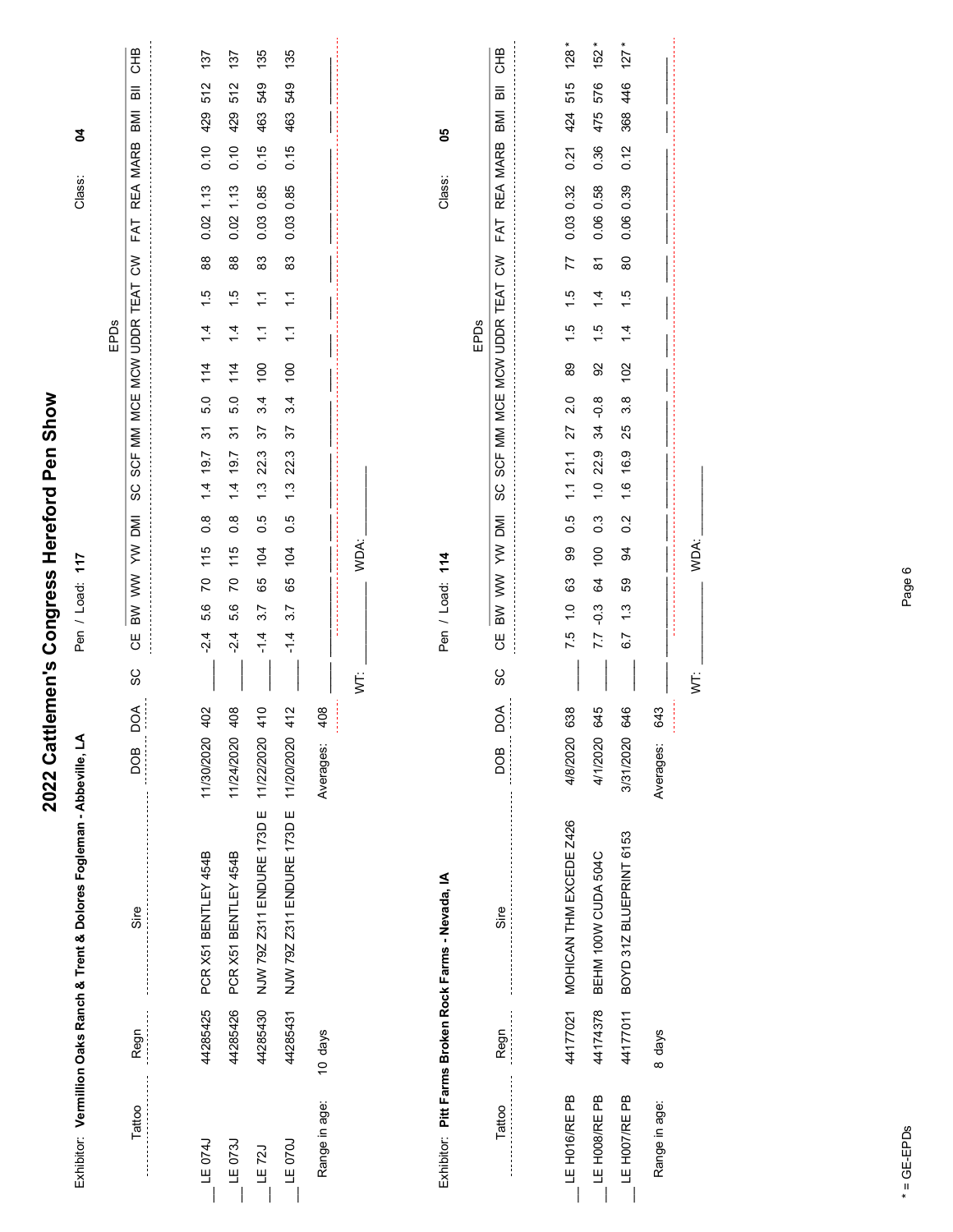| Exhibitor: Perez Cattle Co - Nara Visa, NM   |          |                           |                  | 116<br>Pen / Load:                                                                                                                                                        | န္တ<br>Class:                                                          |
|----------------------------------------------|----------|---------------------------|------------------|---------------------------------------------------------------------------------------------------------------------------------------------------------------------------|------------------------------------------------------------------------|
| Tattoo                                       | Regn     | Sire                      | бQ<br><b>BOO</b> | TEAT<br>SCF MM MCE MCW UDDR<br>EPDs<br>SC<br>ΜQ<br>ξ<br>$\geqslant$<br>$\geqslant$<br>ЧÖ<br>SC                                                                            | 운<br>5<br>듦<br><b>IMB</b><br><b>MARB</b><br><b>REA</b><br>FAT<br>$\xi$ |
|                                              |          |                           |                  |                                                                                                                                                                           |                                                                        |
| <b>RE 0158</b>                               | 44183297 | NJW 79Z 22Z MIGHTY 49C ET | 661<br>3/16/2020 | $\frac{2}{1}$<br>$\frac{2}{1}$<br>104<br>$-2.4$<br>$\overline{2}$<br>11.4<br>$\ddot{3}$<br>$\overline{0}$<br>104<br>63<br>rö.<br>က<br>$\frac{2}{1}$                       | $\star$<br>131<br>369<br>292<br>0.14<br>0.57<br>$-0.01$<br>75          |
| RE 0187                                      | 44184151 | /S MANDATE 66589 ET       | 669<br>3/8/2020  | $\overline{1}$<br>$\frac{1}{4}$<br>125<br>$-0.9$<br>28<br>18.1<br>$\frac{6}{1}$<br>0.5<br>$\overline{5}$<br>67<br>0.6<br>$4\overline{4}$                                  | $138*$<br>493<br>399<br>0.26<br>0.56<br>0.05<br>83                     |
| <b>RE0152</b>                                | 44239366 | NJW 79Z 22Z MIGHTY 49C ET | 681<br>2/25/2020 | $\frac{2}{1}$<br>$\frac{2}{1}$<br>100<br>$-0.5$<br>30<br>16.8<br>$\overline{0}$ .<br>0.4<br>80<br>53<br>2.6<br>2.5                                                        | $110 *$<br>430<br>352<br>0.21<br>0.33<br>0.02<br>34                    |
| Range in age:                                | 20 days  |                           | 670<br>Averages: |                                                                                                                                                                           |                                                                        |
|                                              |          |                           |                  | WDA:<br>Ż                                                                                                                                                                 |                                                                        |
|                                              |          |                           |                  |                                                                                                                                                                           |                                                                        |
| Exhibitor: Bar Star Cattle - Musselshell, MT |          |                           |                  | Pen / Load: 200                                                                                                                                                           | 5<br>Class:                                                            |
|                                              |          |                           |                  | EPDs                                                                                                                                                                      |                                                                        |
|                                              |          |                           |                  |                                                                                                                                                                           |                                                                        |
| Tattoo                                       | Regn     | Sire                      | ĎО<br>DOB        | $\tilde{\varepsilon}$<br>SCF MM MCE MCW UDDR TEAT<br>SC<br>$\overline{\mathsf{M}}$<br>BW WW YW<br>巴<br>O<br>SC                                                            | <b>CHB</b><br>高<br>BMI<br>REA MARB<br>FAT                              |
| BE 1163                                      | 44278900 | HARVIE SMOKE STACK ET 195 | 291<br>3/21/2021 | $\frac{5}{1}$<br>$\ddot{.}$<br>$\frac{8}{2}$<br>6.3<br>22<br>22.5<br>$\frac{1}{2}$<br>$0.\overline{3}$<br>100<br>60<br>3.0<br>7.4<br>32.5                                 | 136 *<br>536<br>457<br>0.09<br>0.62<br>0.06<br>86                      |
| BE 1152                                      | 44290115 | BAR STAR MAGNITUDE 737    | 297<br>3/15/2021 | $\frac{4}{1}$<br>$\overline{4}$<br>83<br>$-1.2$<br>$\overline{c}$<br>14.2<br>$\ddot{ }$ .<br>$\overline{0}$<br>96<br>58<br>œ<br>$\overline{\mathsf{N}}$<br>$-0.6$<br>39.0 | 149<br>425<br>337<br>0.33<br>0.38<br>0.01<br>$\overline{\infty}$       |
| BE 1140                                      | 44277615 | BR BELLE AIR 6011         | 307<br>3/5/2021  | $\tilde{\cdot}$<br>$\ddot{ }$<br>123<br>4.1<br>$\overline{5}$<br>16.3<br>$\frac{1}{4}$<br>0.5<br>85<br>89<br>2.6<br>$\frac{1}{1}$<br>36.0                                 | $133 *$<br>461<br>362<br>0.46<br>0.30<br>0.06<br>89                    |
| BE 1132                                      | 44259962 | BAR STAR MAGNITUDE 737    | 312<br>2/28/2021 | $\overline{4}$<br>$\dot{4}$<br>100<br>$-5.0$<br>29<br>13.2<br>$\frac{3}{2}$<br>0.5<br>120<br>73<br>5.7<br>$-6.2$<br>iņ<br>57                                              | 144<br>416<br>333<br>0.08<br>0.66<br>$-0.03$<br>$_{88}$                |
| BE 1111                                      | 44277519 | CRR 719 CATAPULT 109      | 320<br>2/20/2021 | $\ddot{.}$<br>$\tilde{\cdot}$<br>8<br>$\frac{3}{2}$<br>25<br>19.5<br>$\frac{8}{2}$<br>$\overline{0}$<br>3<br>SS<br>3.2<br>3.0<br>35.0                                     | $99*$<br>455<br>387<br>0.07<br>0.41<br>0.03<br>67                      |
| Range in age:                                | 29 days  |                           | 305<br>Averages: |                                                                                                                                                                           |                                                                        |
|                                              |          |                           |                  | WDA:<br>İ                                                                                                                                                                 |                                                                        |
|                                              |          |                           |                  |                                                                                                                                                                           |                                                                        |

2022 Cattlemen's Congress Hereford Pen Show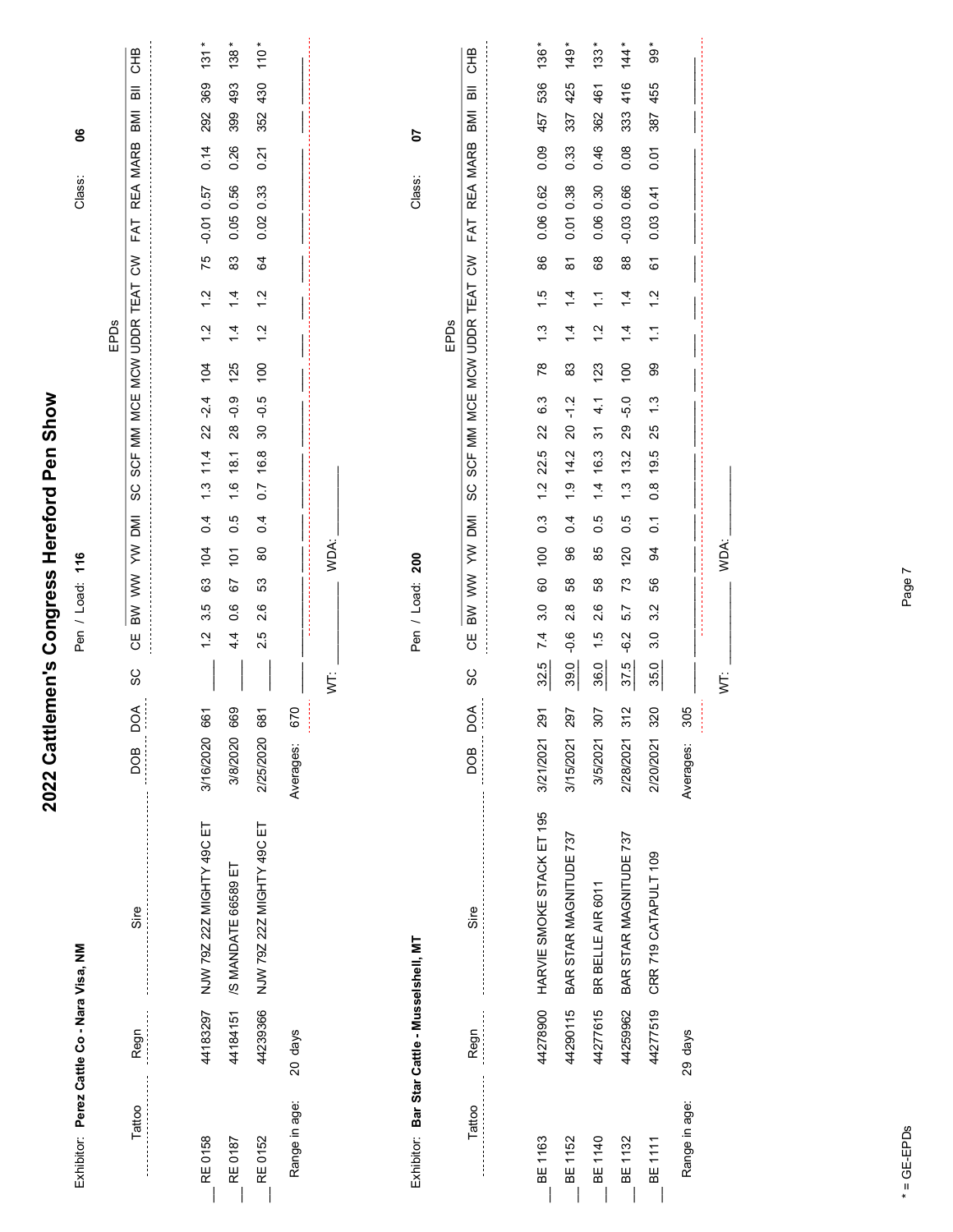| Exhibitor: Perks Ranch - Rockford, IL      |          |                                   |                  |                        | 206<br>Pen / Load:                                    |                  |                                         |                        |                 |                                 |                           |           | Class:     | 5           |            |            |
|--------------------------------------------|----------|-----------------------------------|------------------|------------------------|-------------------------------------------------------|------------------|-----------------------------------------|------------------------|-----------------|---------------------------------|---------------------------|-----------|------------|-------------|------------|------------|
|                                            |          |                                   |                  |                        |                                                       |                  |                                         |                        | EPDs            |                                 |                           |           |            |             |            |            |
| Tattoo                                     | Regn     | Sire                              | DOA<br>BOG       | Ψ<br>SC                | $\tilde{\varepsilon}$<br>$\geqslant$<br>BM            | <b>NID</b>       | MM<br>SCF<br>SC                         | MCE MCW UDDR           |                 | TEAT                            | $\mathsf{S}$              | FAT       | REA        | <b>MARB</b> | 高<br>IMB   | 운<br>CHB   |
|                                            |          |                                   |                  |                        |                                                       |                  |                                         |                        |                 |                                 |                           |           |            |             |            |            |
| BE 1037                                    | 44270582 | 2TK PERKS 5101 CHUMA 8184         | 297<br>3/15/2021 | 2.2<br>35.5            | 77<br>$\frac{9}{4}$<br>2.4                            | $\overline{Q}$ . | 22<br>17.4<br>0.4                       | 88<br>$\overline{0}$ . |                 | $\frac{3}{2}$<br>$\ddot{3}$     | 89                        | 0.00 0.35 |            | $-0.08$     | 411<br>357 | 88         |
| BE 1077                                    | 44270560 | BG LCC 11B PERFECTO 84F           | 299<br>3/13/2021 | 6.3<br>35.0            | 104<br>61<br>$0.\overline{3}$                         | $0.\overline{3}$ | 28<br>21.5<br>$1\overline{4}$           | 85<br>5.3              |                 | $\frac{4}{1}$<br>$\dot{4}$      | $\frac{8}{3}$             | 0.05      | 0.63       | 0.20        | 530<br>444 | 139        |
| BE 1070                                    | 44270555 | BR DUNCAN 4142                    | 300<br>3/12/2021 | $\overline{0}$<br>33.0 | 100<br>63<br>3.6                                      | $\frac{5}{2}$    | 33<br>20.1<br>$\overline{0}$            | 92<br>0.5              |                 | $\frac{3}{2}$<br>$\frac{3}{1}$  | 69                        | 0.06      | 0.57       | 0.21        | 497<br>408 | 116        |
| BE 1024                                    | 44270584 | 2TK PERKS 5101 CHUMA 8184         | 304<br>3/8/2021  | 5.2<br>34.5            | 77<br>46<br>$\frac{3}{1}$                             | $-0.1$           | 26<br>21.3<br>0.6                       | 88<br>$\frac{5}{1}$    |                 | $\frac{3}{2}$<br>$\frac{3}{1}$  | 54                        | $-0.01$   | 0.17       | 0.08        | 474<br>409 | 100        |
| <b>BE 1030</b>                             | 44270517 | PERKS CATO 4063 DA BOMB 7         | 330<br>2/10/2021 | Ю<br>က<br>36.0         | 89<br>63<br>$\frac{1}{4}$                             | $0.\overline{3}$ | 32<br>23.7<br>$\overline{0}$ .          | 95<br>$\ddot{.}3$      |                 | $\frac{3}{1}$<br>$\frac{3}{1}$  | $\overline{78}$           | 0.00      | 0.67       | 0.20        | 567<br>479 | 133        |
| Range in age:                              | 33 days  |                                   | 306<br>Averages: |                        |                                                       |                  |                                         |                        |                 |                                 |                           |           |            |             |            |            |
|                                            |          |                                   |                  | ţ                      | WDA:                                                  |                  |                                         |                        |                 |                                 |                           |           |            |             |            |            |
|                                            |          |                                   |                  |                        |                                                       |                  |                                         |                        |                 |                                 |                           |           |            |             |            |            |
| Exhibitor: White Hawk Ranch - Marietta, GA |          |                                   |                  |                        | 207<br>Pen / Load:                                    |                  |                                         |                        |                 |                                 |                           |           | Class:     | 5           |            |            |
|                                            |          |                                   |                  |                        |                                                       |                  |                                         |                        | EPDs            |                                 |                           |           |            |             |            |            |
| Tattoo                                     | Regn     | Sire                              | DOA<br>DOB       | Ψ<br>ပ္တ               | ξ<br>$\geqslant$<br>$\geqslant$                       | <b>NI</b>        | MM<br><b>SCF</b><br>SC                  | MCE                    | <b>MCW UDDR</b> | TEAT                            | $\mathsf{S}^{\mathsf{S}}$ | FAT       | <b>REA</b> | <b>MARB</b> | 高<br>IMB   | <b>CHB</b> |
|                                            |          |                                   |                  |                        |                                                       |                  |                                         |                        |                 |                                 |                           |           |            |             |            |            |
| BE 715J                                    |          | 44287122 WHITEHAWK WARRIOR 845C E | 328<br>2/12/2021 | $\frac{8}{6}$<br>36.0  | 3<br>89<br>$\overline{0}$                             | $\frac{8}{2}$    | $\overline{4}$<br>22.8<br>$\frac{5}{1}$ | 99<br>5.9              |                 | $\frac{5}{1}$<br>$\overline{4}$ | 89                        | 0.02      | 0.60       | 0.37        | 580<br>475 | 150        |
| <b>BE712J</b>                              | 44222885 | WHITEHAWK NATURAL 290E            | 329<br>2/11/2021 | 0.0<br>37.0            | $\overline{21}$<br>74<br>3.2                          | $0.\overline{3}$ | 33<br>15.8<br>$\frac{6}{1}$             | 128<br>3.9             |                 | $\ddot{.}$<br>$\dot{z}$         | 102                       | 0.03      | 0.72       | 0.42        | 519<br>410 | 194        |
| <b>BE 697J</b>                             | 44222854 | WHITEHAWK WARRIOR 845C E          | 333<br>2/7/2021  | $\frac{5}{1}$<br>40.5  | $\overline{21}$<br>77<br>ၜ<br>$\overline{\mathsf{N}}$ | $\ddot{ }$       | 36<br>17.8<br>$\frac{6}{1}$             | 122<br>4.6             |                 | $\frac{2}{1}$<br>$\frac{2}{1}$  | 93                        | 0.02      | 0.76       | 0.28        | 508<br>404 | 151        |
| BE 684J                                    | 44221094 | WHITEHAWK WARRIOR 845C E          | 335<br>2/5/2021  | 0.5<br>35.5            | 114<br>$\overline{z}$<br>$3.\overline{8}$             | $\frac{0}{1}$    | $\frac{4}{3}$<br>22.8<br>$\ddot{.}$     | 123<br>4.3             |                 | $\frac{3}{2}$<br>$\frac{2}{1}$  | 89                        | 0.02      | 0.77       | 0.41        | 595<br>482 | 157        |
| <b>BE 681J</b>                             | 44285403 | WHITEHAWK WARRIOR 845C E          | 336<br>2/4/2021  | 4.5<br>32.5            | 106<br>69<br>$\frac{1}{4}$                            | $0.\overline{8}$ | $\frac{1}{4}$<br>23.5<br>$\ddot{ }$ :   | 99<br>4.8              |                 | $\frac{4}{1}$<br>$\frac{3}{2}$  | 77                        | 0.03      | 0.52       | 0.40        | 584<br>475 | 143        |
| Range in age:                              | 8 days   |                                   | 332<br>Averages: |                        |                                                       |                  |                                         |                        |                 |                                 |                           |           |            |             |            |            |
|                                            |          |                                   |                  | İ                      | WDA:                                                  |                  |                                         |                        |                 |                                 |                           |           |            |             |            |            |
|                                            |          |                                   |                  |                        |                                                       |                  |                                         |                        |                 |                                 |                           |           |            |             |            |            |
|                                            |          |                                   |                  |                        |                                                       |                  |                                         |                        |                 |                                 |                           |           |            |             |            |            |

2022 Cattlemen's Congress Hereford Pen Show

 $* = GE-EPDS$ \* = GE-EPDs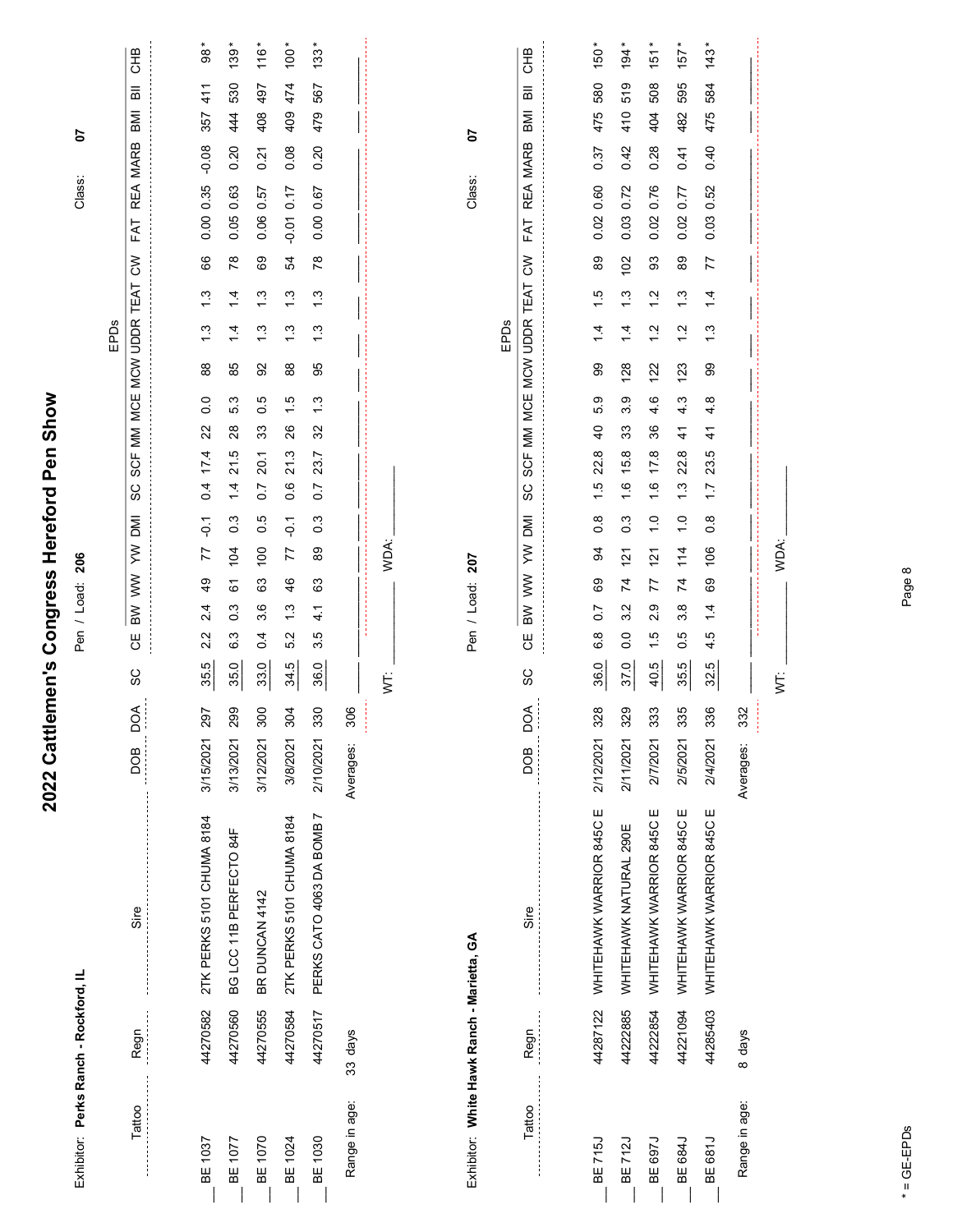|                                                |          |                            | 2022 Cattlemen's  | Congress Hereford Pen Show                                                                                                                                                                                                      |            |
|------------------------------------------------|----------|----------------------------|-------------------|---------------------------------------------------------------------------------------------------------------------------------------------------------------------------------------------------------------------------------|------------|
| Exhibitor: Delaney Herefords - Lake Benton, MN |          |                            |                   | $\boldsymbol{8}$<br>Class:<br>202<br>Pen / Load:                                                                                                                                                                                |            |
|                                                |          |                            |                   | EPDs                                                                                                                                                                                                                            |            |
| Tattoo                                         | Regn     | Sire                       | DОД<br><b>BOD</b> | 高<br>IMB<br><b>MARB</b><br><b>REA</b><br>FAT<br>$\mathcal{S}$<br>TEAT<br><b>MCW UDDR</b><br>MCE<br>ΜM<br><b>SCF</b><br>SC<br><b>NO</b><br>ξ<br>$\geqslant$<br><b>BM</b><br>出<br>C<br>SC                                         | 운<br>5     |
|                                                |          |                            |                   |                                                                                                                                                                                                                                 |            |
| BE <sub>71</sub>                               | 44242716 | JDH AH BENTON 8G ET        | 321<br>2/19/2021  | 419<br>340<br>0.06<br>0.76<br>$-0.02$<br>8<br>$\tilde{\cdot}$<br>$\frac{2}{1}$<br>99<br>$-1.6$<br>33<br>13.5<br>$\frac{2}{1}$<br>0.4<br>113<br>20<br>5.7<br>0.4<br>34.5                                                         | 144        |
| <b>BE 57J</b>                                  | 44242602 | JDH AH STANDOUT 16G ET     | 335<br>2/5/2021   | 565<br>457<br>0.24<br>1.08<br>0.05<br>102<br>$\frac{0}{1}$<br>$\tilde{\cdot}$<br>127<br>$0.\overline{0}$<br>34<br>20.2<br>$\frac{0}{1}$<br>0.9<br>134<br>84<br>$\overline{6}$ .<br>$-2.8$<br>40.0                               | 163        |
| <b>BE 45J</b>                                  | 44242710 | JDH AH STANDOUT 16G ET     | 341<br>1/30/2021  | 522<br>425<br>0.14<br>0.85<br>$-0.01$<br>86<br>$\frac{3}{2}$<br>$\dot{a}$<br>105<br>$\frac{1}{1}$<br>35<br>18.5<br>$\frac{0}{1}$<br>0.6<br>123<br>80<br>53<br>$-3.3$<br>37.0                                                    | 157        |
| <b>BE31J</b>                                   | 44242585 | JDH AH STANDOUT 16G ET     | 344<br>1/27/2021  | 492<br>393<br>0.21<br>0.67<br>0.04<br>$\frac{1}{8}$<br>$\tilde{\cdot}$<br>$\frac{2}{1}$<br>117<br>$\frac{2}{1}$<br>36<br>18.3<br>$\frac{1}{1}$<br>$\frac{0}{1}$<br>123<br>76<br>4.3<br>$-3.0$<br>37.0                           | 128        |
| <b>BE 24J</b>                                  | 44279173 | CHURCHILL SHERIFF 900G ET  | 345<br>1/26/2021  | 504<br>409<br>0.15<br>0.68<br>0.04<br>$\overline{5}$<br>$\dot{4}$<br>4.<br>$\overline{\phantom{0}}$<br>106<br>Ю<br>ö<br>36<br>18.0<br>$\frac{2}{1}$<br>$\frac{4}{1}$<br>114<br>76<br>$3.\overline{3}$<br>ں<br>7<br>ю<br>33.     | 145        |
| Range in age:                                  | 24 days  |                            | 337<br>Averages:  |                                                                                                                                                                                                                                 |            |
|                                                |          |                            |                   |                                                                                                                                                                                                                                 |            |
|                                                |          |                            |                   | WDA:<br>ξ                                                                                                                                                                                                                       |            |
| Exhibitor: Express Ranches - Yukon, OK         |          |                            |                   | ဒိ<br>Class:<br>203<br>Pen / Load:                                                                                                                                                                                              |            |
|                                                |          |                            |                   | EPDs                                                                                                                                                                                                                            |            |
| Tattoo                                         | Regn     | Sire                       | DОД<br><b>BOD</b> | 눎<br><b>IMB</b><br><b>MARB</b><br><b>REA</b><br>FAT<br>$\mathcal{S}$<br>TEAT<br><b>MCW UDDR</b><br>MCE<br>MM<br>SCF<br>ပ္တ<br>ΜQ<br>ξ<br>$\geqslant$<br>$\mathsf{B}\mathsf{W}$<br>ЯЭ<br>ပ္ပ                                     | <b>CHB</b> |
|                                                |          |                            |                   |                                                                                                                                                                                                                                 |            |
| BE 1243                                        | 44227791 | BOYD 31Z BLUEPRINT 6153    | 320<br>2/20/2021  | 465<br>399<br>$-0.05$<br>$-0.04$ 0.49<br>89<br>$\frac{1}{1}$<br>$\frac{5}{1}$<br>$\overline{101}$<br>3.0<br>94<br>19.0<br>$\frac{5}{1}$<br>$\overline{0}$<br>$\frac{1}{2}$<br>8<br>2.6<br>6.7<br>37.0                           | 117        |
| BE 1234                                        | 44227792 | BOYD 31Z BLUEPRINT 6153    | 323<br>2/17/2021  | 455<br>383<br>$-0.02$<br>0.54<br>0.00<br>71<br>$\frac{6}{1}$<br>$\frac{5}{1}$<br>$\frac{5}{2}$<br>$\frac{1}{2}$<br>32<br>17.7<br>$\overline{4}$<br>$\overline{0}$ .<br>$\frac{10}{2}$<br>34<br>$\overline{3}$ .<br>3.2<br>39.0  | 120        |
| BE 1225                                        | 44227674 | EXR BANKROLL 8130 ET       | 330<br>2/10/2021  | 461<br>382<br>0.13<br>0.64<br>$-0.01$<br>$\mathcal{L}$<br>$\frac{4}{1}$<br>$\dot{z}$<br>117<br>2.4<br>32<br>17.4<br>$\frac{3}{1}$<br>$\overline{0.4}$<br>112<br>63<br>3.4<br>0.6<br>40.5                                        | 129        |
| BE 1040                                        | 44227635 | EXR BANKROLL 8130 ET       | 344<br>1/27/2021  | 483<br>397<br>0.25<br>1.01<br>0.03<br>102<br>$\frac{3}{2}$<br>$\frac{3}{2}$<br>117<br>$3.\overline{3}$<br>32<br>16.4<br>$\frac{2}{1}$<br>တ<br>ö<br>114<br>යි<br>တ<br>$\overline{\mathsf{N}}$<br>$\mathbb{Z}$<br>38.5            | 169        |
| BE 1206                                        | 44219691 | NJW 79Z Z311 ENDURE 173D E | 351<br>1/20/2021  | 609<br>517<br>0.22<br>0.86<br>0.06<br>78<br>$\frac{3}{2}$<br>$\frac{2}{1}$<br>93<br>3.3<br>75<br>26.1<br>$\tilde{\cdot}$<br>0.4<br>96<br>යි<br>Ю<br>$\mathbf{a}$<br>6.7<br>37.0                                                 | 135        |
| <b>BE 1201</b>                                 | 44213006 | LOEWEN GENESIS G16 ET      | 367<br>1/4/2021   | 441<br>365<br>$\overline{0.11}$<br>0.65<br>0.05<br>85<br>$\frac{0}{1}$<br>Ņ<br>$\overline{\phantom{0}}$<br>127<br>$\overline{4}$<br>26<br>Ю<br>$\frac{1}{2}$<br>$\frac{6}{1}$<br>Ņ<br>ö<br>88<br>67<br>တ<br>က<br>$-1.3$<br>37.0 | 136        |
| Range in age:                                  | 47 days  |                            | 339<br>Averages:  |                                                                                                                                                                                                                                 |            |
|                                                |          |                            |                   | WDA:<br>Ż                                                                                                                                                                                                                       |            |
|                                                |          |                            |                   |                                                                                                                                                                                                                                 |            |
|                                                |          |                            |                   |                                                                                                                                                                                                                                 |            |

Page 9

 $* = GE-EPDS$ \* = GE-EPDs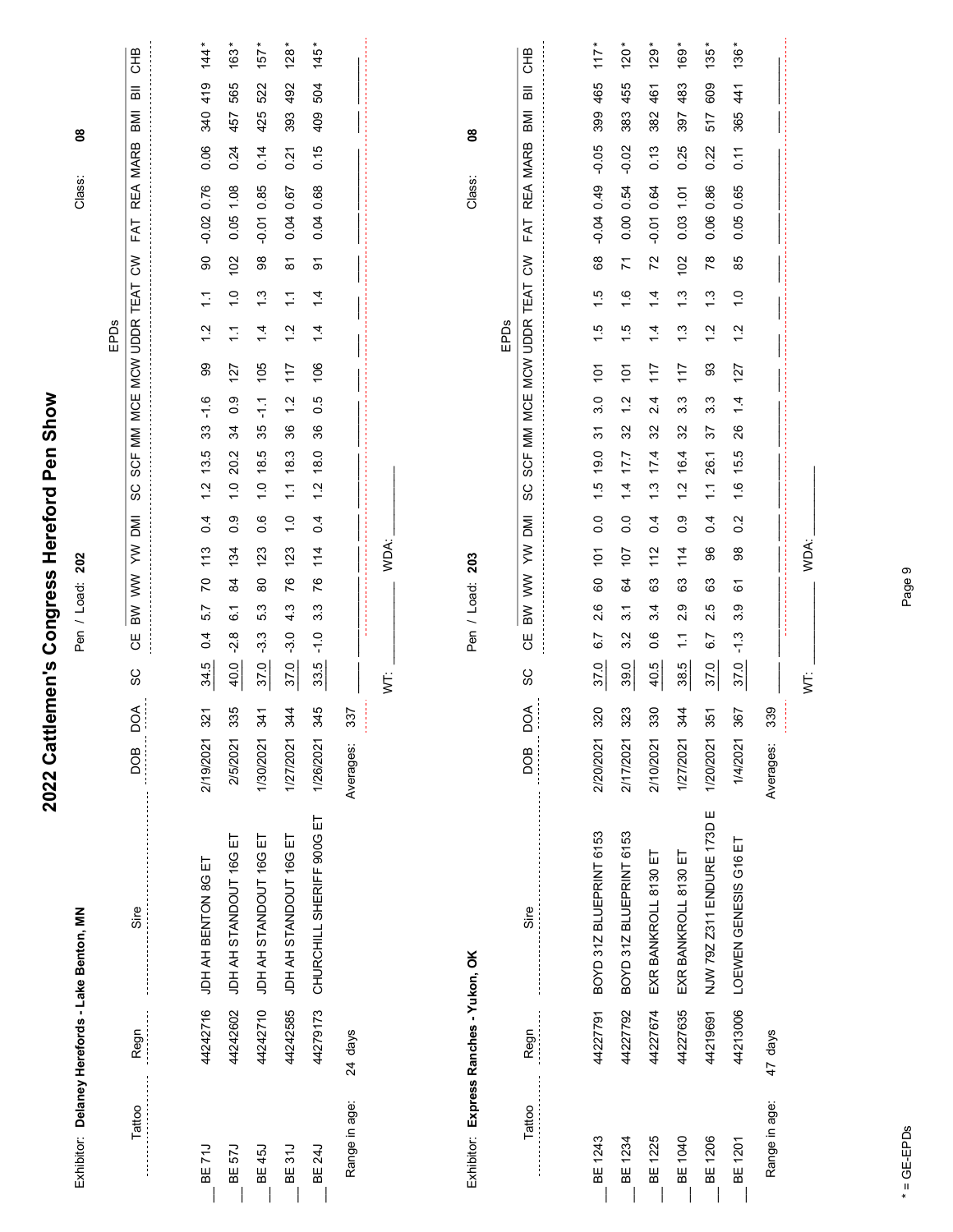| Class:       |
|--------------|
|              |
|              |
|              |
|              |
| S<br>i       |
| Pen / Load:  |
|              |
|              |
|              |
|              |
|              |
|              |
|              |
|              |
| $\mathbf{r}$ |
|              |
|              |
| I<br>I       |
|              |

2022 Cattlemen's Congress Hereford Pen Show **2022 Cattlemen's Congress Hereford Pen Show**

Pen / Load: 205

8 Class:

|         |          |                                |                 |                    | EPDs                                                                                                                                              |                                                                 |                |
|---------|----------|--------------------------------|-----------------|--------------------|---------------------------------------------------------------------------------------------------------------------------------------------------|-----------------------------------------------------------------|----------------|
| Tattoo  | Regn     | Sire                           | DOA<br>DOB      | ပ္တ                | SCF MM MCE MCW UDDR TEAT CW<br>ပ္တ<br>$\overline{\mathbb{R}}$<br>$\geqslant$<br>$\geqslant$<br><b>MB</b><br>မ္မ                                   | $\overline{\overline{a}}$<br><b>IMB</b><br>REA MARB<br>FAT<br>E | 운.             |
|         |          |                                |                 |                    |                                                                                                                                                   |                                                                 |                |
| BE 309J |          | 44273830 LOEWEN GENESIS G16 ET | 2/17/2021 323   | $\frac{80}{2}$     | 76<br>1.2<br>$\frac{2}{1}$<br>34<br>4.9<br>$\overline{32}$<br>1.7 17.5<br>8<br>0<br>104<br>$-65$<br>$\frac{3}{2}$<br>3.5                          | 503<br>389<br>0.58<br>0.10 0.54                                 | $153 *$        |
| BE 249. | 44235838 | LOEWEN GENESIS G16 ET          | 362<br>1/9/2021 | $\frac{40.0}{\pi}$ | 86<br>$\tilde{\cdot}$<br>$\tilde{\cdot}$<br>135<br>$\frac{3}{2}$<br>$\overline{3}$<br>$1.7$ $17.1$<br>0.5<br>119<br>75<br>$\frac{1}{4}$<br>$-1.2$ | 500<br>396<br>0.30<br>0.59<br>0.06                              | 151*           |
| BE 247J | 44235840 | LOEWEN GENESIS G16 ET          | 362<br>1/9/2021 | $\frac{8}{39}$     | 8<br>$\tilde{\cdot}$<br>$\frac{2}{1}$<br>135<br>2.3<br>35<br>17.3<br>1.5<br>5.O<br>125<br>78<br>$\overline{3}$ .<br>$\frac{8}{2}$                 | 521<br>414<br>0.32<br>0.82<br>0.06                              | 165*           |
| BE 246. | 44235837 | LOEWEN GENESIS G16 ET          | 1/8/2021 363    | $\frac{8}{39}$     | 85<br>$\frac{2}{1}$<br>$\frac{1}{2}$<br>135<br>0.4<br>1.4 14.3 28<br>0.5<br>111<br>$\overline{7}$<br>3.2<br>$\frac{0}{1}$                         | 447<br>348<br>0.29<br>0.55<br>0.08                              | $\frac{43}{5}$ |
| BE 244J |          | 44228015 LOEWEN GENESIS G16 ET | 1/5/2021 366    | $\frac{8}{39}$     | 87<br>$\frac{1}{2}$<br>$\frac{1}{2}$<br>135<br>$1.4$ 18.6 38 -1.1<br>$\frac{5}{0}$<br>116<br>$\overline{73}$<br>4.5<br>$-4.0$                     | 499<br>406<br>0.13<br>0.47<br>0.07                              | $132 *$        |
| BE 242J |          | 44228001 LOEWEN GENESIS G16 ET | 1/2/2021 369    | $\frac{37.0}{ }$   | 88<br>$\tilde{\cdot}$<br>$\tilde{\cdot}$<br>135<br>0.4<br>36<br>1.7 16.4<br>0.5<br>128<br>$\overline{78}$<br>$\frac{1}{4}$<br>$-1.0$              | 474<br>380<br>0.11<br>0.60<br>0.06                              | $138*$         |
| BE 243J |          | 44228014 LOEWEN GENESIS G16 ET | 1/2/2021 369    | $\frac{35.0}{5}$   | S<br>$\frac{2}{1}$<br>$\frac{1}{2}$<br>135<br>$30 - 0.2$<br>1.2 10.8<br>0.5<br>115<br>73<br>3.2<br>$-2.1$                                         | 386<br>302<br>$\frac{1}{2}$<br>0.76<br>0.05                     | $141 *$        |

 $W$ T:  $WDA$ :  $WDA$ : WDA:  $\overline{\mathsf{S}}$ 

\_\_\_\_ \_\_\_\_\_\_\_\_\_\_\_\_ \_\_\_ \_\_\_\_ \_\_\_\_ \_\_\_\_\_\_\_\_ \_\_\_ \_\_\_\_\_\_\_ \_\_\_\_ \_\_\_\_ \_\_\_\_\_\_\_\_ \_\_\_ \_\_\_ \_\_\_ \_\_\_

359

 $\begin{aligned} \frac{1}{2} \left( \frac{1}{2} \right) & = \frac{1}{2} \left( \frac{1}{2} \right) \left( \frac{1}{2} \right) \left( \frac{1}{2} \right) \left( \frac{1}{2} \right) \left( \frac{1}{2} \right) \left( \frac{1}{2} \right) \left( \frac{1}{2} \right) \left( \frac{1}{2} \right) \left( \frac{1}{2} \right) \left( \frac{1}{2} \right) \left( \frac{1}{2} \right) \left( \frac{1}{2} \right) \left( \frac{1}{2} \right) \left( \frac{1}{2} \right) \left( \$ 

Averages: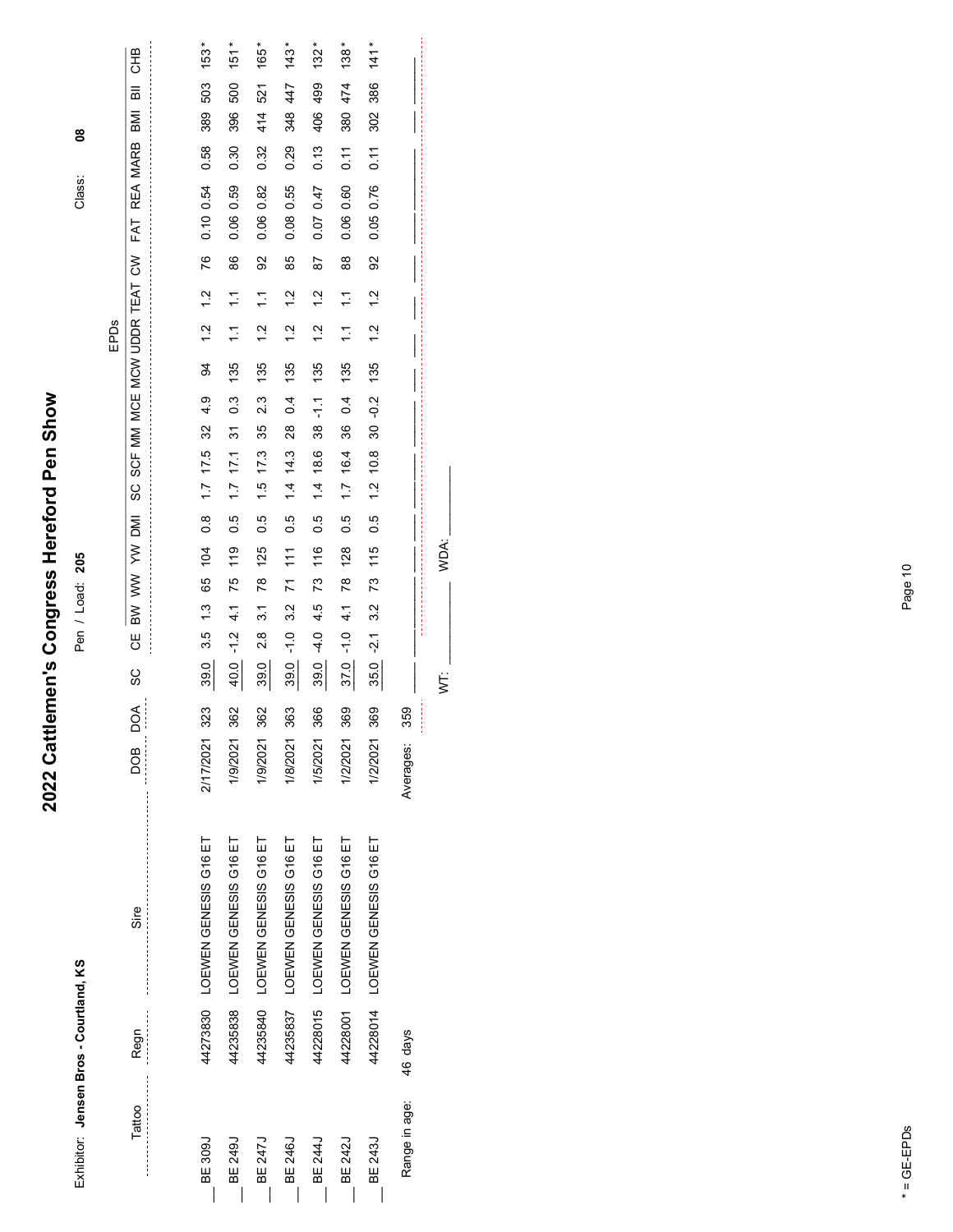| Exhibitor: Barber Ranch - Channing, TX |          |                         |                  | 8<br>Class:<br>201<br>Pen / Load:                                                                                                                                                                      |                  |
|----------------------------------------|----------|-------------------------|------------------|--------------------------------------------------------------------------------------------------------------------------------------------------------------------------------------------------------|------------------|
|                                        |          |                         |                  | EPDs                                                                                                                                                                                                   |                  |
| Tattoo                                 | Regn     | Sire                    | DOA<br>BOO       | 高<br>IMB<br><b>MARB</b><br><b>REA</b><br>FAT<br>$\mathsf{S}$<br>TEAT<br>MCE MCW UDDR<br>SCF MM<br>SC<br>ΜQ<br>ξ<br>$\geqslant$<br>$\geqslant$<br>Ψ<br>SC                                               | 운<br>CHB         |
|                                        |          |                         |                  |                                                                                                                                                                                                        |                  |
| <b>BE J008</b>                         | 44223228 | BOYD 31Z BLUEPRINT 6153 | 357<br>1/14/2021 | 485<br>392<br>0.16<br>0.75<br>0.06<br>33<br>$\ddot{ }$<br>$\frac{3}{2}$<br>111<br>4.7<br>33<br>16.3<br>$\overline{1}$<br>$0.\overline{3}$<br>123<br>74<br>2.2<br>53<br>39.5                            | 157              |
| BE J006                                | 44223222 | LOEWEN GENESIS G16 ET   | 364<br>1/7/2021  | 544<br>426<br>0.55<br>0.47<br>0.09<br>77<br>$\frac{0}{\tau}$<br>$\frac{1}{\sqrt{2}}$<br>120<br>5.4<br>$\ddot{4}$<br>19.5<br>$\overline{2.1}$<br>$\overline{0}$ .<br>112<br>89<br>3.4<br>Ю<br>6<br>39.0 | 156              |
| BE J005                                | 44223221 | LOEWEN GENESIS G16 ET   | 365<br>1/6/2021  | 510<br>409<br>0.37<br>0.46<br>0.04<br>79<br>$\tilde{\cdot}$<br>$\tilde{\cdot}$<br>120<br>4.2<br>$\overline{5}$<br>187<br>2.0<br>0.6<br>$\frac{1}{11}$<br>65<br>36<br>$\tilde{\cdot}$<br>40.5           | 148              |
| BE J003                                | 44223218 | LOEWEN GENESIS G16 ET   | 366<br>1/5/2021  | 577<br>468<br>0.38<br>0.76<br>0.09<br>92<br>$\frac{2}{1}$<br>$\frac{2}{1}$<br>120<br>4.9<br>35<br>21.4<br>$\frac{6}{1}$<br>0.6<br>118<br>72<br>$3.\overline{3}$<br>2.4<br>38.0                         | 164              |
| BE J004                                | 44223219 | LOEWEN GENESIS G16 ET   | 366<br>1/5/2021  | 514<br>405<br>0.45<br>0.56<br>0.07<br>84<br>$\frac{0}{1}$<br>$\tilde{\mathcal{L}}$<br>120<br>$\frac{1}{4}$<br>35<br>17.5<br>$\frac{0}{\tau}$<br>0.5<br>111<br>20<br>3.5<br>$\frac{8}{2}$<br>35.5       | 160              |
| <b>BE 1013</b>                         | 44223220 | BR ENCORE E085 ET       | 366<br>1/5/2021  | 386<br>308<br>0.08<br>0.54<br>$-0.01$<br>75<br>$\frac{0}{1}$<br>$\tilde{\cdot}$<br>120<br>$-0.7$<br>21<br>12.3<br>$\frac{3}{1}$<br>0.2<br>$\frac{1}{2}$<br>67<br>$\overline{3}$ .<br>2.2<br>36.0       | 125              |
| Range in age:                          | 9 days   |                         | 364<br>Averages: |                                                                                                                                                                                                        |                  |
|                                        |          |                         |                  | WDA:<br>ţ                                                                                                                                                                                              |                  |
| Exhibitor: Keene Murphy - Calhoun, GA  |          |                         |                  | ဇွ<br>Class:<br>302<br>Pen / Load:                                                                                                                                                                     |                  |
|                                        |          |                         |                  | EPDs                                                                                                                                                                                                   |                  |
| Tattoo                                 | Regn     | Sire                    | DOA<br>DOB       | 高<br><b>IMB</b><br><b>MARB</b><br><b>REA</b><br>FAT<br>$\mathsf{S}$<br>TEAT<br>SCF MM MCE MCW UDDR<br>SC<br><b>IMI</b><br>$\geqslant$<br>$\sum_{i=1}^{n}$<br>BW<br>U<br>SC                             | <b>CHB</b>       |
| LE 121/RE MTM                          | 44301815 | UPS SENSATION 2296 ET   | 241<br>5/10/2021 | 435<br>373<br>0.01<br>0.00 0.53<br>67<br>$\ddot{ }$<br>$\frac{2}{1}$<br>92<br>3.4<br>32<br>18.1<br>$\overline{0}$<br>0.0<br>54<br>S<br>$\frac{1}{1}$<br>5.7<br>31.0                                    | $\overline{100}$ |
| LE 120/RE MTM                          | 44292795 | UPS SENSATION 2296 ET   | 244<br>5/7/2021  | 435<br>373<br>0.01<br>0.53<br>0.00<br>67<br>$\ddot{ }$<br>$\frac{2}{1}$<br>92<br>3.4<br>32<br>18.1<br>$\overline{0.7}$<br>0.0<br>54<br>S<br>$\frac{5}{1}$<br>5.7<br>32.0                               | $\overline{100}$ |
| LE 123/RE MTM                          | 44292794 | UPS SENSATION 2296 ET   | 249<br>5/2/2021  | 435<br>373<br>0.01<br>0.53<br>0.00<br>67<br>$\frac{2}{1}$<br>$\frac{2}{1}$<br>92<br>3.4<br>32<br>18.1<br>$\overline{0}$<br>0.0<br>54<br>S<br>$\frac{5}{1}$<br>57<br>35.0                               | $\overline{100}$ |
| Range in age:                          | 8 days   |                         | 245<br>Averages: |                                                                                                                                                                                                        |                  |
|                                        |          |                         |                  | WDA:<br>İ                                                                                                                                                                                              |                  |
|                                        |          |                         |                  |                                                                                                                                                                                                        |                  |

2022 Cattlemen's Congress Hereford Pen Show

Page 11

 $* = GE-EPDS$ \* = GE-EPDs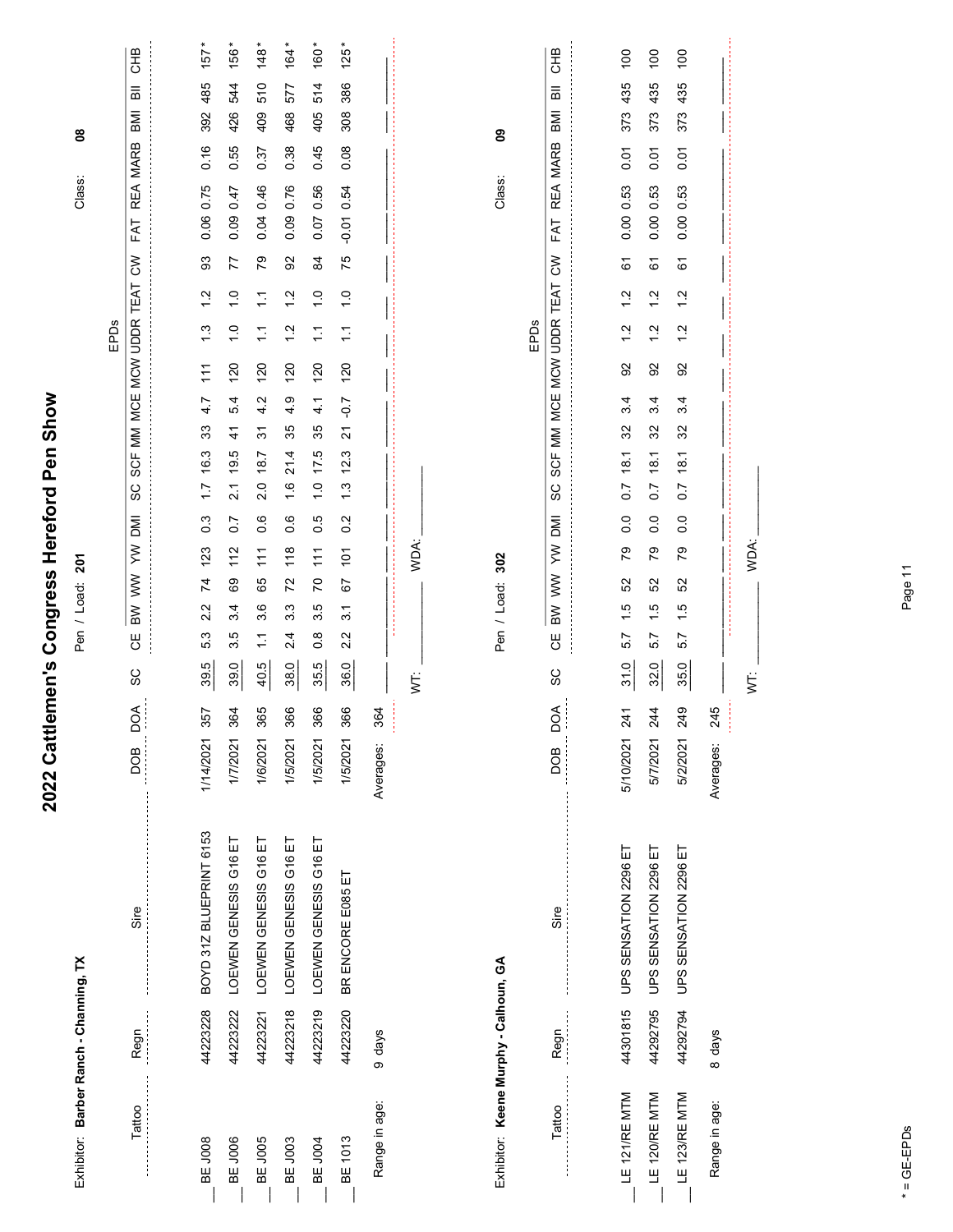| Exhibitor: Burns Farms - Pikeville, TN  |          |                            |                   |      | Class:<br>300<br>Pen / Load:                                                                                                                                               | ဒ္ဓ                                               |
|-----------------------------------------|----------|----------------------------|-------------------|------|----------------------------------------------------------------------------------------------------------------------------------------------------------------------------|---------------------------------------------------|
|                                         |          |                            |                   |      | EPDs                                                                                                                                                                       |                                                   |
| Tattoo                                  | Regn     | Sire                       | DOA<br>BOG        | ပ္ပ  | <b>REA</b><br>FAT<br>$\tilde{\varepsilon}$<br>MCE MCW UDDR TEAT<br>SCF MM<br>SC<br>ΣÑ<br>ξ<br>Š<br>MB<br>Ψ                                                                 | <b>CHB</b><br>ā<br>IMB<br><b>MARB</b>             |
|                                         |          |                            |                   |      |                                                                                                                                                                            |                                                   |
| <b>BE 16J</b>                           | 44301471 | KJ BJ 58Z CONTENDER D56 ET | 267<br>4/14/2021  | 34.0 | 0.71<br>$-0.01$<br>78<br>$\frac{3}{2}$<br>13<br>95<br>$\frac{8}{1}$<br>26<br>15.0<br>$\overline{0}$ .<br>$0.\overline{3}$<br>95<br>8<br>2.9<br>4.3                         | 136<br>428<br>351<br>0.17                         |
| BE 17J                                  | 44301473 | /S MANDATE 66589 ET        | 268<br>4/13/2021  | 34.0 | 0.56<br>0.07<br>79<br>$\frac{3}{2}$<br>$\frac{3}{1}$<br>114<br>$\tilde{\cdot}$<br>30<br>15.9<br>$\frac{6}{1}$<br>0.6<br>103<br>66<br>$\ddot{ }$ :<br>3.9                   | 123<br>439<br>353<br>0.17                         |
| BE <sub>7J</sub>                        | 44275324 | LOEWEN GENESIS G16 ET      | 274<br>4/7/2021   | 32.0 | 0.72<br>0.04<br>86<br>$\frac{1}{1}$<br>$\frac{2}{3}$<br>115<br>5.0<br>$\mathcal{S}$<br>18.5<br>$\frac{1}{4}$<br>$\overline{0}$ .8<br>122<br>$\overline{z}$<br>3.2<br>4.3   | 144<br>500<br>406<br>0.20                         |
| <b>BE4J</b>                             | 44266368 | BOYD 31Z BLUEPRINT 6153    | 275<br>4/6/2021   | 31.0 | 0.67<br>0.03<br>86<br>$\overline{4}$<br>$\frac{3}{1}$<br>119<br>4.9<br>$\tilde{\bm{5}}$<br>18.3<br>$\frac{8}{1}$<br>0.5<br>$\frac{8}{10}$<br>73<br>$\overline{2.1}$<br>9.8 | 134<br>487<br>401<br>0.05                         |
| Range in age:                           | 8 days   |                            | 271<br>Averages:  |      |                                                                                                                                                                            |                                                   |
|                                         |          |                            |                   | Ż    | WDA:                                                                                                                                                                       |                                                   |
|                                         |          |                            |                   |      |                                                                                                                                                                            |                                                   |
| Exhibitor: Sidwell Herefords - Carr, CO |          |                            |                   |      | Class:<br>Pen / Load: 304                                                                                                                                                  | $\tilde{e}$                                       |
|                                         |          |                            |                   |      | EPDs                                                                                                                                                                       |                                                   |
| Tattoo                                  | Regn     | Sire                       | DOA<br><b>BOD</b> | SC   | FAT<br>$\tilde{\varepsilon}$<br>SCF MM MCE MCW UDDR TEAT<br>SC<br><b>ING MA AMA AM DRI</b><br>Ψ                                                                            | <b>CHB</b><br>$\bar{a}$<br><b>INB</b><br>REA MARB |
|                                         |          |                            |                   |      |                                                                                                                                                                            |                                                   |
| <b>BE 138L</b>                          | 44289014 | BR RIP WHEELER E092 ET     | 291<br>3/21/2021  | 33.0 | $-0.01$ 0.45<br>76<br>$\frac{2}{1}$<br>$\ddot{.}$<br>117<br>5.4<br>34<br>17.9<br>$\frac{3}{2}$<br>0.4<br>$\overline{9}$<br>54<br>3.9<br>4.5                                | $131 *$<br>462<br>388<br>0.16                     |
| <b>BE 141L</b>                          | 44289018 | BR BELLE AIR E133 ET       | 291<br>3/21/2021  | 37.5 | 0.70<br>$-0.02$<br>79<br>$\frac{3}{2}$<br>$\ddot{.}$<br>129<br>$\ddot{1}$ .6<br>29<br>12.9<br>$\frac{1}{2}$<br>$0.\overline{8}$<br>95<br>80<br>2.7<br>$\frac{0}{1}$        | $\ast$<br>125<br>389<br>313<br>0.16               |
| BE 135J                                 | 44289007 | BR RIP WHEELER E092 ET     | 292<br>3/20/2021  | 37.0 | 0.70<br>0.04<br>82<br>$\tilde{c}$<br>$\tilde{\cdot}$<br>109<br>4.0<br>27<br>12.3<br>$\ddot{ }$ :<br>гó<br>ö<br>98<br>62<br>3.6<br>$\frac{6}{1}$                            | $137 *$<br>396<br>313<br>0.23                     |
| Range in age:                           | 1 days   |                            | 291<br>Averages:  |      |                                                                                                                                                                            |                                                   |
|                                         |          |                            |                   | Ş    | WDA:                                                                                                                                                                       |                                                   |
|                                         |          |                            |                   |      |                                                                                                                                                                            |                                                   |

2022 Cattlemen's Congress Hereford Pen Show

# $* = GE-EPDS$ \* = GE-EPDs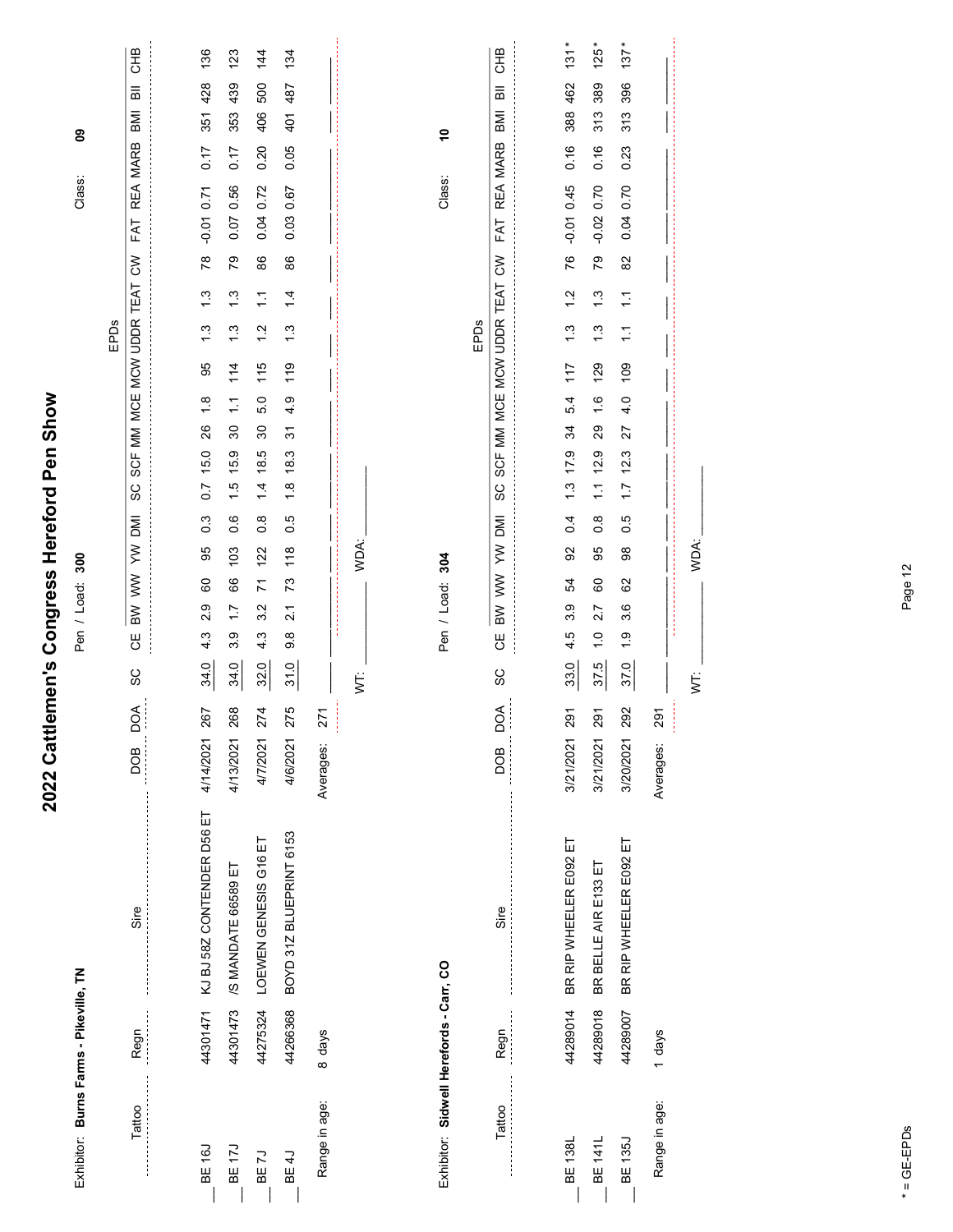| Exhibitor: GKB Cattle - Waxahachie, TX   |          |                          |                   | ٥Ļ<br>Class:<br>314<br>Pen / Load:                                                                                                                                                                                                  |
|------------------------------------------|----------|--------------------------|-------------------|-------------------------------------------------------------------------------------------------------------------------------------------------------------------------------------------------------------------------------------|
| Tattoo                                   | Regn     | Sire                     | DOA<br>DOB        | 운<br>5<br>$\overline{a}$<br>IMB<br>REA MARB<br>FAT<br>$\mathsf{S}$<br>SCF MM MCE MCW UDDR TEAT<br>EPDs<br>SC<br><b>IMU</b><br>$\geqslant$<br>$\geqslant$<br>$\geqslant$<br>ЧÖ<br>SC                                                 |
| LE 1614                                  | 44280868 | BR 124Y TRAVIS E132 ET   | 272<br>4/9/2021   | $148 *$<br>386<br>307<br>0.06<br>0.68<br>0.01<br>93<br>$\frac{2}{1}$<br>$\ddot{.}$<br>98<br>$-1.8$<br>28<br>$1.0$ 10.9<br>$\overline{0}$<br>110<br>$\overline{7}$<br>5.6<br>$-3.0$<br>35.0                                          |
| LE 1616                                  | 44280870 | BR 124Y TRAVIS E132 ET   | 293<br>3/19/2021  | 143<br>405<br>323<br>0.16<br>0.73<br>$-0.01$<br>85<br>$\frac{1}{\sqrt{2}}$<br>$\tilde{\cdot}$<br>110<br>0.4<br>$\overline{24}$<br>12.5<br>0.5<br>0.4<br>104<br>89<br>4.4<br>2.4<br>36.0                                             |
| $-E1113$                                 | 44231742 | JCS GKB 240 CLAYTON 6034 | 307<br>3/5/2021   | $127 *$<br>446<br>370<br>0.25<br>0.01 0.32<br>67<br>$\frac{4}{4}$<br>$\frac{3}{2}$<br>76<br>2.4<br>28<br>17.1<br>$\tilde{\cdot}$<br>$-0.2$<br>$\overleftarrow{\infty}$<br>50<br>$\overline{3.1}$<br>$\tilde{\cdot}$<br>32.5         |
| Range in age:                            | 35 days  |                          | 291<br>Averages:  |                                                                                                                                                                                                                                     |
|                                          |          |                          |                   | WDA:<br>Ş                                                                                                                                                                                                                           |
|                                          |          |                          |                   |                                                                                                                                                                                                                                     |
| Exhibitor: Lorenzen Farms - Chrisman, IL |          |                          |                   | $\tilde{e}$<br>Class:<br>Pen / Load: 301                                                                                                                                                                                            |
|                                          |          |                          |                   | EPDs                                                                                                                                                                                                                                |
| Tattoo                                   | Regn     | Sire                     | DOA<br><b>BOD</b> | <b>CHB</b><br>高<br>IMB<br>REA MARB<br>FAT<br>$\mathsf{S}^{\mathsf{S}}$<br>SCF MM MCE MCW UDDR TEAT<br>SC<br><b>NI</b><br>$\tilde{\ge}$<br>$\geqslant$<br>$\geqslant$<br>巴<br>O<br>SC                                                |
|                                          |          |                          |                   |                                                                                                                                                                                                                                     |
| LE 1077                                  | 44290733 | CRR 511 SCREENSHOT 745   | 285<br>3/27/2021  | 128<br>486<br>412<br>$-0.10$<br>0.83<br>0.01<br>$\overline{5}$<br>$\frac{3}{2}$<br>$\frac{2}{1}$<br>89<br>$-2.2$<br>38<br>18.9<br>$\frac{5}{1}$<br>0.4<br>119<br>72<br>5.9<br>-9.1<br>35.0                                          |
| $-E 1045$                                | 44290736 | KJ BJ 309C LEADER 182F   | 298<br>3/14/2021  | 118 <sup>5</sup><br>459<br>378<br>0.00<br>0.73<br>0.02<br>79<br>$\frac{2}{1}$<br>$\frac{2}{1}$<br>95<br>1.4<br>34<br>17.6<br>$\frac{0}{1}$<br>0.6<br>120<br>72<br>4.4<br>3.0<br>34.5                                                |
| $LE$ 06J                                 | 44293498 | JDH VICTOR 719T 33Z ET   | 300<br>3/12/2021  | $124 *$<br>441<br>371<br>$-0.05$<br>0.56<br>$-0.03$<br>$\overleftarrow{\infty}$<br>$\frac{2}{1}$<br>$\frac{2}{1}$<br>100<br>0.6<br>28<br>16.8<br>0.9<br>$0.\overline{3}$<br>106<br>65<br>$\overline{\mathcal{E}}$<br>$-0.6$<br>35.0 |
| LE 14                                    | 44269097 | KJ BJ 309C LEADER 182F   | 307<br>3/5/2021   | $137 *$<br>466<br>380<br>$\overline{0.11}$<br>0.90<br>0.06<br>92<br>$\frac{1}{1}$<br>$\tilde{=}$<br>110<br>$-0.9$<br>25<br>16.6<br>$\tilde{\cdot}$<br>0.6<br>113<br>$\overline{C}$<br>51<br>$-2.5$<br>34.0                          |
| Range in age:                            | 22 days  |                          | 298<br>Averages:  |                                                                                                                                                                                                                                     |
|                                          |          |                          |                   | WDA:<br>İ                                                                                                                                                                                                                           |

2022 Cattlemen's Congress Hereford Pen Show **2022 Cattlemen's Congress Hereford Pen Show**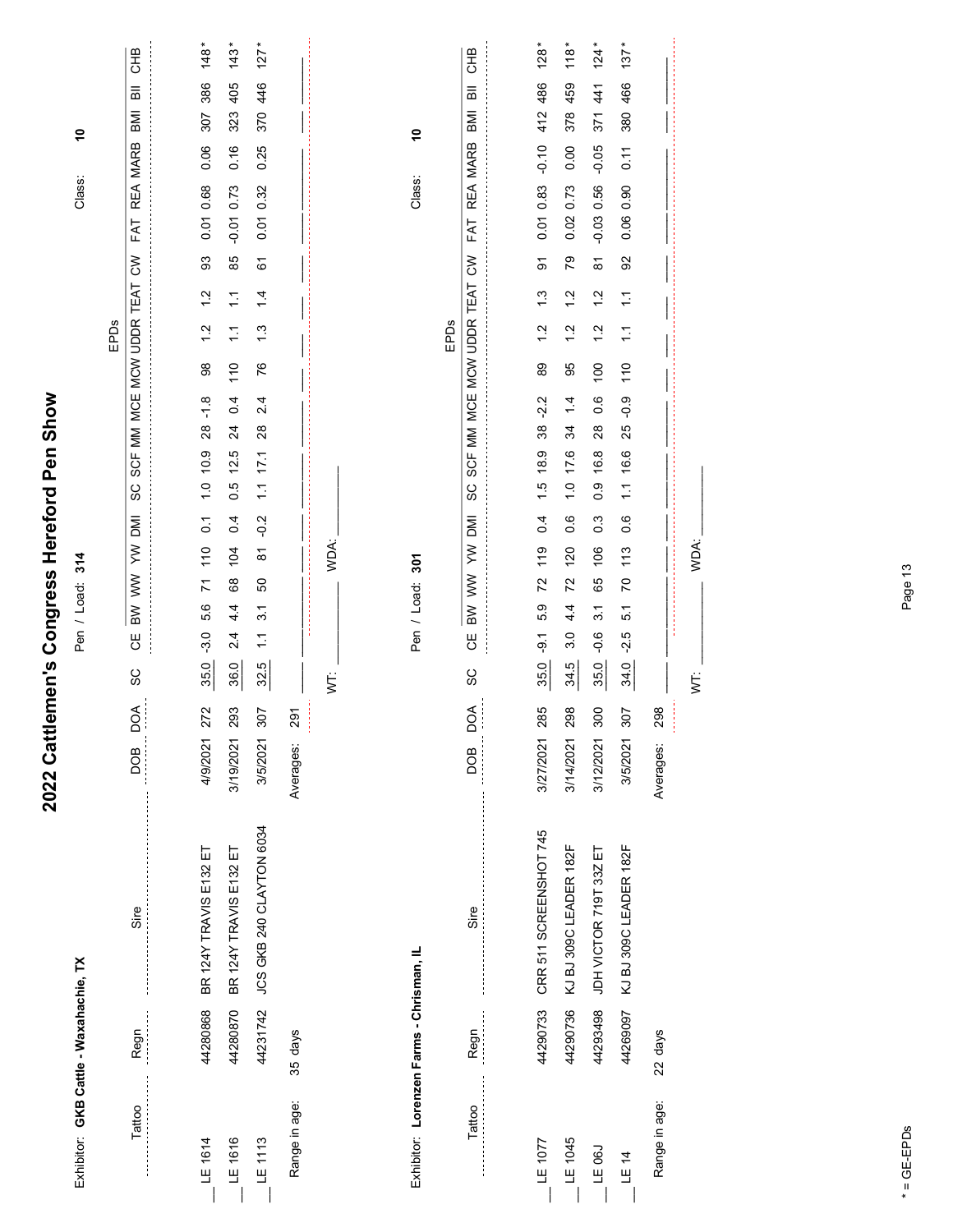| Exhibitor: Perks Ranch - Rockford, IL        |          |                                    |                  |                       | 327<br>Pen / Load:                         |                                   |                                           |            |                |                |                                  | Class:                    | $\tilde{a}$ |           |                  |
|----------------------------------------------|----------|------------------------------------|------------------|-----------------------|--------------------------------------------|-----------------------------------|-------------------------------------------|------------|----------------|----------------|----------------------------------|---------------------------|-------------|-----------|------------------|
| Tattoo                                       | Regn     | Sire                               | DOA<br>DOB       | Ψ<br>SC               | <b>NI</b><br>ξ<br>$\geqslant$<br><b>NB</b> | SC                                | SCF MM MCE MCW UDDR TEAT                  |            | EPDs           |                | FAT<br>$\mathsf{S}^{\mathsf{S}}$ | <b>MARB</b><br><b>REA</b> | BMI         |           | <b>CHB</b>       |
| BE 1037                                      | 44270582 | 2TK PERKS 5101 CHUMA 8184          | 297<br>3/15/2021 | 2.2<br>35.5           | $\overline{Q}$<br>77<br>49<br>2.4          | $\overline{0}$                    | 0.0<br>22<br>17.4                         | 88         | $\ddot{.}$     | $\frac{3}{1}$  | 0.00 0.35<br>89                  | $-0.08$                   | 357         | 411       | $\frac{1}{98}$   |
| <b>BE 1070</b>                               | 44270555 | BR DUNCAN 4142                     | 300<br>3/12/2021 | 0.4<br>33.0           | 100<br>63<br>3.6                           | $\overline{0}$ .7<br>0.5          | 0.5<br>33<br>20.1                         | 92         | $\frac{3}{2}$  | $\ddot{.}$     | 0.06<br>69                       | 0.21<br>0.57              | 408         | 497       | $116 *$          |
| BE 1024                                      | 44270584 | 2TK PERKS 5101 CHUMA 8184          | 304<br>3/8/2021  | 5.2<br>34.5           | $-0.1$<br>77<br>46<br>$\frac{3}{1}$        | 0.6                               | $\frac{6}{1}$<br>26<br>21.3               | $^{\rm 8}$ | $\frac{3}{2}$  | $\frac{3}{2}$  | $-0.01$ 0.17<br>54               | 0.08                      | 409         | 474       | $100*$           |
| Range in age:                                | 7 days   |                                    | 300<br>Averages: |                       |                                            |                                   |                                           |            |                |                |                                  |                           |             |           |                  |
|                                              |          |                                    |                  | İ                     | WDA:                                       |                                   |                                           |            |                |                |                                  |                           |             |           |                  |
|                                              |          |                                    |                  |                       |                                            |                                   |                                           |            |                |                |                                  |                           |             |           |                  |
| Exhibitor: Bar Star Cattle - Musselshell, MT |          |                                    |                  |                       | Pen / Load: 305                            |                                   |                                           |            |                |                |                                  | Class:                    | $\tilde{t}$ |           |                  |
|                                              |          |                                    |                  |                       |                                            |                                   |                                           |            | EPDs           |                |                                  |                           |             |           |                  |
| Tattoo                                       | Regn     | Sire                               | DOA<br>DOB       | UЧ<br>SC              | DMI<br>$\geqslant$<br>WW<br><b>MB</b>      | SC                                | SCF MM MCE MCW UDDR TEAT                  |            |                |                | FAT<br>$\mathsf{S}$              | <b>MARB</b><br><b>REA</b> | <b>IMB</b>  | $\bar{a}$ | <b>CHB</b>       |
|                                              |          |                                    |                  |                       |                                            |                                   |                                           |            |                |                |                                  |                           |             |           |                  |
| BE 1163                                      |          | 44278900 HARVIE SMOKE STACK ET 195 | 291<br>3/21/2021 | 7.4<br>32.5           | 100<br>60<br>$\overline{3.0}$              | $\frac{1}{2}$<br>$\frac{3}{2}$    | 6.3<br>$\overline{2}$<br>22.5             | 78         | $\frac{3}{1}$  | $\frac{6}{1}$  | 0.06 0.62<br>86                  | 0.09                      | 457         | 536       | 136 <sup>3</sup> |
| <b>BE1152</b>                                | 44290115 | BAR STAR MAGNITUDE 737             | 297<br>3/15/2021 | $-0.6$<br>39.0        | 96<br>58<br>2.8                            | $\frac{0}{1}$<br>0.4              | $-1.2$<br>$\overline{c}$<br>14.2          | 83         | $\overline{4}$ | $\dot{z}$      | $\overline{0}$<br><u>रू</u>      | 0.33<br>0.38              | 337         | 425       | 149.             |
| BE 1140                                      | 44277615 | BR BELLE AIR 6011                  | 307<br>3/5/2021  | $\frac{1}{1}$<br>36.0 | 85<br>58<br>2.6                            | $\frac{4}{4}$<br>0.5              | $\frac{1}{4}$<br>$\tilde{\bm{c}}$<br>16.3 | 123        | $\frac{2}{1}$  | $\tilde{z}$    | 0.06<br>$^{\rm 63}$              | 0.46<br>0.30              | 362         | 461       | $133 *$          |
| <b>BE1132</b>                                | 44259962 | BAR STAR MAGNITUDE 737             | 312<br>2/28/2021 | $-6.2$<br>37.5        | 120<br>73<br>5.7                           | $\frac{3}{1}$<br>0.5              | $-5.0$<br>29<br>13.2                      | 100        | $\overline{4}$ | $\overline{4}$ | $-0.03$<br>$_{88}$               | 0.08<br>0.66              | 333         | 416       | $144 *$          |
| BE 1111                                      | 44277519 | CRR 719 CATAPULT 109               | 320<br>2/20/2021 | 3.0<br>35.0           | 3<br>56<br>3.2                             | $\frac{8}{2}$<br>$\overline{0}$ . | $\frac{3}{2}$<br>25<br>19.5               | 99         | ۲Ļ             | $\frac{2}{1}$  | 0.03<br>67                       | 0.01<br>0.41              | 387         | 455       | $\ast$<br>99     |
| Range in age:                                | 29 days  |                                    | 305<br>Averages: |                       |                                            |                                   |                                           |            |                |                |                                  |                           |             |           |                  |
|                                              |          |                                    |                  | Ż                     | WDA:                                       |                                   |                                           |            |                |                |                                  |                           |             |           |                  |
|                                              |          |                                    |                  |                       |                                            |                                   |                                           |            |                |                |                                  |                           |             |           |                  |

2022 Cattlemen's Congress Hereford Pen Show

 $* = GE-EPDS$ \* = GE-EPDs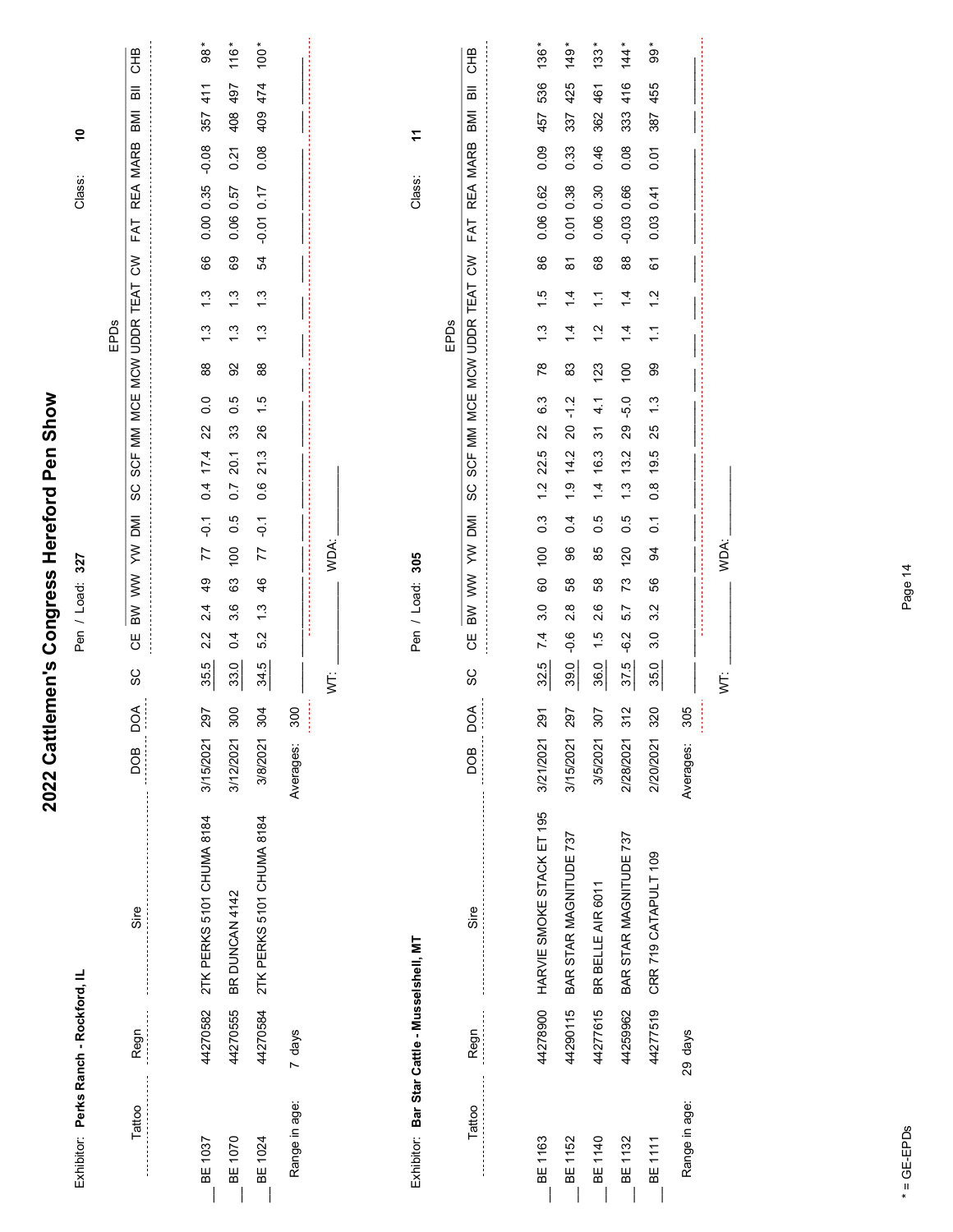| Exhibitor: Perks Ranch - Rockford, IL          |          |                             |                   | Pen / Load:                           | 303                              |                          |                                     |                   |               |               |                 | Class:            |             | Ξ   |           |                            |
|------------------------------------------------|----------|-----------------------------|-------------------|---------------------------------------|----------------------------------|--------------------------|-------------------------------------|-------------------|---------------|---------------|-----------------|-------------------|-------------|-----|-----------|----------------------------|
|                                                |          |                             |                   |                                       |                                  |                          |                                     |                   | EPDs          |               |                 |                   |             |     |           |                            |
| Tattoo                                         | Regn     | Sire                        | DОД<br><b>BOD</b> | $\geqslant$<br>$\geqslant$<br>Ψ<br>SC | <b>NI</b><br>⋛                   | SCF MM<br>SC             |                                     | MCE MCW UDDR TEAT |               |               | $\mathsf{S}$    | <b>REA</b><br>FAT | <b>MARB</b> | IMB | 高         | <b>CHB</b>                 |
|                                                |          |                             |                   |                                       |                                  |                          |                                     |                   |               |               |                 |                   |             |     |           |                            |
| BE 1037                                        | 44270582 | 2TK PERKS 5101 CHUMA 8184   | 297<br>3/15/2021  | $\frac{4}{9}$<br>2.4<br>2.2<br>35.5   | $\overline{Q}$<br>77             | 17.4<br>0.4              | $\overline{0}$<br>22                | 88                | $\frac{3}{1}$ | $\frac{3}{2}$ | 89              | 0.35<br>0.00      | $-0.08$     | 357 | 41        | $\overline{98}$            |
| BE 1070                                        | 44270555 | BR DUNCAN 4142              | 300<br>3/12/2021  | 63<br>3.6<br>0.4<br>33.0              | 0.5<br>100                       | 20.1<br>$\overline{0}$ . | 0.5<br>33                           | 92                | $\frac{3}{2}$ | 1.3           | 69              | 0.57<br>0.06      | 0.21        | 408 | 497       | $116 *$                    |
| BE 1024                                        | 44270584 | 2TK PERKS 5101 CHUMA 8184   | 304<br>3/8/2021   | 46<br>$\frac{3}{1}$<br>5.2<br>34.5    | $\overline{Q}$<br>77             | 21.3<br>0.6              | $\frac{1}{1}$<br>26                 | 88                | $\frac{3}{2}$ | $\frac{3}{2}$ | 54              | $-0.01$ 0.17      | 0.08        | 409 | 474       | $100 *$                    |
| BE 1030                                        | 44270517 | PERKS CATO 4063 DA BOMB 7   | 330<br>2/10/2021  | 63<br>$\frac{1}{4}$<br>3.5<br>36.0    | $0.\overline{3}$<br>89           | 23.7<br>$\overline{0}$ . | $\frac{3}{2}$<br>32                 | 95                | $\ddot{.}3$   | $\ddot{.}$    | $\overline{78}$ | 0.67<br>0.00      | 0.20        | 479 | 567       | $\ast$<br>133 <sup>5</sup> |
| Range in age:                                  | 33 days  |                             | 308<br>Averages:  |                                       |                                  |                          |                                     |                   |               |               |                 |                   |             |     |           |                            |
|                                                |          |                             |                   | Ż                                     | WDA:                             |                          |                                     |                   |               |               |                 |                   |             |     |           |                            |
|                                                |          |                             |                   |                                       |                                  |                          |                                     |                   |               |               |                 |                   |             |     |           |                            |
| Exhibitor: Delaney Herefords - Lake Benton, MN |          |                             |                   | Pen / Load: 312                       |                                  |                          |                                     |                   |               |               |                 | Class:            |             | 7   |           |                            |
|                                                |          |                             |                   |                                       |                                  |                          |                                     |                   | EPDs          |               |                 |                   |             |     |           |                            |
| Tattoo                                         | Regn     | Sire                        | DOA<br><b>BOD</b> | BW WW<br>巴<br>O<br>SC                 | <b>INU</b><br>$\geqslant$        | SC                       | SCF MM MCE MCW UDDR TEAT CW         |                   |               |               |                 | FAT               | REA MARB    | BMI | $\bar{a}$ | <b>CHB</b>                 |
|                                                |          |                             |                   |                                       |                                  |                          |                                     |                   |               |               |                 |                   |             |     |           |                            |
| BE 76J                                         |          | 44242717 UPS ENTICE 9365 ET | 319<br>2/21/2021  | 83<br>4.0<br>$-2.4$<br>38.0           | $\frac{8}{2}$<br>$\frac{131}{2}$ | 2.1 15.8                 | $\overline{0}$ .7<br>$\overline{a}$ | 117               | $\frac{3}{1}$ | $\frac{2}{1}$ | 104             | 0.02 0.77         | 0.43        | 404 | 522       | $187 *$                    |
| BE 102J                                        | 44245962 | JDH AH STANDOUT 16G ET      | 321<br>2/19/2021  | 77<br>3.5<br>0.4<br>34.0              | $\frac{1}{2}$<br>124             | 13.6<br>$\frac{3}{1}$    | 0.2<br>32                           | 133               | $\frac{4}{1}$ | $\frac{2}{1}$ | $\overline{8}$  | 0.52<br>0.04      | 0.22        | 326 | 424       | $134 *$                    |
| <b>BE 68J</b>                                  | 44242616 | HARVIE EXPANSION ET 135G    | 322<br>2/18/2021  | 71<br>3.7<br>4.8<br>34.0              | $\overline{0}$<br>112            | 20.2<br>$\tilde{.}$      | 5.1<br>34                           | 115               | $\ddot{.}$    | $\ddot{.}$    | 3               | 0.97<br>0.03      | 0.34        | 454 | 556       | 166 *                      |
| Range in age:                                  | 3 days   |                             | 321<br>Averages:  |                                       |                                  |                          |                                     |                   |               |               |                 |                   |             |     |           |                            |
|                                                |          |                             |                   | İ.                                    | WDA:                             |                          |                                     |                   |               |               |                 |                   |             |     |           |                            |
|                                                |          |                             |                   |                                       |                                  |                          |                                     |                   |               |               |                 |                   |             |     |           |                            |

2022 Cattlemen's Congress Hereford Pen Show

# $* = GE-EPDS$ \* = GE-EPDs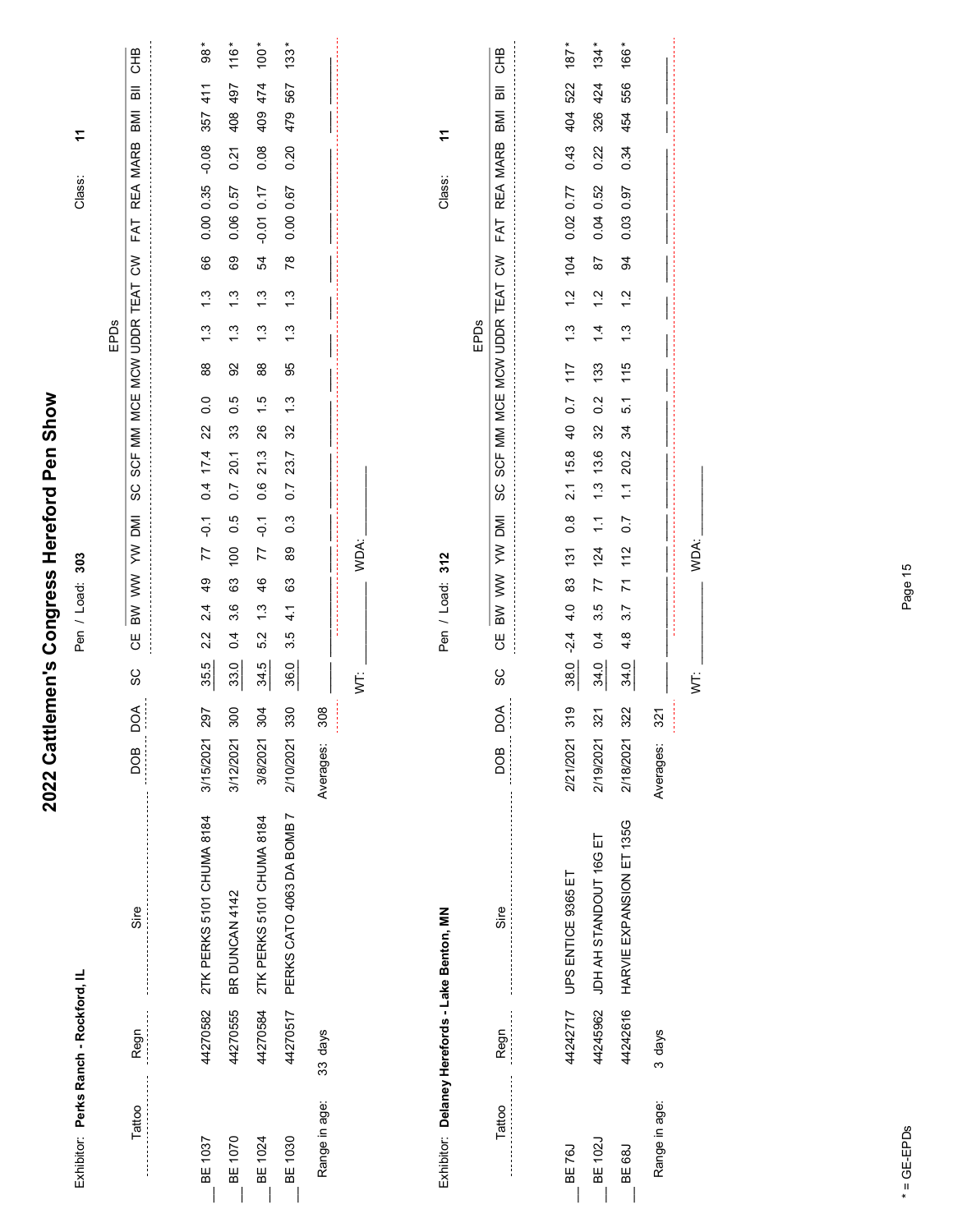| Exhibitor: Valley Creek Ranch - Fairbury, NE |          |                            |                   | 317<br>Pen / Load:                                                                                                                                                                            | ÷<br>Class:                              |
|----------------------------------------------|----------|----------------------------|-------------------|-----------------------------------------------------------------------------------------------------------------------------------------------------------------------------------------------|------------------------------------------|
|                                              |          |                            |                   | EPDs                                                                                                                                                                                          |                                          |
| Tattoo                                       | Regn     | Sire                       | DOA<br><b>BOO</b> | FAT<br>$\mathsf{S}$<br>TEAT<br>SCF MM MCE MCW UDDR<br>SC<br>ΜÜ<br>ξ<br>$\geqslant$<br>$\geqslant$<br>出<br>O<br>SC                                                                             | CHB<br>高<br>IMB<br>REA MARB              |
|                                              |          |                            |                   |                                                                                                                                                                                               |                                          |
| LE 127J/REVCR                                | 44301137 | NJW 79Z Z311 ENDURE 173D E | 316<br>2/24/2021  | 0.04<br>76<br>$\frac{2}{1}$<br>$\frac{2}{1}$<br>104<br>3.6<br>35<br>15.5<br>$\frac{0}{1}$<br>0.4<br>110<br>67<br>3.7<br>3.7<br>34.0                                                           | 149<br>465<br>368<br>0.35<br>0.66        |
| LE 120J/REVCR                                | 44301135 | NJW 79Z Z311 ENDURE 173D E | 326<br>2/14/2021  | 0.03<br>72<br>$\frac{2}{1}$<br>$\frac{2}{1}$<br>106<br>3.4<br>29<br>18.2<br>$\overline{0}$ .0<br>$0.\overline{3}$<br>100<br>84<br>2.7<br>5.4<br>36.5                                          | 116<br>463<br>384<br>0.08<br>0.52        |
| LE 108J/REVCR                                | 44301142 | /S MANDATE 66589 ET        | 332<br>2/8/2021   | 0.07<br>73<br>$\ddot{.}$<br>$\frac{3}{2}$<br>107<br>$\overline{0}$ .7<br>26<br>18.0<br>$\frac{6}{1}$<br>$0.\overline{3}$<br>$\mathsf{S}$<br>56<br>$\overline{0}$<br>$\overline{6}$ .0<br>34.5 | $130 *$<br>469<br>383<br>0.29<br>0.32    |
| LE 105J/REVCR                                | 44301184 | /S MANDATE 66589 ET        | 332<br>2/8/2021   | 0.00<br>54<br>$\frac{3}{2}$<br>2.<br>$\overline{\phantom{0}}$<br>126<br>$3.\overline{3}$<br>25<br>20.7<br>$\ddot{ }$ :<br>0.4<br>95<br>89<br>$\frac{2}{1}$<br>5.5<br>36.0                     | 127<br>517<br>430<br>0.15<br>0.53        |
| Range in age:                                | 16 days  |                            | 327<br>Averages:  |                                                                                                                                                                                               |                                          |
|                                              |          |                            |                   | WDA:<br>İ                                                                                                                                                                                     |                                          |
| Exhibitor: GKB Cattle - Waxahachie, TX       |          |                            |                   | 315<br>Pen / Load:                                                                                                                                                                            | 57<br>Class:                             |
|                                              |          |                            |                   | EPDs                                                                                                                                                                                          |                                          |
| Tattoo                                       | Regn     | Sire                       | δQ<br>DOB         | FAT<br>$\mathcal{S}$<br>SCF MM MCE MCW UDDR TEAT<br>SC<br>ΣÑ<br>⋛<br>$\geqslant$<br>$\geq$<br><b>UD</b><br>SC                                                                                 | <b>CHB</b><br>高<br>IMB<br>REA MARB       |
| LE 1089                                      | 44236525 | JCS GKB 240 CLAYTON 6034   | 325<br>2/15/2021  | 0.02<br>83<br>$\ddot{.}$<br>$\frac{3}{1}$<br>74<br>$-2.0$<br>28<br>18.5<br>$\tilde{\cdot}$<br>$\overline{Q}$ .<br>50<br>54<br>$4\overline{4}$<br>-1.7<br>35.0                                 | 115<br>457<br>385<br>0.13<br>0.46        |
| LE1110                                       | 44231741 | JCS GKB 240 CLAYTON 6034   | 334<br>2/6/2021   | 0.05<br>75<br>$\frac{6}{1}$<br>$\frac{1}{4}$<br>95<br>2.8<br>42<br>23.9<br>$\frac{1}{2}$<br>$0.\overline{3}$<br>95<br>58<br>2.9<br>5.2<br>34.5                                                | $126 *$<br>556<br>471<br>0.18<br>0.38    |
| LE 1140                                      | 44231756 | CSF RAMSEY CROSSFIT 4892   | 339<br>2/1/2021   | 0.00<br>72<br>$\frac{5}{1}$<br>$\frac{3}{1}$<br>33<br>2.2<br>34<br>17.3<br>$\frac{1}{4}$<br>$0.\overline{3}$<br>33<br>60<br>4.3<br>$-1.3$<br>36.0                                             | $100 *$<br>425<br>362<br>$-0.09$<br>0.56 |
| Range in age:                                | 14 days  |                            | 333<br>Averages:  |                                                                                                                                                                                               |                                          |
|                                              |          |                            |                   | WDA:<br>ξ                                                                                                                                                                                     |                                          |
|                                              |          |                            |                   |                                                                                                                                                                                               |                                          |

2022 Cattlemen's Congress Hereford Pen Show

Page 16

 $* = GE-EPDs$ \* = GE-EPDs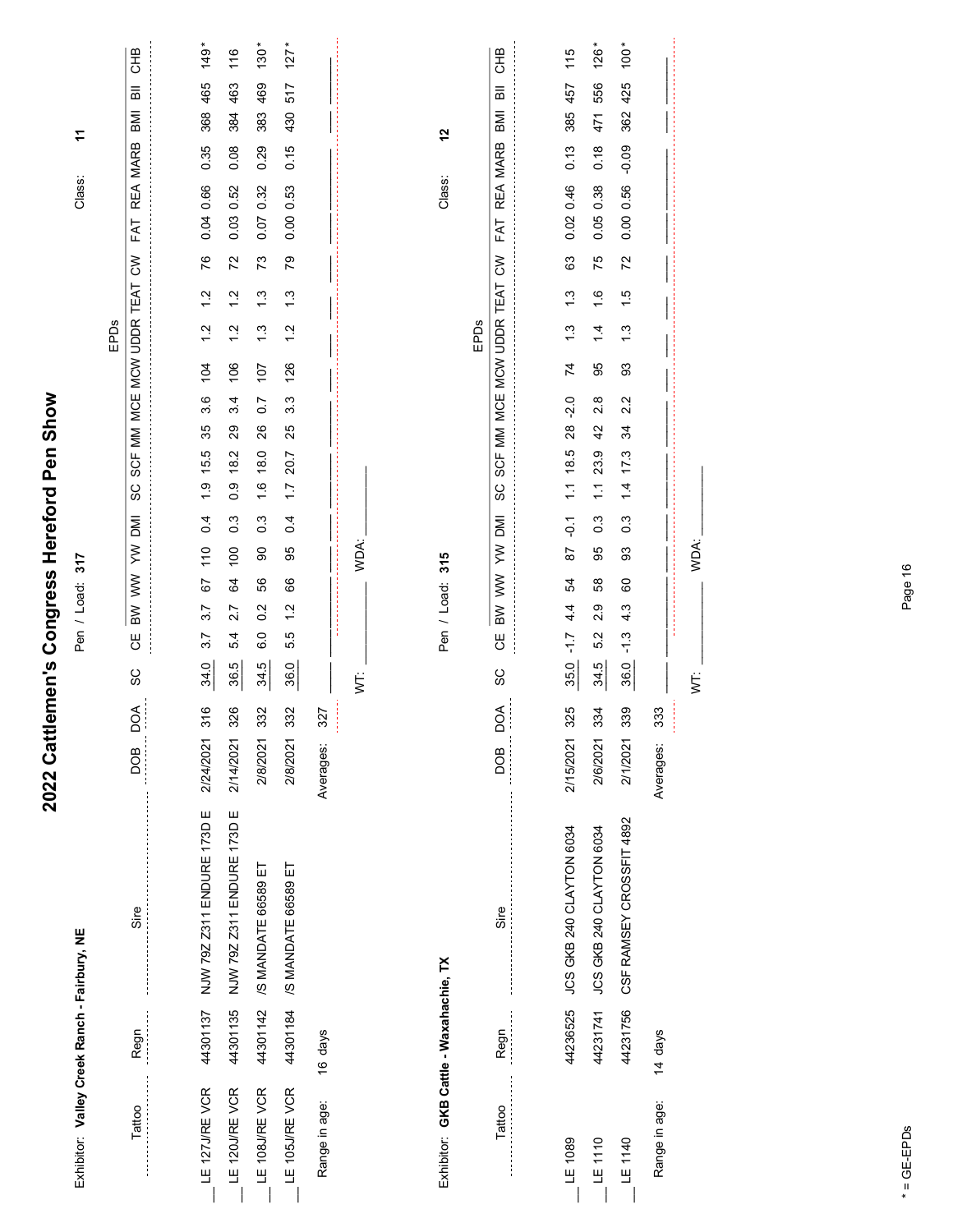|                                                |          |                           | 2022 Catt        | Congress Hereford Pen Show<br>lemen's                                                                                                                                                                                        |
|------------------------------------------------|----------|---------------------------|------------------|------------------------------------------------------------------------------------------------------------------------------------------------------------------------------------------------------------------------------|
| Exhibitor: Delaney Herefords - Lake Benton, MN |          |                           |                  | 57<br>Class:<br>328<br>Pen / Load:                                                                                                                                                                                           |
|                                                |          |                           | DOB              | 운<br>CHB<br>高<br><b>IMB</b><br><b>MARB</b><br><b>REA</b><br>$\mathsf{S}^{\mathsf{S}}$<br>TEAT<br>EPDs<br>SCF<br>SC<br><b>NO</b><br>ξ<br>$\geqslant$<br>B <sub>W</sub><br>UЧ<br>SC                                            |
| Tattoo                                         | Regn     | Sire                      | ЪО<              | FAT<br>MCE MCW UDDR<br>MM                                                                                                                                                                                                    |
| BE <sub>71</sub>                               | 44242716 | JDH AH BENTON 8G ET       | 321<br>2/19/2021 | $\frac{44}{3}$<br>419<br>340<br>0.06<br>0.76<br>$-0.02$<br>90<br>$\tilde{=}$<br>$\frac{2}{1}$<br>99<br>$-1.6$<br>33<br>13.5<br>$\frac{2}{1}$<br>0.4<br>113<br>$\overline{C}$<br>57<br>0.4<br>ro<br>Ŕ                         |
| <b>BE 31J</b>                                  | 44242585 | JDH AH STANDOUT 16G ET    | 344<br>1/27/2021 | 128<br>492<br>393<br>0.21<br>0.67<br>0.04<br>$\overleftarrow{\infty}$<br>$\tilde{\cdot}$<br>$\frac{2}{1}$<br>117<br>1.2<br>36<br>18.3<br>$\tilde{\cdot}$<br>$\frac{0}{1}$<br>123<br>76<br>4.3<br>$-3.0$<br>$\circ$<br>57     |
| <b>BE 24J</b>                                  | 44279173 | CHURCHILL SHERIFF 900G ET | 345<br>1/26/2021 | 145<br>504<br>409<br>0.15<br>0.68<br>0.04<br>5<br>$\overline{4}$<br>$\frac{1}{4}$<br>106<br>0.5<br>36<br>18.0<br>1.2<br>0.4<br>114<br>76<br>w<br>ო<br>$-1.0$<br>33.5                                                         |
| Range in age:                                  | 24 days  |                           | 337<br>Averages: |                                                                                                                                                                                                                              |
|                                                |          |                           |                  | WDA:<br>₹                                                                                                                                                                                                                    |
|                                                |          |                           |                  |                                                                                                                                                                                                                              |
| Exhibitor: Jensen Bros - Courtland, KS         |          |                           |                  | 57<br>Class:<br>316<br>Pen / Load:                                                                                                                                                                                           |
|                                                |          |                           |                  | EPDs                                                                                                                                                                                                                         |
| Tattoo                                         | Regn     | Sire                      | DОД<br>DOB       | 운<br>5<br>$\overline{\overline{\mathbf{a}}}$<br>BMI<br><b>MARB</b><br>REA<br>FAT<br>$\mathsf{S}$<br>TEAT<br>MCE MCW UDDR<br>SCF MM<br>SC<br><b>IMU</b><br>$\geqslant$<br>$\geqslant$<br>B <sub>W</sub><br>ĞΕ<br>ပ္တ          |
|                                                |          |                           |                  |                                                                                                                                                                                                                              |
| <b>BE 309J</b>                                 | 44273830 | LOEWEN GENESIS G16 ET     | 323<br>2/17/2021 | 153<br>503<br>389<br>0.58<br>0.10 0.54<br>76<br>$\frac{2}{1}$<br>$\frac{2}{1}$<br>34<br>4.9<br>32<br>17.5<br>$\ddot{ }$ :<br>$\frac{8}{2}$<br>104<br>65<br>$\frac{3}{1}$<br>3.5<br>39.0                                      |
| <b>BE 249J</b>                                 | 44235838 | LOEWEN GENESIS G16 ET     | 362<br>1/9/2021  | $\ast$<br>151<br>500<br>396<br>0.30<br>0.59<br>0.06<br>86<br>$\tilde{\mathcal{L}}$<br>$\tilde{\mathcal{L}}$<br>135<br>$0.\overline{3}$<br>$\frac{1}{5}$<br>17.1<br>$\ddot{ }$ :<br>0.5<br>119<br>75<br>4.1<br>$-1.2$<br>40.0 |
| <b>BE 247J</b>                                 | 44235840 | LOEWEN GENESIS G16 ET     | 362<br>1/9/2021  | 165<br>521<br>414<br>0.32<br>0.82<br>0.06<br>92<br>$\sum$<br>$\frac{2}{1}$<br>135<br>$2.\overline{3}$<br>35<br>17.3<br>$\frac{5}{1}$<br>$\overline{0}$<br>125<br>$\overline{78}$<br>$\overline{3}$ .<br>2.8<br>39.0          |
| BE 246J                                        | 44235837 | LOEWEN GENESIS G16 ET     | 363<br>1/8/2021  | 143<br>447<br>348<br>0.29<br>0.55<br>0.08<br>85<br>$\frac{1}{2}$<br>$\frac{2}{1}$<br>135<br>0.4<br>$^{28}$<br>14.3<br>$\frac{4}{3}$<br>0.5<br>111<br>$\overline{z}$<br>3.2<br>$-1.0$<br>39.0                                 |
| BE 244J                                        | 44228015 | LOEWEN GENESIS G16 ET     | 366<br>1/5/2021  | $\ast$<br>132<br>499<br>406<br>0.13<br>0.47<br>0.07<br>28<br>$\frac{2}{1}$<br>$\frac{2}{1}$<br>135<br>$\frac{1}{2}$<br>38<br>18.6<br>1.4<br>0.5<br>116<br>73<br>4.5<br>$-4.0$<br>39.0                                        |
| BE 242J                                        | 44228001 | LOEWEN GENESIS G16 ET     | 369<br>1/2/2021  | 138<br>474<br>380<br>0.11<br>0.60<br>0.06<br>88<br>$\tilde{\cdot}$<br>$\sum$<br>135<br>0.4<br>$36\,$<br>16.4<br>$\ddot{ }$ :<br>0.5<br>128<br>$\overline{78}$<br>$\frac{1}{4}$<br>$-1.0$<br>370                              |
| BE 243J                                        | 44228014 | LOEWEN GENESIS G16 ET     | 369<br>1/2/2021  | 141<br>386<br>302<br>$\overline{0.11}$<br>0.76<br>0.05<br>92<br>$\ddot{ }$<br>$\frac{2}{1}$<br>135<br>$-0.2$<br>$\infty$<br>10.8<br>1.2<br>0.5<br>115<br>73<br>3.2<br>$-2.1$<br>35.0                                         |
| Range in age:                                  | 46 days  |                           | 359<br>Averages: |                                                                                                                                                                                                                              |
|                                                |          |                           |                  | WDA:<br>İ                                                                                                                                                                                                                    |
|                                                |          |                           |                  |                                                                                                                                                                                                                              |

Page 17

 $* = GE-EPDs$ \* = GE-EPDs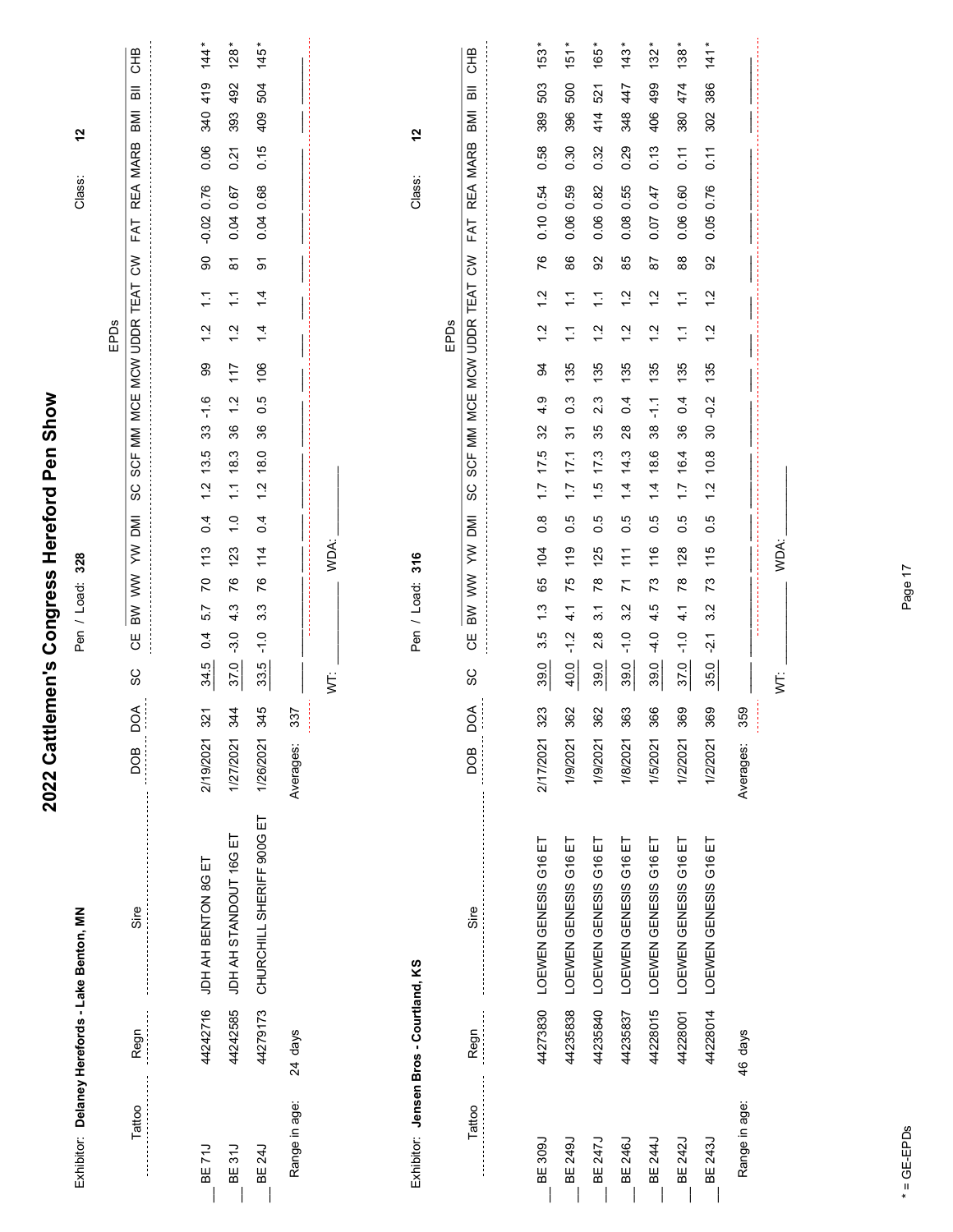| Exhibitor: Double L Cattle - Caldwell, TX |          |                                |                   | Class:<br>320<br>Pen / Load:                                                                                                                                                 | 13                                              |
|-------------------------------------------|----------|--------------------------------|-------------------|------------------------------------------------------------------------------------------------------------------------------------------------------------------------------|-------------------------------------------------|
| Tattoo                                    | Regn     | Sire                           | DOA<br><b>BOO</b> | FAT<br>SCF MM MCE MCW UDDR TEAT CW<br>EPDs<br>ပ္တ<br>BW WW YW DMI<br>Ψ<br>SC                                                                                                 | CHB<br>$\overline{a}$<br>BMI<br>REA MARB        |
| $LE 116$ /RE DBLL                         | 44239890 | H MONTGOMERY 7437 ET           | 355<br>1/16/2021  | $-0.05086$<br>85<br>$\frac{2}{1}$<br>$\frac{2}{1}$<br>3<br>4.9<br>57<br>20.0<br>0.4<br>$\overline{Q}$<br>92<br>58<br>4.3<br>36<br>35.5                                       | 145<br>510<br>442<br>0.03                       |
| $E$ 0127/RE DBLL                          | 44238594 | SR DOMINATE 308F ET            | 379<br>12/23/2020 | 0.01 0.82<br>$\overleftarrow{\infty}$<br>$\frac{2}{3}$<br>$\frac{2}{3}$<br>122<br>5.2<br>29<br>11.9<br>0.6<br>$\overline{0}$ .7<br>34<br>S9<br>3.0<br>$\overline{Q}$<br>33.0 | $124 *$<br>372<br>301<br>0.12                   |
| $E$ 0125/RE DBLL                          | 44238593 | SR DOMINATE 308F ET            | 386<br>12/16/2020 | 0.78<br>0.00<br>$^{\rm 8}$<br>$\frac{3}{2}$<br>$\ddot{.}3$<br>122<br>3.0<br>23<br>11.9<br>0.6<br>$\overline{0}$ .7<br>96<br>89<br>4.9<br>$-4.6$<br>36.0                      | $127 *$<br>367<br>302<br>0.04                   |
| Range in age:                             | 31 days  |                                | 373<br>Averages:  |                                                                                                                                                                              |                                                 |
|                                           |          |                                |                   | WDA:<br>İ.                                                                                                                                                                   |                                                 |
|                                           |          |                                |                   |                                                                                                                                                                              |                                                 |
| Exhibitor: Roy Barnes - Marietta, GA      |          |                                |                   | Class:<br>322<br>Pen / Load:                                                                                                                                                 | 13                                              |
|                                           |          |                                |                   | EPDs                                                                                                                                                                         |                                                 |
| Tattoo                                    | Regn     | Sire                           | DOA<br><b>BOD</b> | FAT<br>$\tilde{\varepsilon}$<br>TEAT<br>SCF MM MCE MCW UDDR<br>ပ္တ<br><b>IMI</b><br>$\geqslant$<br><b>NN</b><br>$\geqslant$<br>Ψ<br>SC                                       | <b>CHB</b><br>$\overline{a}$<br>IMB<br>REA MARB |
|                                           |          |                                |                   |                                                                                                                                                                              |                                                 |
| BE 891H                                   |          | 44201442 LOEWEN GENESIS G16 ET | 405<br>11/27/2020 | 0.07 0.90<br>92<br>$\frac{3}{1}$<br>$\frac{3}{1}$<br>112<br>5.0<br>33<br>24.5<br>$\frac{4}{1}$<br>0.9<br>113<br>72<br>$2.\overline{3}$<br>$\frac{6}{1}$<br>37.0              | 185 *<br>652<br>524<br>0.66                     |
| <b>BE 886H</b>                            | 44201437 | LOEWEN GENESIS G16 ET          | 410<br>11/22/2020 | 1.03<br>0.06<br>89<br>$\frac{2}{1}$<br>$\frac{2}{1}$<br>112<br>6.7<br>32<br>24.7<br>$\frac{0}{1}$<br>0.9<br>117<br>73<br>2.5<br>5.0<br>38.5                                  | $170 *$<br>637<br>519<br>0.50                   |
| BE 881H                                   |          | 44201435 LOEWEN GENESIS G16 ET | 415<br>11/17/2020 | 0.40<br>0.08<br>80<br>$\frac{3}{1}$<br>$\ddot{.}$<br>88<br>6.0<br>23<br>16.8<br>$\frac{1}{1}$<br>$0.\overline{3}$<br>95<br>57<br>2.2<br>5.4<br>33.5                          | $143 *$<br>463<br>374<br>0.31                   |
| Range in age:                             | 10 days  |                                | 410<br>Averages:  |                                                                                                                                                                              |                                                 |
|                                           |          |                                |                   | WDA:<br>İ                                                                                                                                                                    |                                                 |
|                                           |          |                                |                   |                                                                                                                                                                              |                                                 |

2022 Cattlemen's Congress Hereford Pen Show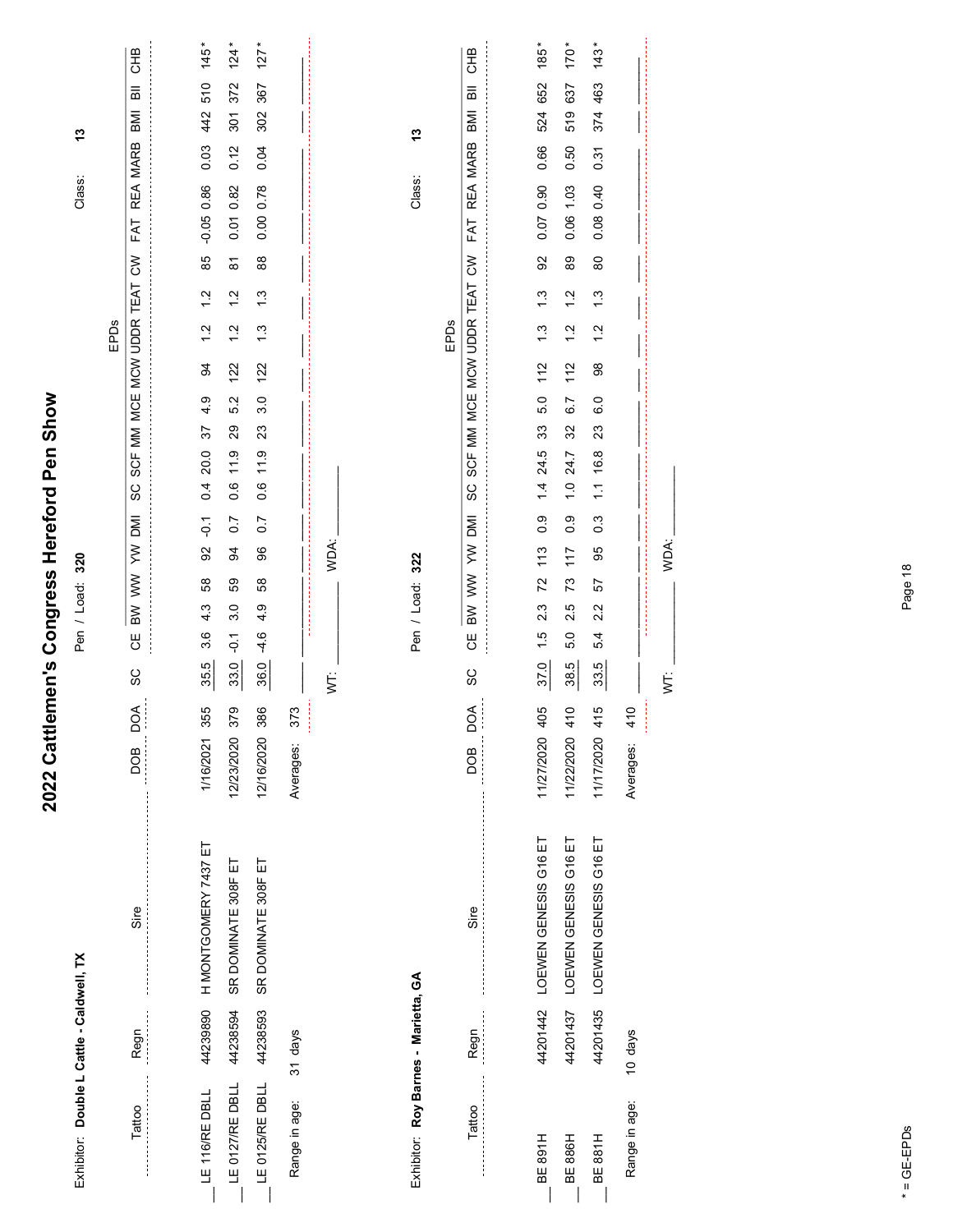| Exhibitor: Burns Farms - Pikeville, TN |          |                                |                   |      | 319<br>Pen / Load:                 |                  |                          |                       |                          |                |               |                       | Class:            |             | 4   |     |            |
|----------------------------------------|----------|--------------------------------|-------------------|------|------------------------------------|------------------|--------------------------|-----------------------|--------------------------|----------------|---------------|-----------------------|-------------------|-------------|-----|-----|------------|
|                                        |          |                                |                   |      |                                    |                  |                          |                       |                          | EPDs           |               |                       |                   |             |     |     |            |
| Tattoo                                 | Regn     | Sire                           | DOA<br><b>BOD</b> | SC   | ΣÑ<br>⋛<br>Š<br>$\geqslant$<br>Ψ   | SC               | SCF MM                   |                       | MCE MCW UDDR TEAT        |                |               | $\tilde{\varepsilon}$ | <b>REA</b><br>FAT | <b>MARB</b> | IMB | 高   | <b>CHB</b> |
|                                        |          |                                |                   |      |                                    |                  |                          |                       |                          |                |               |                       |                   |             |     |     |            |
| BE 0399                                | 44266234 | KJ BJ 58Z CONTENDER D56 ET     | 423<br>11/9/2020  | 35.0 | 88<br>55<br>36<br>$\frac{2}{1}$    | $\overline{0}$   | 10.1<br>$0.\overline{3}$ | 0.5<br>$\frac{8}{2}$  | $\overline{\infty}$      | $\frac{2}{1}$  | $\frac{3}{2}$ | 79                    | 0.56<br>$-0.02$   | 0.15        | 283 | 351 | 142        |
| BE 0396                                | 44220811 | BOYD 31Z BLUEPRINT 6153        | 425<br>11/7/2020  | 39.0 | 104<br>65<br>3.0<br>5.9            | 0.3              | 18.7<br>$\overline{1}$ . | $4\overline{4}$<br>33 | 104                      | $\overline{4}$ | $\frac{5}{1}$ | $80$                  | 0.03 0.67         | $-0.10$     | 394 | 463 | 112        |
| BE 0334                                | 44217919 | KJ BJ 58Z CONTENDER D56 ET     | 477<br>9/16/2020  | 40.0 | 111<br>69<br>2.9<br>2.1            | 0.2              | 15.3<br>$\ddot{1}$       | $\tilde{\cdot}$<br>33 | 5                        | $\frac{3}{1}$  | $\frac{3}{2}$ | 85                    | 0.75<br>0.00      | 0.23        | 374 | 464 | 156 *      |
| <b>BE0258</b>                          | 44218782 | KJ BJ 58Z CONTENDER D56 ET     | 488<br>9/5/2020   | 39.5 | 110<br>89<br>$\ddot{.}3$<br>75     | $\overline{C}$   | 14.9<br>$\frac{3}{1}$    | 3.2<br>$^{28}$        | 3                        | $\frac{2}{1}$  | $\frac{3}{2}$ | 95                    | 0.76<br>0.05      | 0.15        | 372 | 455 | 162        |
| Range in age:                          | 65 days  |                                | 453<br>Averages:  |      |                                    |                  |                          |                       |                          |                |               |                       |                   |             |     |     |            |
|                                        |          |                                |                   | İ    | WDA:                               |                  |                          |                       |                          |                |               |                       |                   |             |     |     |            |
|                                        |          |                                |                   |      |                                    |                  |                          |                       |                          |                |               |                       |                   |             |     |     |            |
| Exhibitor: Barber Ranch - Channing, TX |          |                                |                   |      | Pen / Load: 318                    |                  |                          |                       |                          |                |               |                       | Class:            |             | 4   |     |            |
|                                        |          |                                |                   |      |                                    |                  |                          |                       |                          | EPDs           |               |                       |                   |             |     |     |            |
| Tattoo                                 | Regn     | Sire                           | DOA<br><b>BOD</b> | SC   | BW WW YW<br>巴<br>O                 | SC<br><b>INU</b> |                          |                       | SCF MM MCE MCW UDDR TEAT |                |               | $\lesssim$            | FAT               | REA MARB    | BMI | 高   | <b>CHB</b> |
|                                        |          |                                |                   |      |                                    |                  |                          |                       |                          |                |               |                       |                   |             |     |     |            |
| BE H064                                |          | 44190573 LOEWEN GENESIS G16 ET | 470<br>9/23/2020  | 44.0 | 118<br>72<br>3.7<br>$-0.7$         | 0.5              | $1.7$ $17.2$             | $-0.3$<br>26          | $\frac{1}{11}$           | $\frac{1}{2}$  | $\frac{0}{1}$ | 83                    | 0.06 0.46         | 0.15        | 378 | 470 | 132        |
| BE H <sub>063</sub>                    | 44190572 | LOEWEN GENESIS G16 ET          | 471<br>9/22/2020  | 41.0 | 99<br>67<br>2.3<br>5.0             | 0.5              | 20.0<br>$\ddot{1}$       | 2.5<br>25             | 111                      | $\frac{3}{1}$  | $\frac{2}{1}$ | 79                    | 0.45<br>0.04      | 0.15        | 41  | 494 | 125        |
| BE H <sub>059</sub>                    | 44190568 | LOEWEN GENESIS G16 ET          | 476<br>9/17/2020  | 43.5 | 116<br>68<br>3.5<br>$\overline{0}$ | 0.6              | 14.6<br>$1\overline{4}$  | 3.1<br>94             | 127                      | $\frac{2}{1}$  | $\frac{1}{1}$ | 33                    | 0.64<br>0.03      | 0.15        | 355 | 440 | $148 *$    |
| Range in age:                          | 6 days   |                                | 472<br>Averages:  |      |                                    |                  |                          |                       |                          |                |               |                       |                   |             |     |     |            |
|                                        |          |                                |                   | Ş    | WDA:                               |                  |                          |                       |                          |                |               |                       |                   |             |     |     |            |
|                                        |          |                                |                   |      |                                    |                  |                          |                       |                          |                |               |                       |                   |             |     |     |            |

2022 Cattlemen's Congress Hereford Pen Show

 $* = GE-EPDs$ \* = GE-EPDs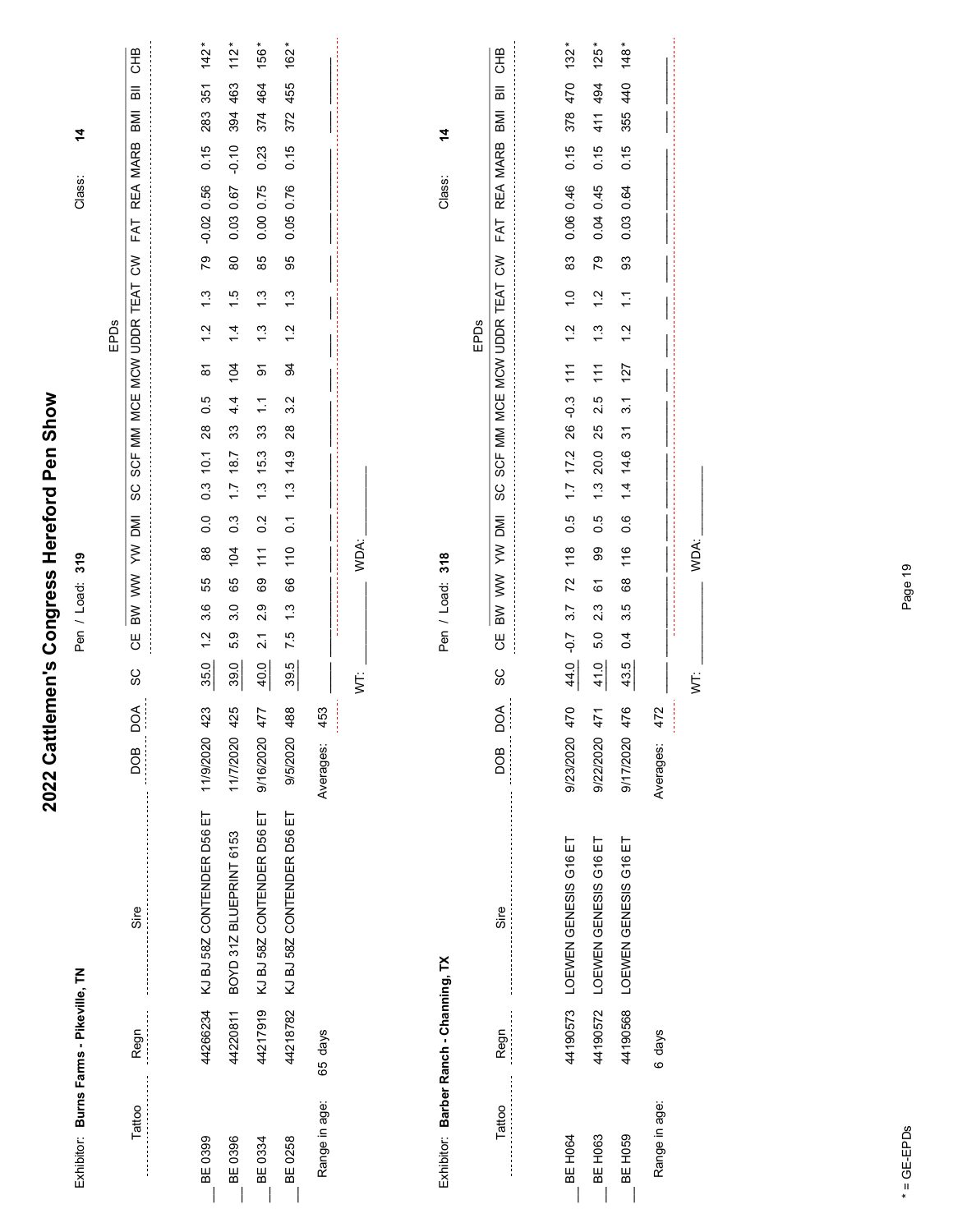| Exhibitor: Buck Cattle Co - Madill, OK                 |          |                                             |                                     | 323<br>Pen / Load:                                                                                                                                                                                                                                                                  | 4<br>Class:                                                            |
|--------------------------------------------------------|----------|---------------------------------------------|-------------------------------------|-------------------------------------------------------------------------------------------------------------------------------------------------------------------------------------------------------------------------------------------------------------------------------------|------------------------------------------------------------------------|
| Tattoo                                                 | Regn     | Sire                                        | DOA<br>DOB                          | FAT<br>$\mathsf{S}^{\mathsf{S}}$<br>SCF MM MCE MCW UDDR TEAT<br>EPDs<br>SC<br>IMO AVA<br>$\sum_{i=1}^{n}$<br>$\geqslant$<br>Ψ<br>SC                                                                                                                                                 | <b>CHB</b><br>$\overline{\overline{a}}$<br><b>IMB</b><br>REA MARB      |
| LE H641/RE BUCK 44300200                               |          | CHEZ/PUGH/HARA LOGIC 8815 10/12/2020        | 451                                 | 0.00 0.60<br>$\overline{C}$<br>$\frac{0}{1}$<br>$\tilde{\cdot}$<br>8<br>$-1.3$<br>26<br>12.2<br>$0.\overline{6}$<br>0.2<br>84<br>55<br>3.4<br>$\frac{2}{1}$<br>39.0                                                                                                                 | 110<br>349<br>291<br>$-0.03$                                           |
| LE H15/RE BUCK $44249338$<br>LE 0534H/RE BUCK 44249357 |          | LCX PERFECTO 11B ET<br>H THE PROFIT 8426 ET | 482<br>491<br>9/2/2020<br>9/11/2020 | $-0.03$<br>0.00<br>20<br>73<br>$\frac{2}{1}$<br>$\frac{3}{1}$<br>$\ddot{.}$<br>$\frac{3}{1}$<br>33<br>114<br>2.8<br>$\frac{6}{1}$<br>29<br>$28$<br>18.8<br>15.8<br>$\frac{0}{1}$<br>$\frac{0}{1}$<br>0.4<br>0.5<br>33<br>95<br>56<br>යි<br>2.0<br>2.7<br>3.5<br>3.8<br>40.0<br>40.0 | 113<br>117<br>465<br>416<br>390<br>346<br>0.06<br>0.09<br>0.63<br>0.54 |
| Range in age:                                          | 40 days  |                                             | 475<br>Averages:                    |                                                                                                                                                                                                                                                                                     |                                                                        |
|                                                        |          |                                             |                                     | WDA:<br>Ż                                                                                                                                                                                                                                                                           |                                                                        |
| Exhibitor: Kester Herefords - Clearwater, NE           |          |                                             |                                     | Pen / Load: 324                                                                                                                                                                                                                                                                     | 4<br>Class:                                                            |
| Tattoo                                                 | Regn     | Sire                                        | DOA<br>DOB                          | FAT<br>$\mathsf{S}^{\mathsf{S}}$<br>SCF MM MCE MCW UDDR TEAT<br>EPDs<br>SC<br><b>IMI</b><br>⋛<br>$\geqslant$<br>$\geqslant$<br>Ψ<br>SC                                                                                                                                              | 9HD<br>BMI<br>REA MARB                                                 |
| BE H <sub>63</sub>                                     | 44273300 | UPS MIGHTY 7850 ET                          | 480<br>9/13/2020                    | 0.04<br>68<br>$\frac{3}{1}$<br>$\overline{4}$<br>98<br>$\frac{3}{2}$<br>$\tilde{\bm{c}}$<br>22.1<br>2.2<br>$0.\overline{3}$<br>5<br>57<br>$\frac{6}{1}$<br>4.0<br>42.0                                                                                                              | 112<br>510<br>436<br>0.08<br>0.57                                      |
| BE H <sub>62</sub>                                     | 44273313 | UPS MIGHTY 7850 ET                          | 481<br>9/12/2020                    | 0.00<br>83<br>$\tilde{\cdot}$<br>$\frac{2}{1}$<br>96<br>$\frac{1}{2}$<br>34<br>15.2<br>$\frac{1}{1}$<br>0.2<br>104<br>69<br>$\overline{5}$ .<br>$-0.8$<br>40.0                                                                                                                      | $135 *$<br>439<br>357<br>0.10<br>0.52                                  |
| BE H <sub>56</sub>                                     | 44204213 | UPS MIGHTY 7850 ET                          | 487<br>9/6/2020                     | 0.05<br>73<br>$\frac{2}{1}$<br>$\frac{3}{1}$<br>95<br>$\frac{8}{2}$<br>34<br>21.4<br>$\frac{0}{1}$<br>0.2<br>95<br>65<br>$\frac{6}{1}$<br>6.3<br>40.0                                                                                                                               | 113<br>503<br>428<br>0.06<br>0.48                                      |
| Range in age:                                          | 7 days   |                                             | 483<br>Averages:                    |                                                                                                                                                                                                                                                                                     |                                                                        |
|                                                        |          |                                             |                                     | WDA:<br>5                                                                                                                                                                                                                                                                           |                                                                        |
|                                                        |          |                                             |                                     |                                                                                                                                                                                                                                                                                     |                                                                        |

# 2022 Cattlemen's Congress Hereford Pen Show **2022 Cattlemen's Congress Hereford Pen Show**